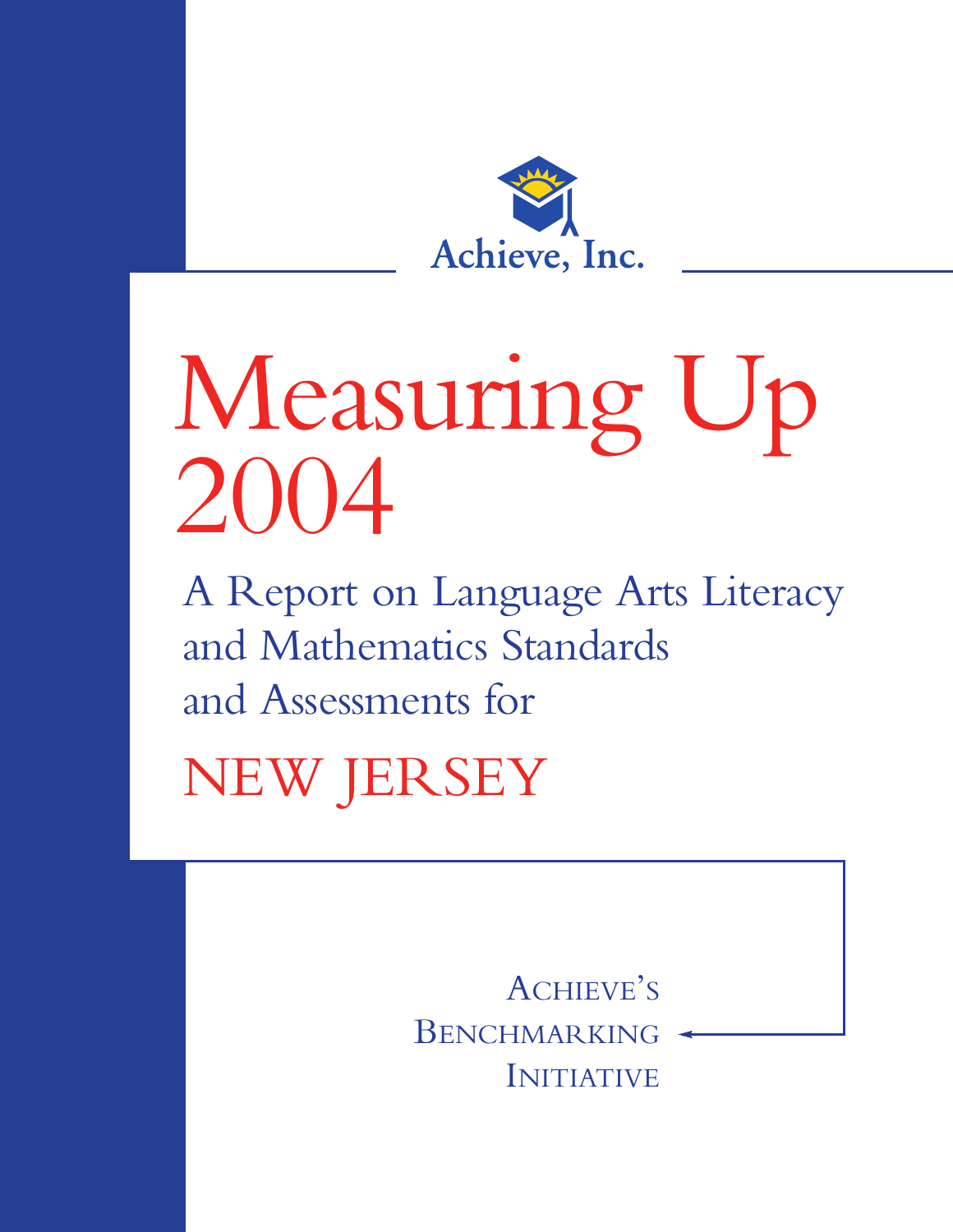## Achieve, Inc.

Created by the nation's governors and business leaders, Achieve, Inc., is a bipartisan, nonprofit organization that helps states raise academic standards, improve assessments and strengthen accountability to prepare all young people for postsecondary education, work and citizenship. Achieve has helped nearly half the states benchmark their standards and tests against the best examples in this country and abroad and work in partnership to improve teaching and learning. Achieve serves as a significant national voice for quality in standardsbased reform and regularly convenes governors, CEOs and other influential leaders at National Education Summits and other gatherings to sustain support for higher standards and achievement for all of America's schoolchildren.

Achieve helps states raise academic standards, measure performance against those standards, establish clear accountability for results and strengthen public confidence in our education system. To do this, we:

- **■** help states **benchmark** their standards, assessments and accountability systems against the best in the country and the world;
- **■** provide sustained **public leadership** and advocacy for the movement to raise standards and improve student performance;
- **■** build **partnerships** that allow states to work together to improve teaching and learning and raise student achievement; and
- **■** serve as a **national clearinghouse** on standards and school reform.

**Michael Cohen,** President **Matthew Gandal,** Executive Vice President **Jean Slattery,** Director of Benchmarking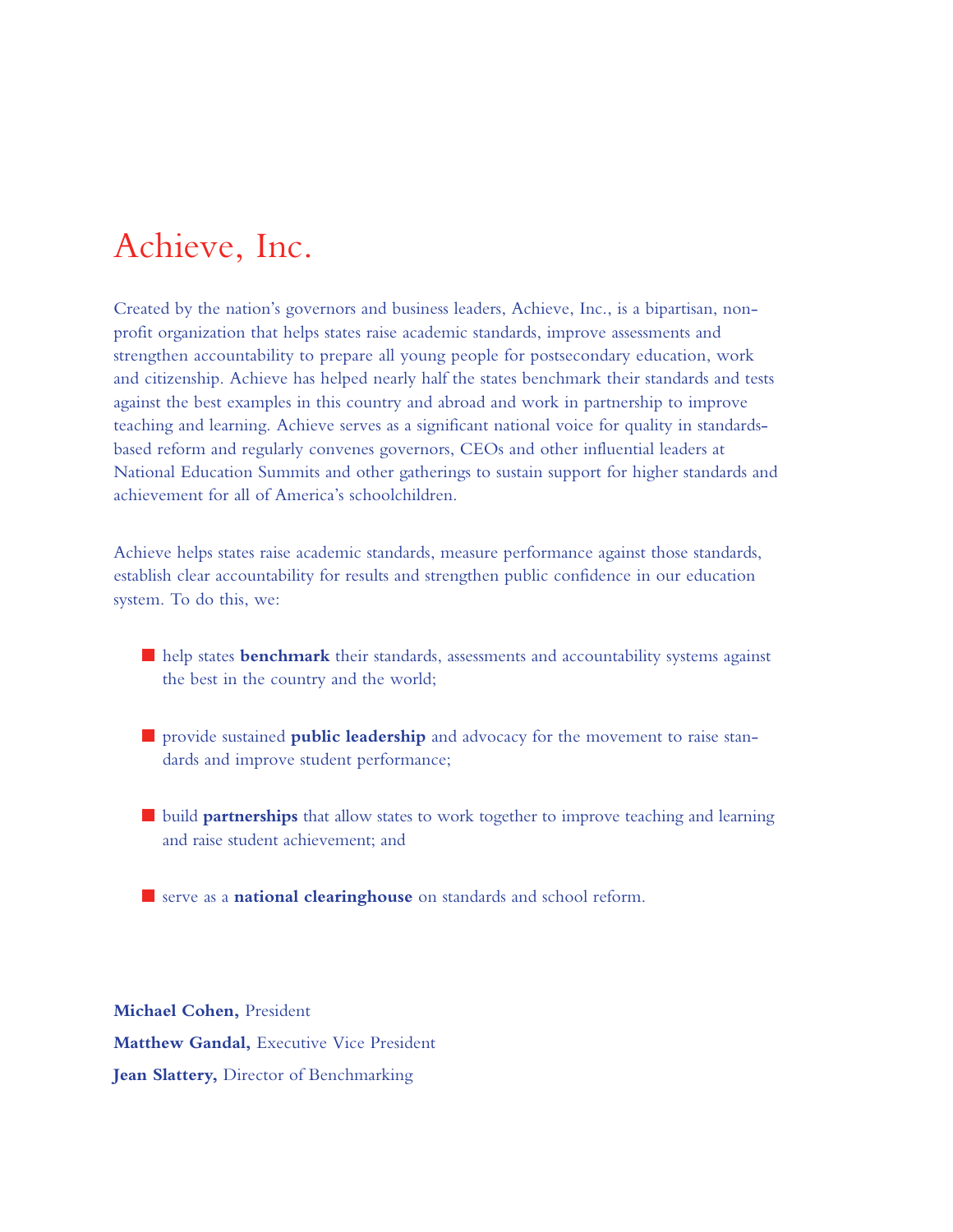# Measuring Up 2004

# A Report on Language Arts Literacy and Mathematics Standards and Assessments for

# NEW JERSEY

## ACHIEVE'S BENCHMARKING INITIATIVE

Copyright © 2004 Achieve, Inc. All rights reserved Not for Reproduction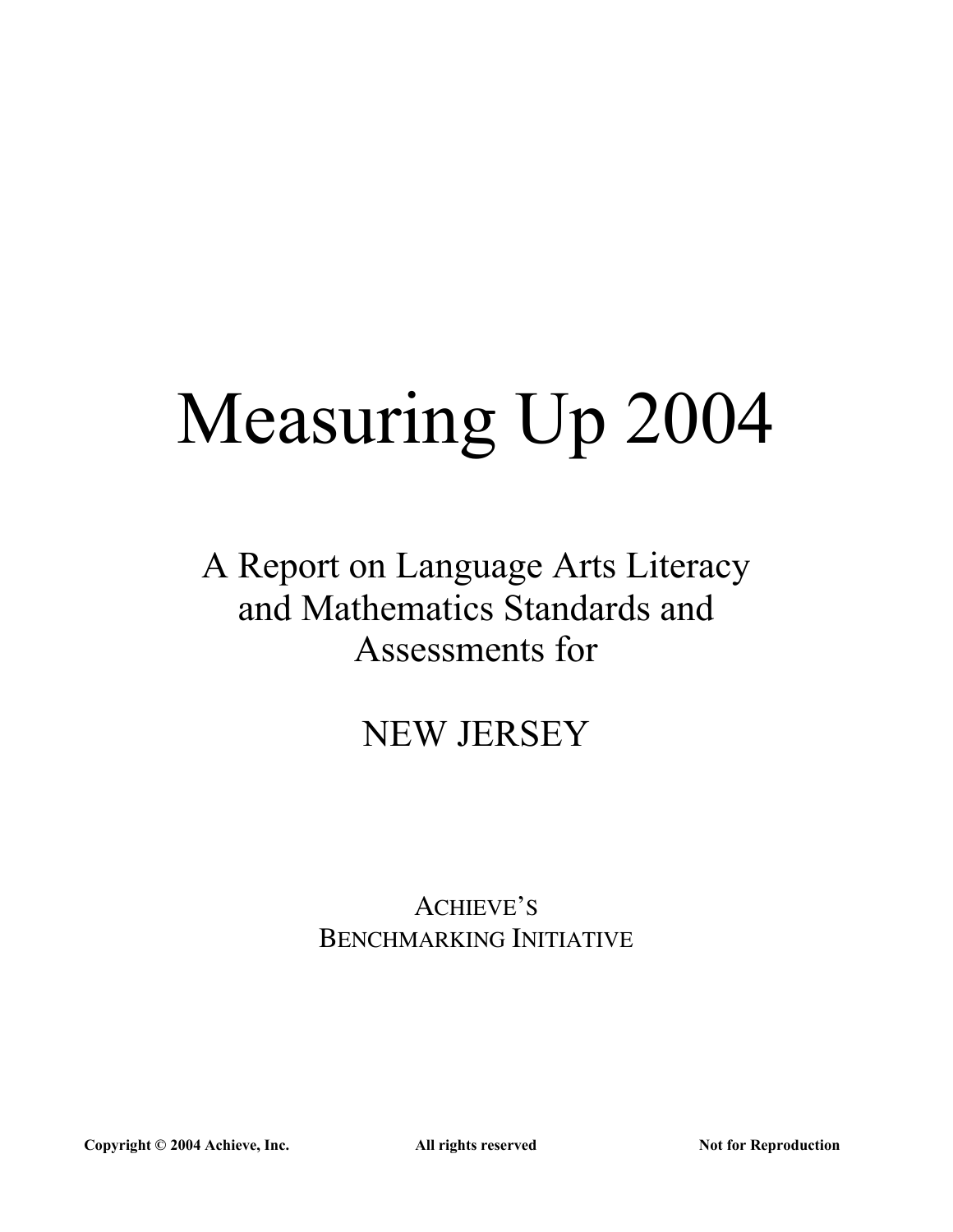## **TABLE OF CONTENTS**

| Major Findings |  |
|----------------|--|
|                |  |
|                |  |
|                |  |
|                |  |
|                |  |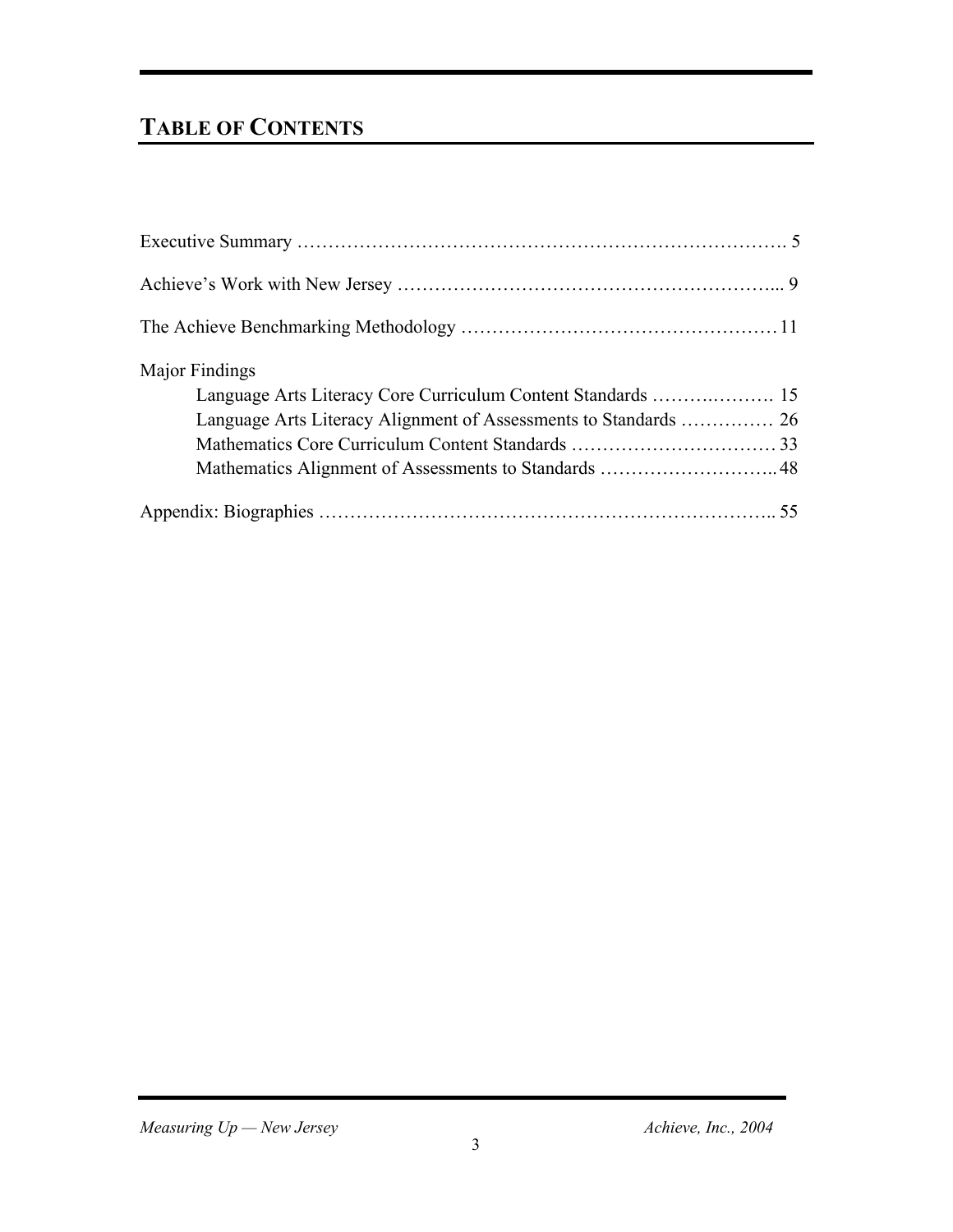## **EXECUTIVE SUMMARY**

Achieve, Inc., is a bipartisan, non-profit organization created by the nation's governors and corporate leaders to help states raise their academic standards, improve their assessments and strengthen accountability to prepare all young people for postsecondary education, work and citizenship. A principal part of Achieve's mission is to provide state policymakers with an independent, expert review of the quality of their standards and tests.

*Measuring Up 2004: A Report on Language Arts Literacy and Mathematics Standards and Assessments for New Jersey* represents Achieve's third time working with the state. Four years ago, Achieve reviewed New Jersey's Core Curriculum Content Standards in language arts literacy and mathematics and analyzed the alignment of the state's tests at grades 4 and 8 and high school with those standards. In 2001, Achieve evaluated the state's science standards and assessments at grades 4 and 8, which resulted in many improvements to the science standards.

Since Achieve's first report in 2000, New Jersey has revised its Core Curriculum Content Standards in language arts literacy and mathematics. At the request of Governor James E. McGreevey and Commissioner of Education William L. Librera and with the encouragement and support of New Jersey United, a statewide business and education coalition, Achieve has reviewed the state's revised standards and the related tests. The goal is to help the state continue its progress in implementing a high-quality, aligned system of academic standards and assessments.

This report summarizes Achieve's findings and provides policymakers with answers to the following questions:

- How do New Jersey's revised standards in language arts literacy and mathematics compare with the earlier version of the standards? How do they compare with the best standards from other states and nations?
- How well do New Jersey's grade 4, grade 8 and high school tests assess the knowledge and skills found in the state's new standards? Are the tests sufficiently challenging?

#### **RESULTS FOR NEW JERSEY**

<sup>m</sup> **New Jersey's revised mathematics standards are a significant improvement over the previous version — they are as challenging as the best domestic and international standards.**

New Jersey has made significant progress since 2001 in raising the quality of its mathematics standards. The state has been successful in increasing the level of rigor of the standards by raising the overall intellectual demand, ensuring essential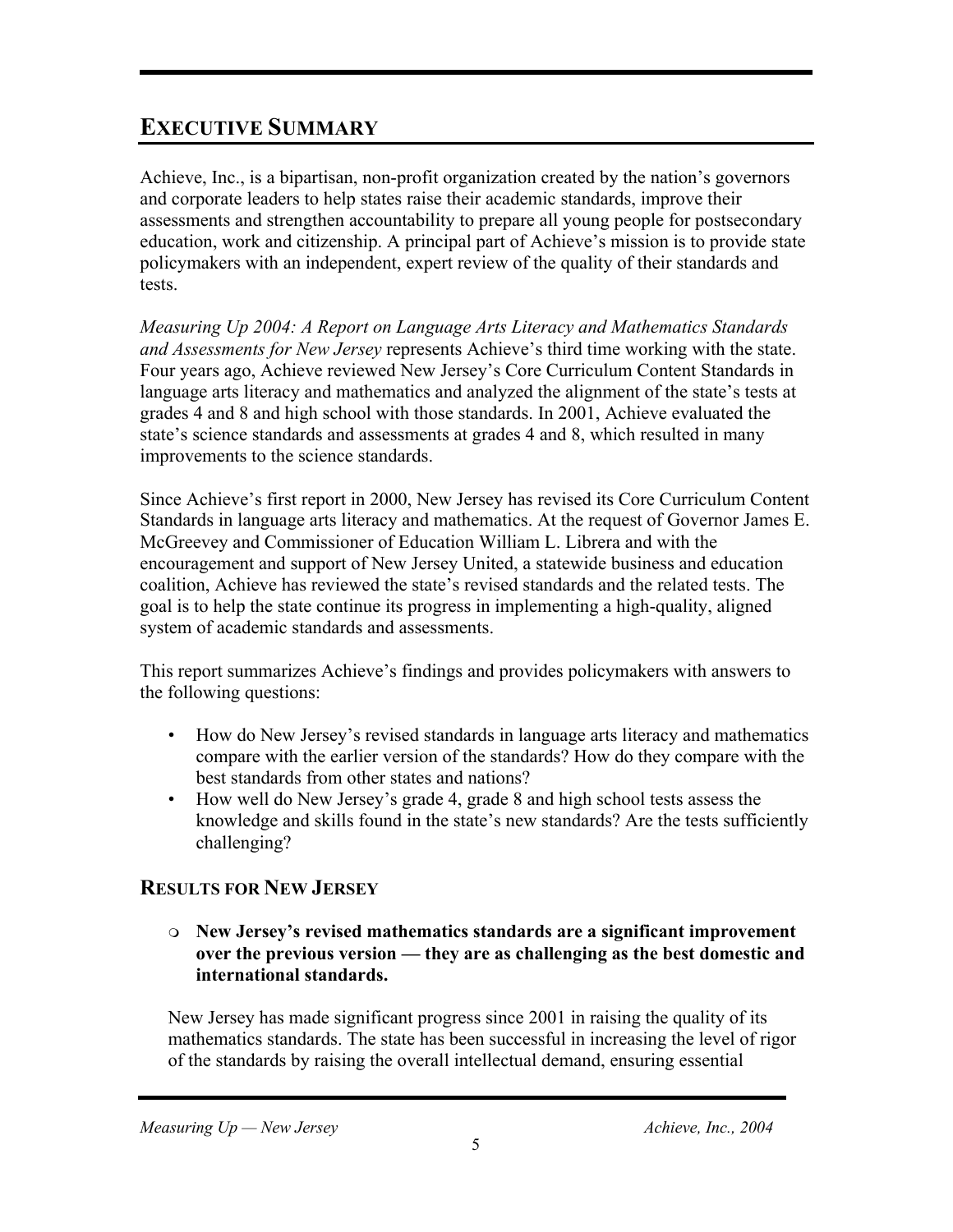knowledge and skills are included, and emphasizing core content. It has improved the progression of its standards through well-considered development of each content domain across grades 2–8. In the process, New Jersey increased the specificity and measurability of its standards and also clarified the use of technology. By reducing the number of standards from 16 to five, the state was able to highlight connections among the principal domains of mathematics and enhance the focus, coherence and utility of the document.

#### <sup>m</sup> **The revision of the language arts literacy standards resulted in a set of strong standards for the early grades, but the late-elementary, middle and high school standards still need improvement.**

New Jersey's standards in language arts literacy have improved but to a lesser degree than the math standards. Headway has been made in raising rigor and articulating progression, but this is generally confined to grades K–4, where New Jersey has given special attention to early literacy. The standards in grades 5–12 are not as clearly articulated as those in K–4 and, as a result, are not as challenging.

#### <sup>m</sup> **New Jersey's 4th-grade mathematics assessment is rigorous and well aligned with the standards, but the 8th- and 11th- grade tests are not as challenging as the standards imply they should be.**

Achieve reviewers were impressed with the quality of the state's  $4<sup>th</sup>$ -grade math test. The test questions are well crafted and have an appropriate level of intellectual demand. The test also makes good use of its open-ended items to assess standards not readily assessed by multiple-choice items, namely, reasoning, problem solving and communicating mathematically.

The  $8<sup>th</sup>$ - and  $11<sup>th</sup>$ -grade tests did not fare as well in the Achieve review. Although the  $8<sup>th</sup>$ -grade test shows a good emphasis on algebra, the relatively low level of demand of the test as a whole results from having too many "whole number" items and too many items that do not require students to demonstrate their mathematical knowledge in appropriately challenging ways. The same issues with low cognitive demand are found in the high school assessment. In fact, the test aligns better with the  $8<sup>th</sup>$ -grade standards than the  $12<sup>th</sup>$ -grade standards.

#### <sup>m</sup> **New Jersey's assessments in language arts literacy have some strengths, but they do not effectively measure the depth and breadth of the standards.**

Achieve found New Jersey's assessments in language arts to have three exemplary characteristics: they contain authentic passages; they include open-ended items that are designed to assess advanced thinking — a hallmark of quality tests; and they directly measure writing to determine how well students respond to the totality of a writing task — organizing and developing their response to match a specific audience and purpose.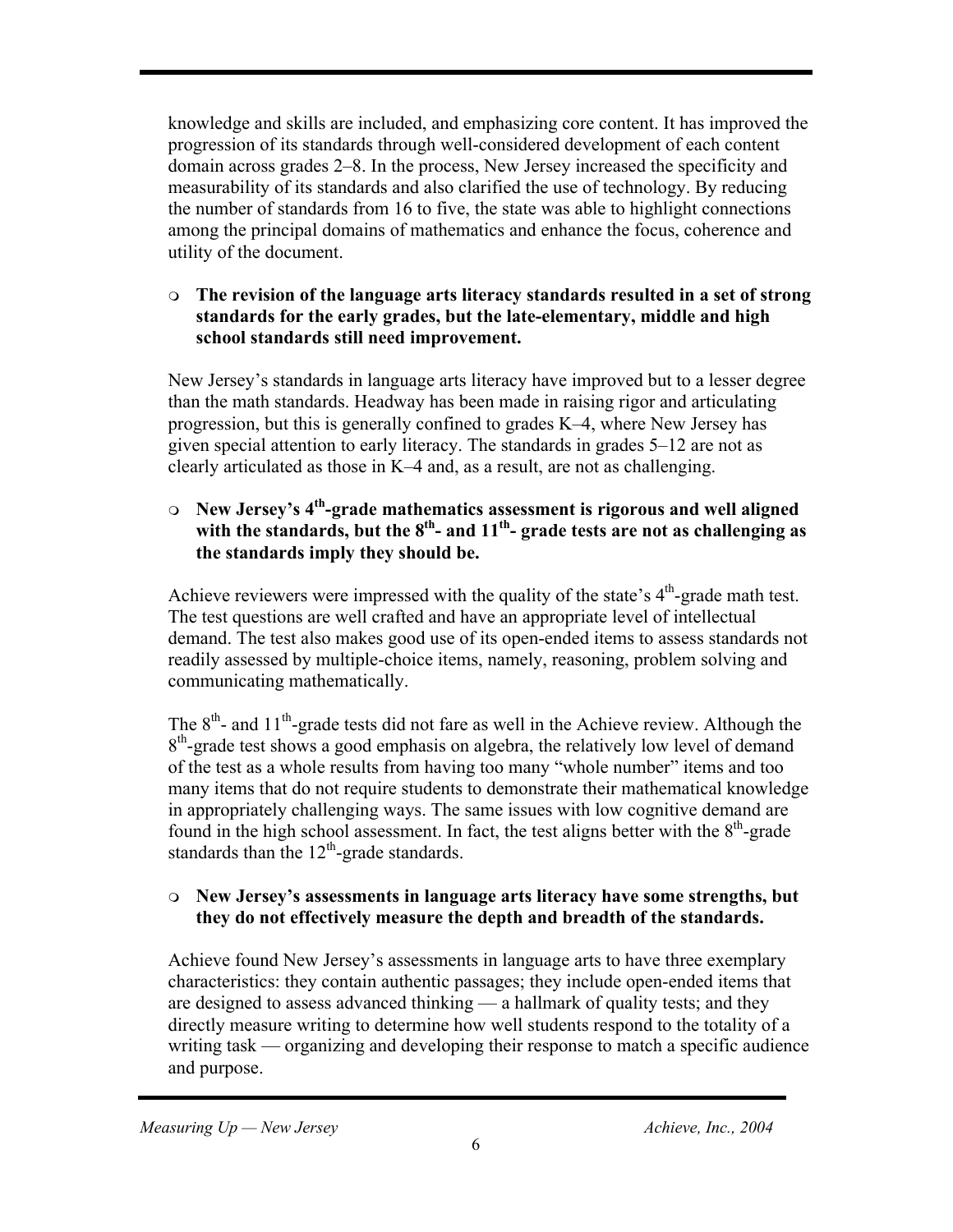Despite these strengths, however, the tests do not effectively measure the depth and breadth of the state standards. The most significant problem is on the reading portion of the tests, which contain lengthy reading passages but relatively few questions about those passages. Reducing the length and increasing the number of the passages would allow for a more thorough coverage of the standards and yield a more reliable indication of student performance in relation to the standards.

A related concern is the level of cognitive demand of New Jersey's tests. The reading passages on the tests are grade-appropriate, but none are likely to challenge high-end readers, except for the high school narrative selection. The reading questions also are not as challenging as they could be.

#### **RECOMMENDATIONS FOR MOVING FORWARD**

As New Jersey continues to move forward in its steady pursuit of a rigorous and aligned system of standards and assessments, Achieve recommends that the state consider making the following improvements:

#### $\checkmark$  Strengthen the language arts literacy standards in grades 5–12.

New Jersey's language arts literacy standards in grades K–4 provide a model for improving the standards in grades 5–12. There is inconsistent development of key concepts in the standards from grade to grade and great variation in the grain size of the standards. Specifying the quality and complexity of texts students should read through the grades would help to clarify expectations in the standards, as would differentiating between the comprehension skills needed to read informational and literary texts.

#### ¸ **Better define the mathematics and language arts literacy standards at the high school level.**

New Jersey has clearly defined student expectations for reading in grades K–4 and for math in grades 2–8. The standards for high school students, on the other hand, are not as well defined. In both subjects, standards are articulated for the  $8<sup>th</sup>$  and  $12<sup>th</sup>$  grades but not for the grades in between. This makes it more challenging for local districts and teachers to build curricula, and it makes it particularly difficult to determine what students are to be responsible for on the state's graduation exam administered in  $11<sup>th</sup>$ grade. Achieve encourages the state to further delineate its standards in high school, either by creating grade-by-grade or course-by-course expectations or by breaking the 9–12 grade cluster into two-year spans.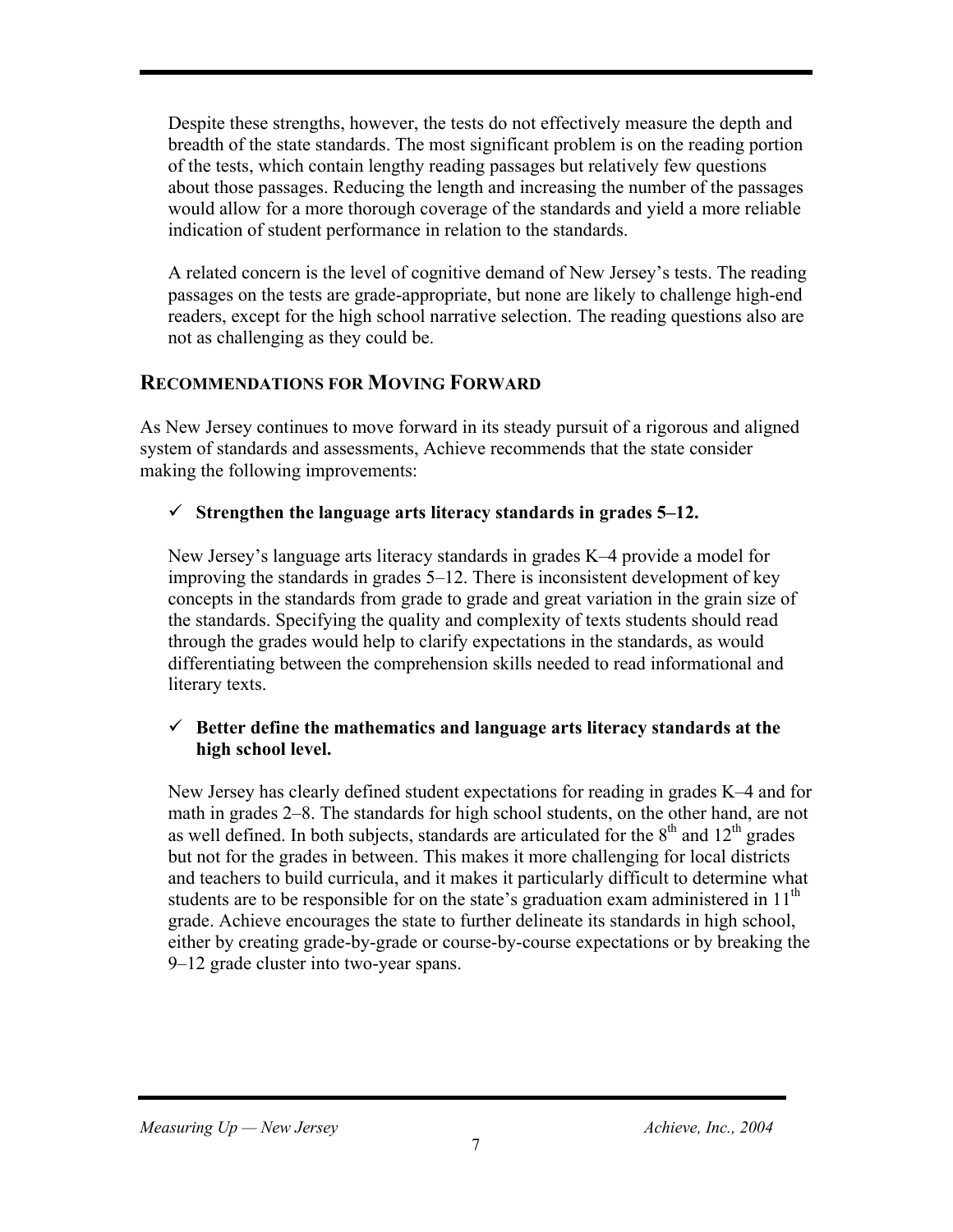#### $\checkmark$  Increase the level of cognitive demand on both the mathematics and language **arts literacy assessments, particularly the grade 8 and high school tests.**

Neither the  $8<sup>th</sup>$ - nor the 11<sup>th</sup>-grade math assessments are as challenging as they could be. Over time, Achieve recommends that New Jersey include more rigorous content and tap more advanced skills on both of these tests. This will help bring these tests into better alignment with the new state standards.

To increase the rigor of the language arts literacy assessments, New Jersey should increase the number of items that ask students to make more complex inferences and evaluate, extend and apply what they read. As the tests are currently written, too few items ask that students do little more than demonstrate basic comprehension. Reducing the length of the reading passages would allow New Jersey to include more passages of varying genres and also, more importantly, more items that test a broader range of language arts skills.

 $*$  \*  $*$  \*  $*$ 

New Jersey has a history of undertaking periodic reviews of its standards and assessments and using the findings to bolster its system. This commitment to continuous improvement is admirable and important; it reflects an appreciation for the ever increasing demands and opportunities students face when they graduate from high school, as well as the need for the state to raise expectations over time to help ensure all students are prepared for these opportunities.

Achieve strongly encourages New Jersey to continue to upgrade its standards and tests, increasing rigor over time, to ensure that its graduates will be adequately prepared. This is not an easy task, nor is New Jersey the only state that needs to undertake it, but the state is well positioned to make it a priority. New Jersey has succeeded in building a long-term leadership coalition of the Department of Education, the governor's office, and the business and education communities that has helped set the direction for reform in the state. By building on the tangible improvements of the past and taking advantage of its assets, New Jersey can continue to raise expectations and achievement for all students.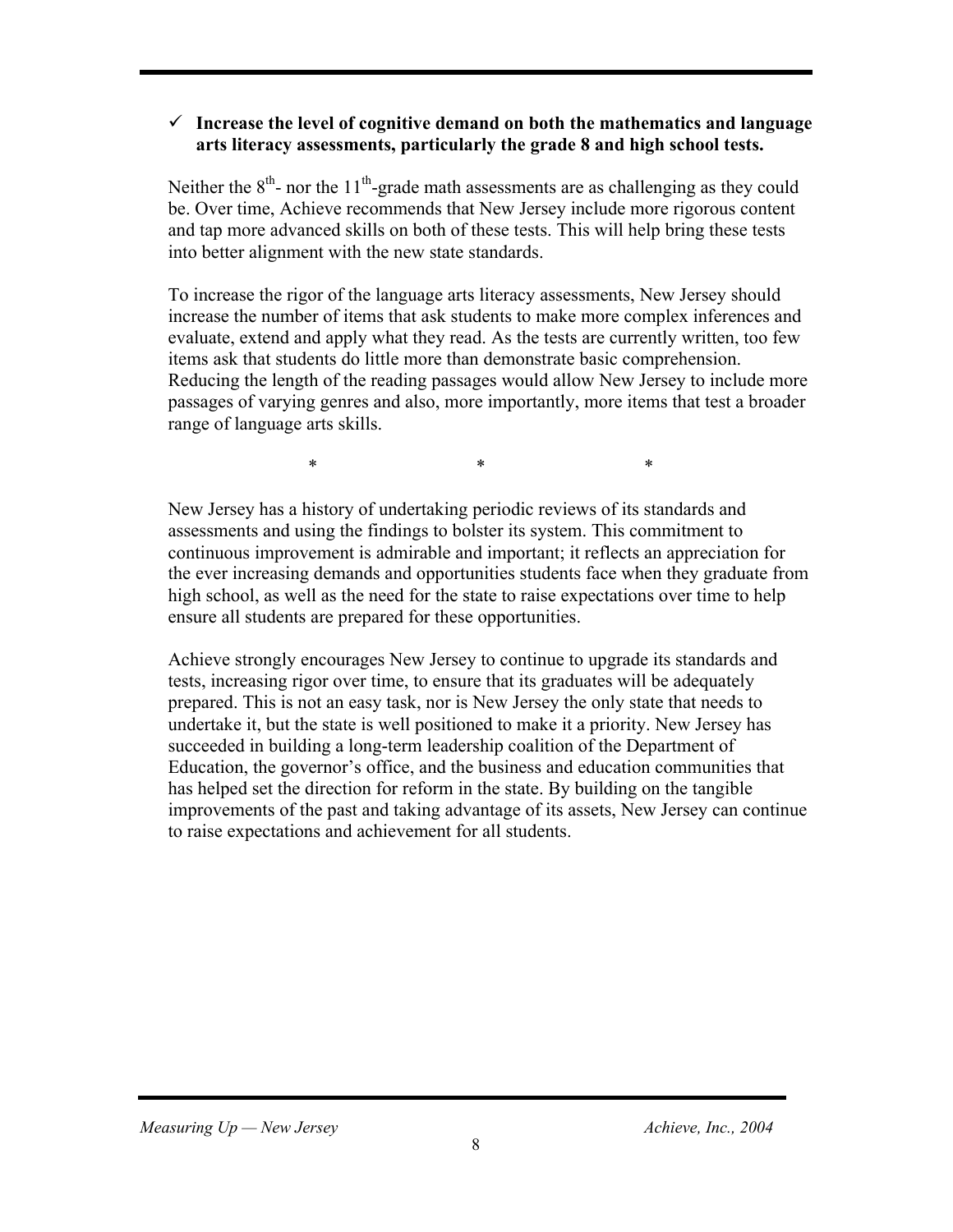## **ACHIEVE'S WORK WITH NEW JERSEY**

Achieve was established after the 1996 National Education Summit by the nation's governors and business leaders to provide advice and assistance to state policy leaders on issues of academic standards, assessments and accountability. Under the auspices of Achieve's Benchmarking Initiative, 17 states have sought Achieve's external reviews of state education policy since 1998.

In 2000, Achieve completed a benchmarking review of New Jersey's Core Academic Standards in language arts literacy and mathematics, as well as an analysis of the alignment of related state tests at grades 4 and 8 and high school. In these reviews, Achieve found that the standards were overly broad, and we encouraged the state to make them clearer and more challenging. Achieve also provided advice for strengthening the assessments. A similar evaluation of the state's standards and assessments at grades 4 and 8 in science was conducted in 2001, and the state was able to make the most of Achieve's recommended changes to the science standards.

Since that time, the state has revised its Core Curriculum Content Standards in these subject areas and has drafted a set of standards for social studies to be submitted to the State Board for approval in March 2004. At the request of Governor James E. McGreevey and Commissioner of Education William L. Librera and with the encouragement and support of New Jersey United, a statewide business and education coalition, Achieve has agreed to review the state's updated standards and assessments in language arts literacy and mathematics and offer advice for continuous improvement aimed at helping New Jersey continue its commitment to excellence in as expeditious a manner as possible.

| <b>COMPONENT</b>                           | <b>DATE OF LAST REVISION</b>                      |
|--------------------------------------------|---------------------------------------------------|
| Content Standards: Language Arts Literacy, | 2002                                              |
| Mathematics, Science                       |                                                   |
| Benchmark Tests: Grades 4, 8, High School  | Grade 4 (2003), Grade 8 and High School (in       |
|                                            | process)                                          |
| Additional Tests (NCLB required)           | Grade 3 (2003), Grades 5 and 6 (2005), Grade 7    |
|                                            | (2006)                                            |
| Test Specifications (benchmark tests)      | (2001)                                            |
| Sample Tests                               | Grades 4 and 8                                    |
| Curriculum Frameworks                      | Language Arts Literacy (1998), Mathematics (1996) |
| $CD$ Rom $*$                               | 2001                                              |
| <b>State Report Card</b>                   | 2003                                              |
| Performance-Based Assessment Pilots        | 2003                                              |

\* The CD Rom, distributed to every teacher, includes the content standards, the frameworks, test specifications and a sample test.

At the heart of implementing an effective standards-based system is developing essential components, revising them on a regular cycle and keeping them in alignment. New Jersey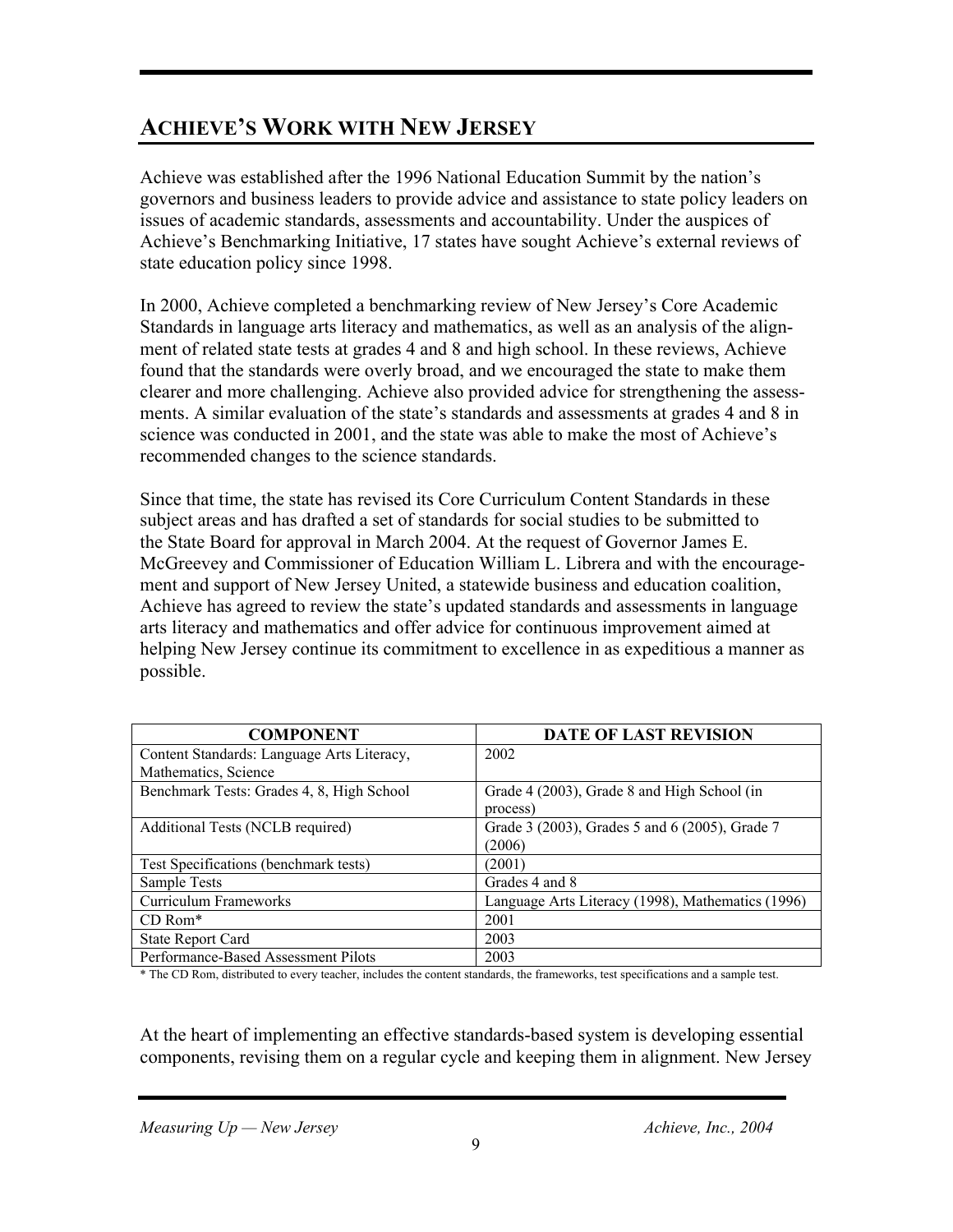has established a system of instruction that is quite comprehensive in scope. The chart above provides an overview of the language arts and mathematics components in New Jersey's system and indicates when these components were last updated.

The last entry in the chart represents New Jersey's pioneering effort to develop performance-based assessments that can be wedded to its larger system of required tests. Although many thoughtful policymakers have advocated for multiple measures appreciating that many complex performances, such as conducting research, cannot be assessed by large-scale, on-demand tests — few states have actually taken steps toward their implementation. New Jersey, however, has initiated a pilot study involving nine districts with the intent of making performance-based tasks part of its overall assessment system by school year 2007–08.

Currently, the state finds itself at a crossroads with a need to identify the most efficient and effective way of updating and aligning the components of its system so quality is not compromised and teachers and students receive maximal support. Achieve hopes the findings in this report will assist the state in its decision-making process.

In writing this report, Achieve synthesized the reviews of New Jersey's Core Curriculum Content Standards and the alignment of the assessments to the standards. These studies were conducted by teams of national experts with significant experience in analyzing academic standards and tests. The findings in this report represent consensus opinions of Achieve's experts, but final judgments and conclusions rest with Achieve. In addition to this summary report, Achieve has prepared a detailed technical report for the New Jersey Department of Education. Because the technical report contains references to secure test items, it is confidential.

Brief biographies of experts and consultants who participated in Achieve's standards benchmarking and assessment analysis for New Jersey can be found in the Appendix.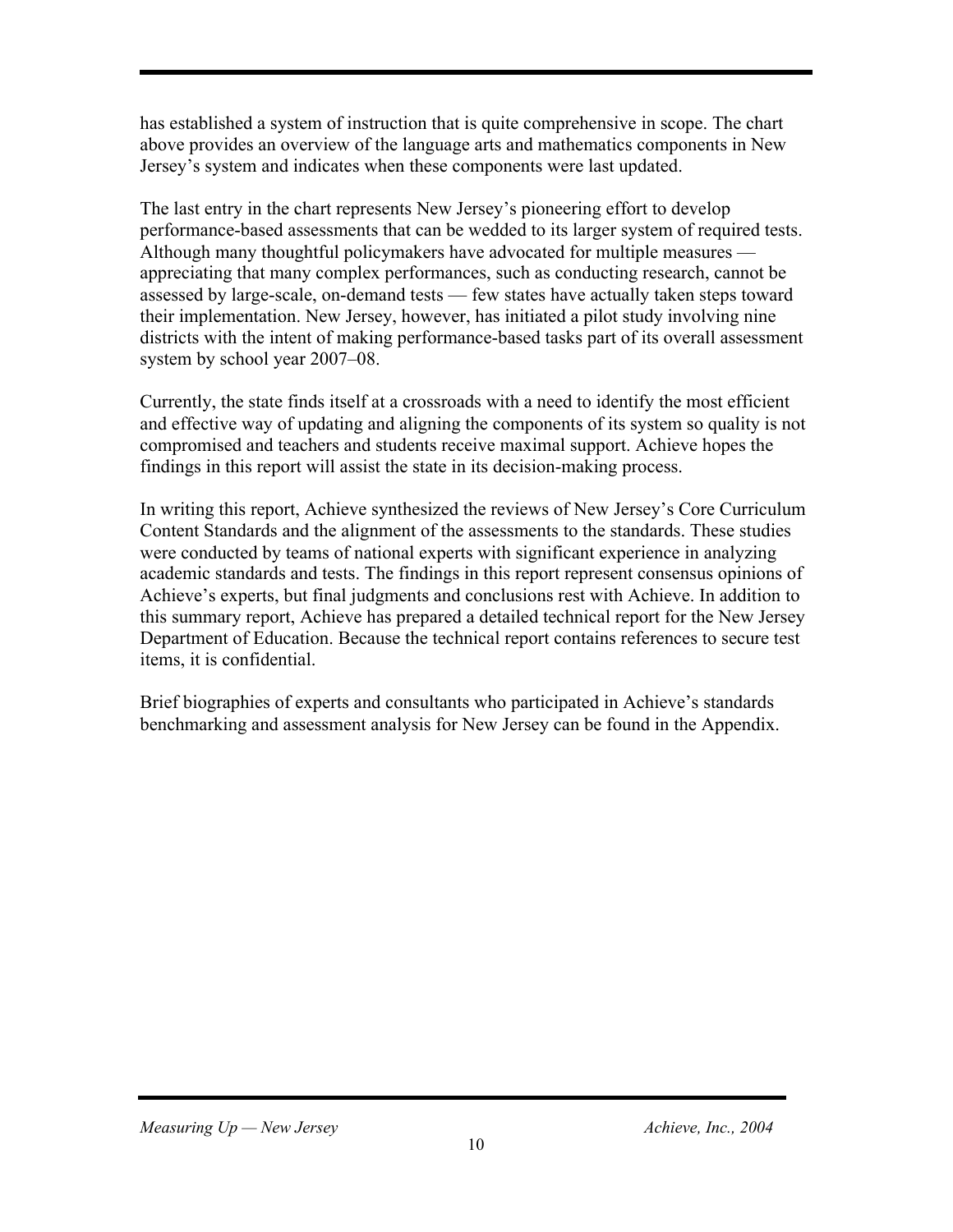## **THE ACHIEVE BENCHMARKING METHODOLOGY**

#### **THE STANDARDS BENCHMARKING STUDY**

Achieve compares a state's standards with state, national and international benchmark standards recognized for their quality and/or for producing high student achievement. To ensure that the most important aspects of standards, as described below, are addressed, Achieve prepares a set of guiding questions for our expert reviewers.

#### • **RIGOR**: **What is the level of intellectual demand of the standards?**

Expectations for student learning should be sufficiently intellectually challenging to equip students with the knowledge and skills they will need to succeed at the next level. Rigorous standards closely represent and build on the essential core content of a discipline, providing a balanced perspective of key understandings and skills. Rigor is the most complex of the criteria used to evaluate standards, because it depends on the interplay of the content chosen for emphasis, how the intellectual demand of knowledge and skills evolves from grade to grade, and the precision with which expectations for learners are expressed — all as compared with state and international benchmarks.

#### • **FOCUS: Have judicious choices been made about what is most important for students to learn?**

High-quality standards establish priorities about the concepts and skills that should be emphasized at each grade level. Choices should be based on the core knowledge and skills essential for students to advance to the next level of understanding. A sharpened focus also helps ensure that the amount of content to be learned in each grade level is manageable.

#### • **COHERENCE: Do the standards convey a unified vision of the discipline, and do they establish connections among the major areas of study?**

Standards should be categorized and broken out into supporting strands that reflect the way the discipline is structured; they should not be an array of disconnected bits of knowledge and skills. Further, the standards should reveal significant relationships among the strands **—** their key concepts and the way they are linked to one another — and how the study of one complements the study of another.

#### • **PROGRESSION: Do knowledge and skills build clearly and sensibly on previous learning and increase in intellectual demand from grade to grade?**

Development of coherent understanding in a subject area requires a carefully staged evolution of knowledge and skills, generally moving from the simple to the complex and from the concrete to the abstract. Standards must reflect this development. They must introduce content at the appropriate grade, grow more intellectually challenging from grade to grade, and they must delineate a

#### *Measuring Up — New Jersey Achieve, Inc., 2004*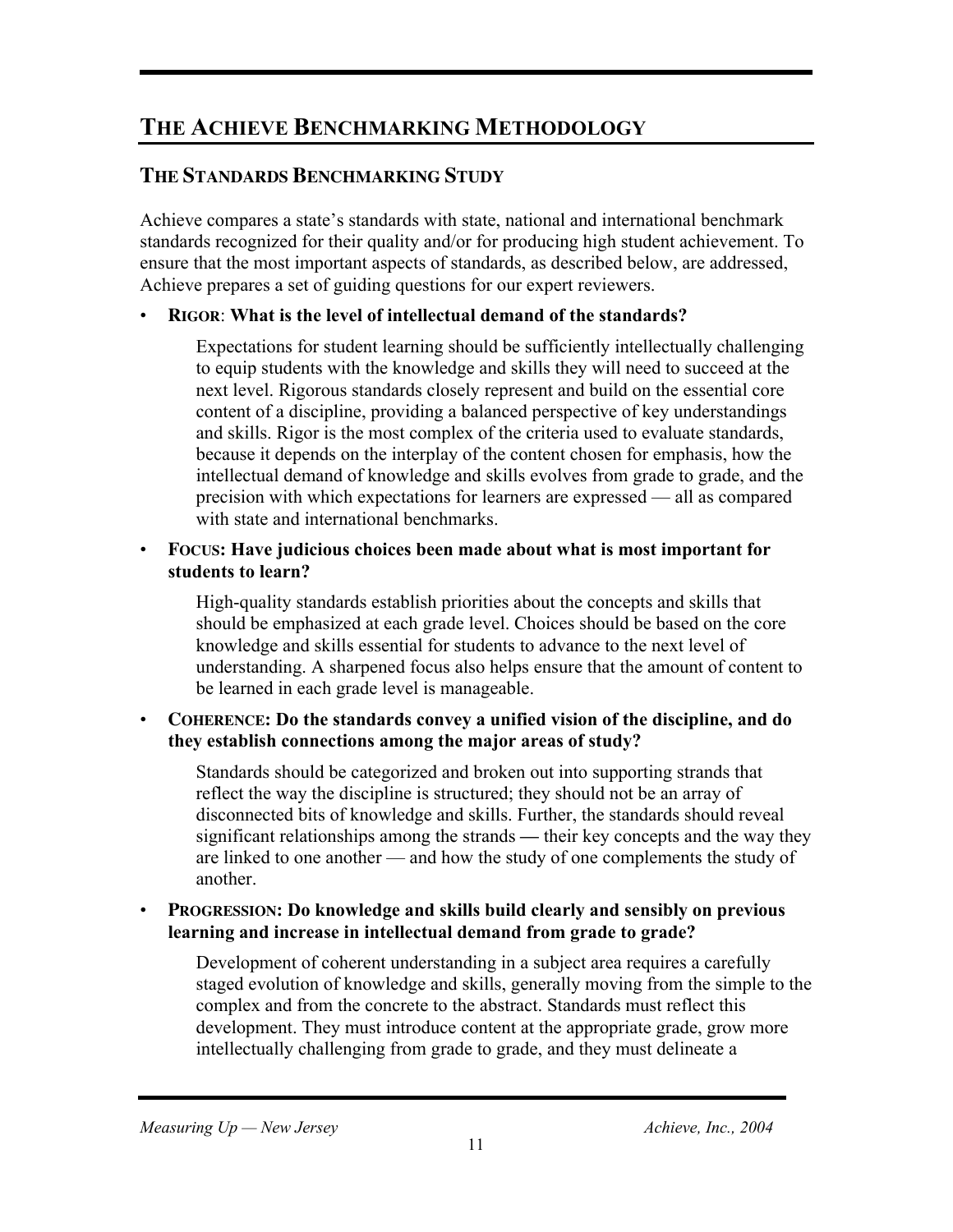progression of knowledge and skills — rather than repeating concepts from year to year.

#### • **SPECIFICITY: Are the standards specific enough to convey the level of performance expected of students?**

High-quality standards provide a sufficient amount of detail without being overly prescriptive and without becoming unmanageable for teachers. Overly broad standards leave too much open to interpretation, increasing the likelihood that students will be held to different levels of performance. Overly detailed standards encourage a checklist approach to teaching and learning that undermines students' overall understanding of the discipline. Furthermore, standards that maintain a relatively consistent level of precision ("grain-size") are easier to understand and use.

#### • **CLARITY: Are the standards clearly written and presented in a logical, easy-touse format?**

Clarity requires more than just plain and jargon-free prose. Grade-level expectations must be communicated in language that can gain widespread acceptance by teachers, parents, school boards and others who have a stake in schooling. A straightforward format, based on the structure of the discipline, facilitates user access and makes grade-level comparisons transparent.

#### • **MEASURABILITY: Does each standard describe the results of student learning in some observable or verifiable way?**

Standards should focus on the results, rather than the processes, of teaching and learning. Objectives or indicators should make use of verbs calling for student performances that demonstrate knowledge and skills and avoid using those that refer to learning activities (such as examine, participate and explore) or to cognitive processes (such as appreciate, know, and learn) without articulating what it means for a student to recognize, know or learn a concept.

#### **BENCHMARK STANDARDS**

To ensure that the benchmark standards documents used as exemplars are indeed the best for this purpose, Achieve commissions expert reviews of a variety of sets of standards. Reviewers concluded that the English language arts standards from California (1997) and Massachusetts (2001) and the early literacy standards from North Carolina (1999), Texas (2001) and New Standards (1999) had the most value for benchmarking. In mathematics, Achieve chose standards from Indiana (2000) and Singapore (2001), as well as its own document *Foundations for Success* (2002), which details the mathematics that we believe all students should be expected to know before leaving  $8<sup>th</sup>$  grade. Developed by a panel of leading research mathematicians and math educators, and based on a close analysis of the curricular expectations in the highest-performing European and Asian nations, *Foundations for Success* tells us where we need to aim if we want the next generation of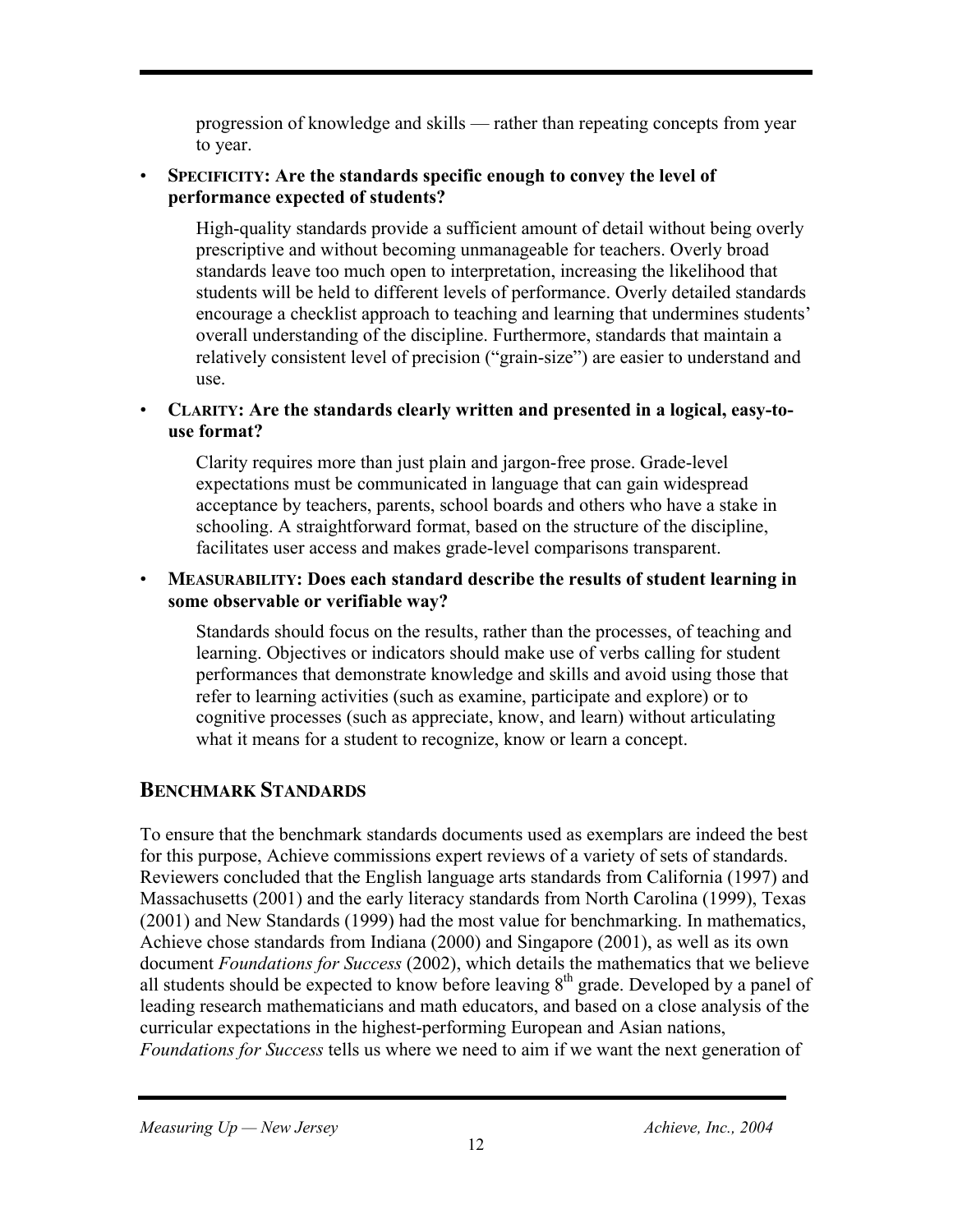America's young people to be internationally competitive in their mathematical knowledge and understanding.

Selecting these benchmarks proved a difficult task because no single set of standards is perfect and judgments about the quality of standards are in some ways subjective. Still, we are confident that the choices used in our current work reflect some of the best thinking from around the country and that a careful comparison of a state's or district's standards with these benchmarks will yield helpful diagnostic information and policy suggestions for states and districts to consider.

#### **THE ALIGNMENT STUDY**

Alignment is a measure of the extent to which standards and assessments agree and the degree to which they work in conjunction to guide and support student learning. It is not a question that yields a "yes" or "no" response; rather, alignment is a considered judgment based on a number of factors that collectively determine the degree of match between a state's standards and the assessment used to gauge if students are meeting those standards. At its core, the Achieve analysis answers two key questions: Can everything on the assessments be found in the standards? In addition (and conversely), do the assessments do an effective job of measuring the knowledge and skills set forth in the standards?

#### **METHODOLOGY**

To determine how closely each New Jersey assessment was aligned to the related gradelevel standards, Achieve convened two teams of content experts who followed a subjectspecific, stepwise procedure, or *protocol*, that Achieve has used to evaluate numerous assessments in more than a dozen states.

In the first phase of the review process, a team of content experts evaluates each individual test item to determine (1) if it actually measures the indicator to which the test developer assigned it; (2) how well it matches the content and performance described in the related standard; (3) whether it is fairly constructed; and (4) how intellectually challenging it is. These are key issues. The information gained from a test is no better than the collection of items that make it up. If an item measures content and skills beyond what is contained in the standards, it is less likely that it will have been taught in classrooms. Similarly, an item that is flawed for such reasons as having no right answer, more than one right answer, a misleading graphic or implausible distracters will not give accurate information about students' performance. Tracking the level of cognitive demand that each individual item poses also is critical. If a test is truly standards-based, it should have a mix of basic and more challenging items that reflect the range of concepts and skills spelled out in the standards so differences in the performance of proficient and non-proficient students can be detected. In summary, Achieve's item-by-item analysis not only yields valuable information about critical aspects of alignment but also provides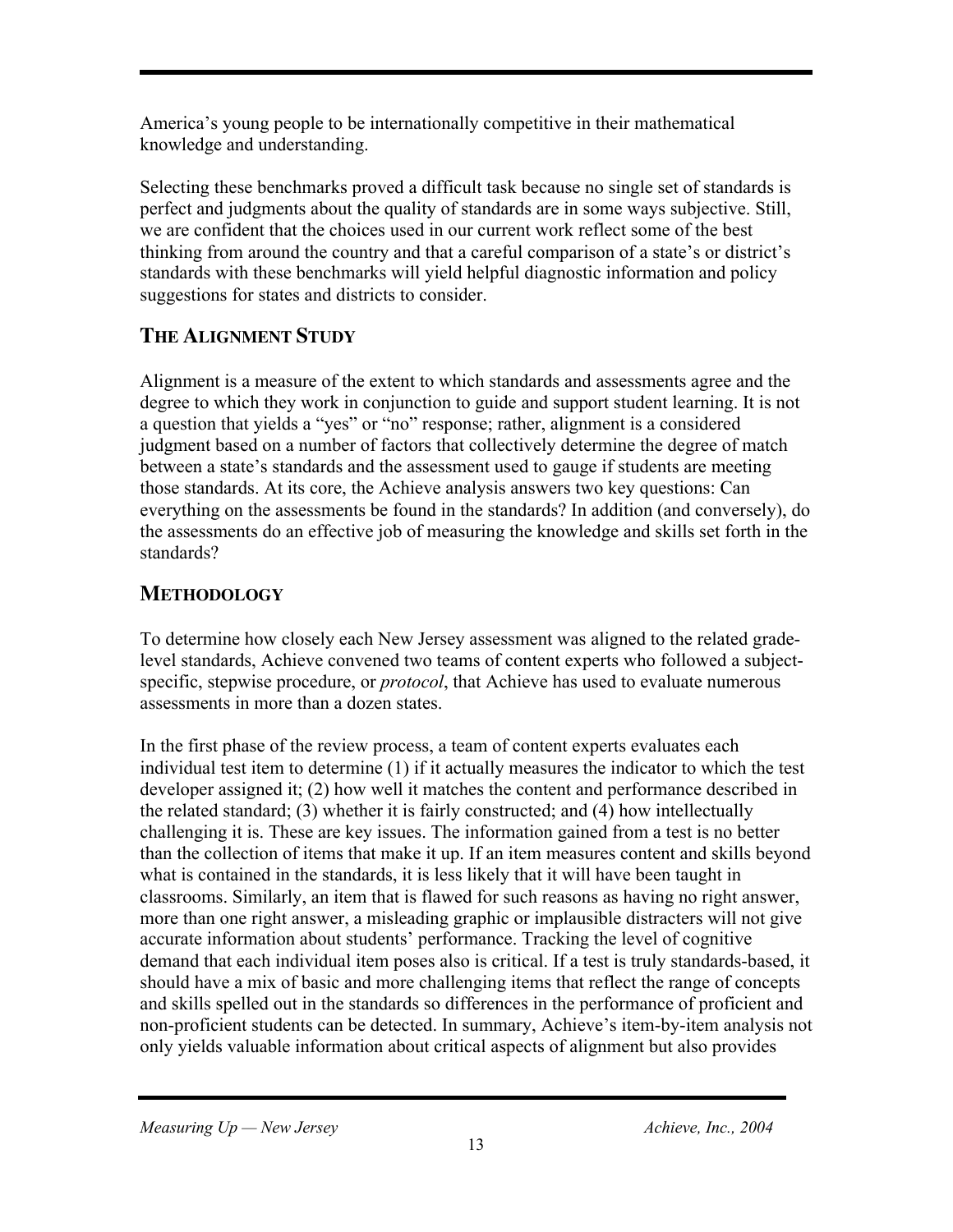quantitative data that contribute to the judgments made with respect to the overall balance and rigor of a test, as described below.

In the second phase of the alignment study, content experts take a more holistic view of the test in order to judge if the test is balanced overall and if it is appropriately rigorous for the grade level. Moving away from the item level, reviewers consider the test one standard at a time — such as literary response or geometry — and look at the collection or set of items that are meant to assess each standard.

To judge how balanced the set of items mapped to each standard is, experts ask, "Does this set of items succeed in measuring the breadth and depth of content and skills described in the standard?" Said another way, "To what extent does the set of items assess the key content and skills in the standard?" Because a single on-demand test cannot assess all the indicators that make up a state's standards, it is crucial to determine how well the items on a test sample the most essential indicators. Content experts also examine the reading passages as a set to ensure that both literary and informational text forms are fully represented and that the range of writing prompts reflects the variety of genres represented in the standards. In evaluating the rigor of a test, content experts follow the same general procedure they use when evaluating balance. They compare the overall intellectual demand encompassed by a set of items with the level of intellectual demand described in the related standard. Looking at each standard in turn, they ask, "Does doing well on the item set, which measures this standard, mean the student has mastered the challenging material contained in the standard?" Because experts rated each item earlier in the process as to its level of cognitive demand, they can determine if an item set has a span of difficulty appropriate for the grade level. Content experts also review the reading passages as a set to determine if they have a span of demand appropriate to the grade level tested, and they review writing prompts to ensure the genre, topic and characteristics of a response that will meet standards is clearly communicated in the directions to students.

At the close of the analysis, reviewers look across the standards, at the test as a whole, to determine how good a job the test does in measuring the knowledge and skills described by the standards and how rigorous the test is overall.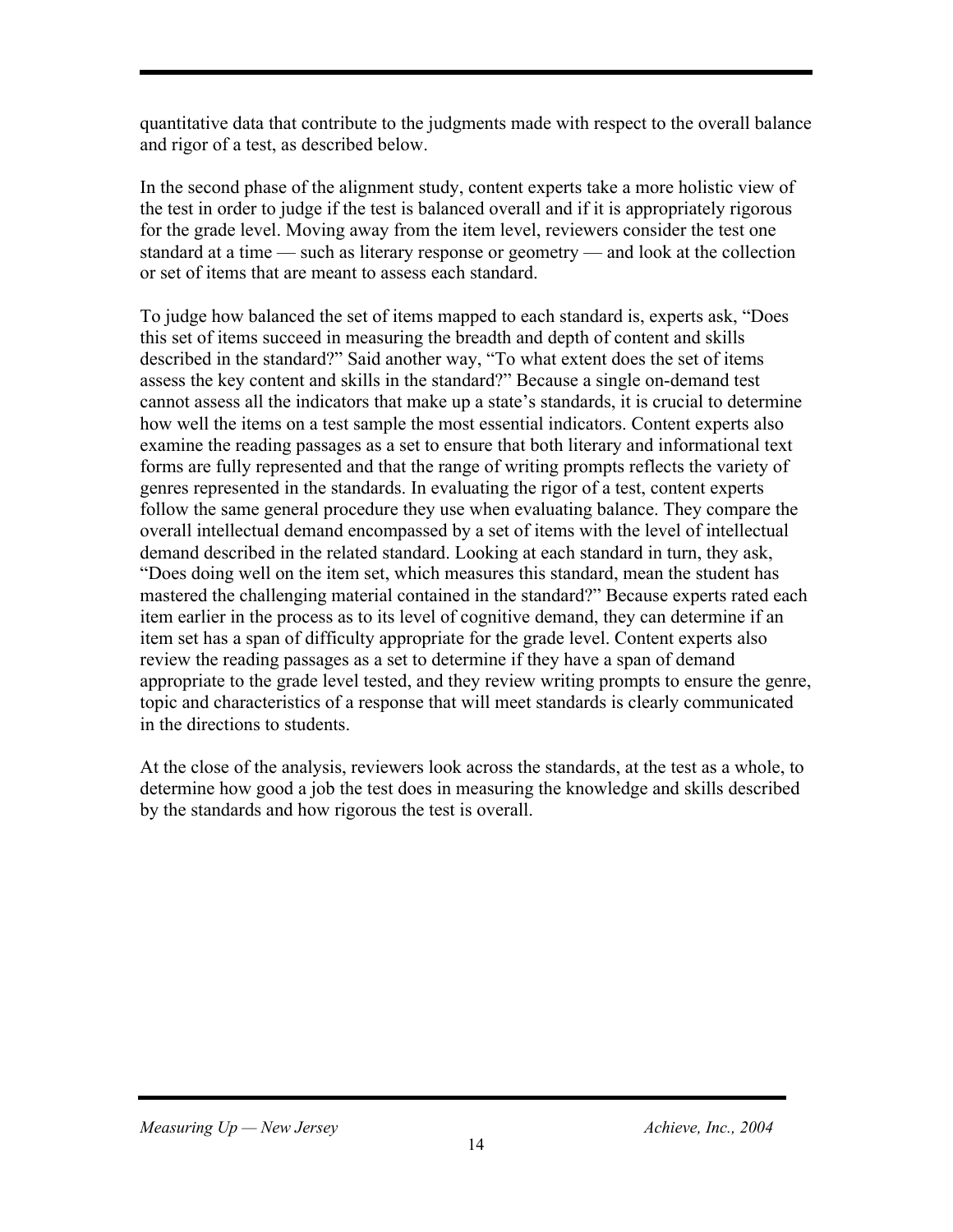## **MAJOR FINDINGS: LANGUAGE ARTS LITERACY CORE CURRICULUM CONTENT STANDARDS**

The New Jersey Core Curriculum Content Standards for language arts literacy are comprised of five main standards — Reading, Writing, Speaking, Listening, and Viewing and Media Literacy. Each standard is further broken out by strands (lettered) and learning expectations (numbered) — also called "cumulative progress indicators" — for individual grades (K–4) and grade-level clusters (5–6, 7–8, and 9–12). Achieve first reviewed the 1996 edition of New Jersey's language arts literacy content standards in 2000. Our second review provides us with an opportunity to look back, document the progress that has been made and suggest ways in which the state can continue to improve its standards.

| <b>ACHIEVE CRITERIA</b>                     | <b>LANGUAGE ARTS LITERACY</b><br><b>STANDARDS</b> |             |
|---------------------------------------------|---------------------------------------------------|-------------|
|                                             | 2000 Review                                       | 2003 Review |
| <b>RIGOR</b>                                |                                                   |             |
| — Intellectual demand                       | ⊙                                                 | О           |
| - Essential knowledge & skills              | ∩                                                 | ⊙           |
| — Balance                                   |                                                   | $\odot$     |
| <b>FOCUS &amp; COHERENCE</b>                |                                                   |             |
| -Emphasis on core content                   | ⊙                                                 | $\odot$     |
| — Manageability                             |                                                   |             |
| — Unified vision of discipline              |                                                   | $\odot$     |
| <b>PROGRESSION</b>                          |                                                   |             |
| - Placement of knowledge and skills         | $\odot$                                           | $_{\odot}$  |
| - Development of content & skills by strand |                                                   | $_{\odot}$  |
| -Grade-by-grade articulation                |                                                   | $\odot$     |
| <b>SPECIFICITY</b>                          |                                                   |             |
| — Precision                                 |                                                   | $_{\odot}$  |
| -Sample text/recommended reading list       |                                                   | ∩           |
| <b>CLARITY</b>                              |                                                   |             |
| — Language                                  |                                                   | $_{\odot}$  |
| -Organization & format                      | ⊙                                                 | $\odot$     |
| <b>MEASURABILITY</b>                        | $\odot$                                           | $\odot$     |

Key:

 $\overline{O}$  Needs Significant Improvement

 $\bullet$  Approaching Benchmark Quality

§ Needs Some Improvement

**•** Meets Benchmark Standards

#### **COMPARISON OF NEW JERSEY'S 2002 STANDARDS FOR LANGUAGE ARTS LITERACY WITH ITS 1996 STANDARDS**

When New Jersey's language arts literacy standards of 1996 and its current standards of 2002 are evaluated against Achieve's defined criteria for benchmark standards, it is apparent that the state has made progress in strengthening its Core Curriculum Content Standards. However, there are a number of key areas where improvements are still needed if the standards are to compare favorably with the best. The chart above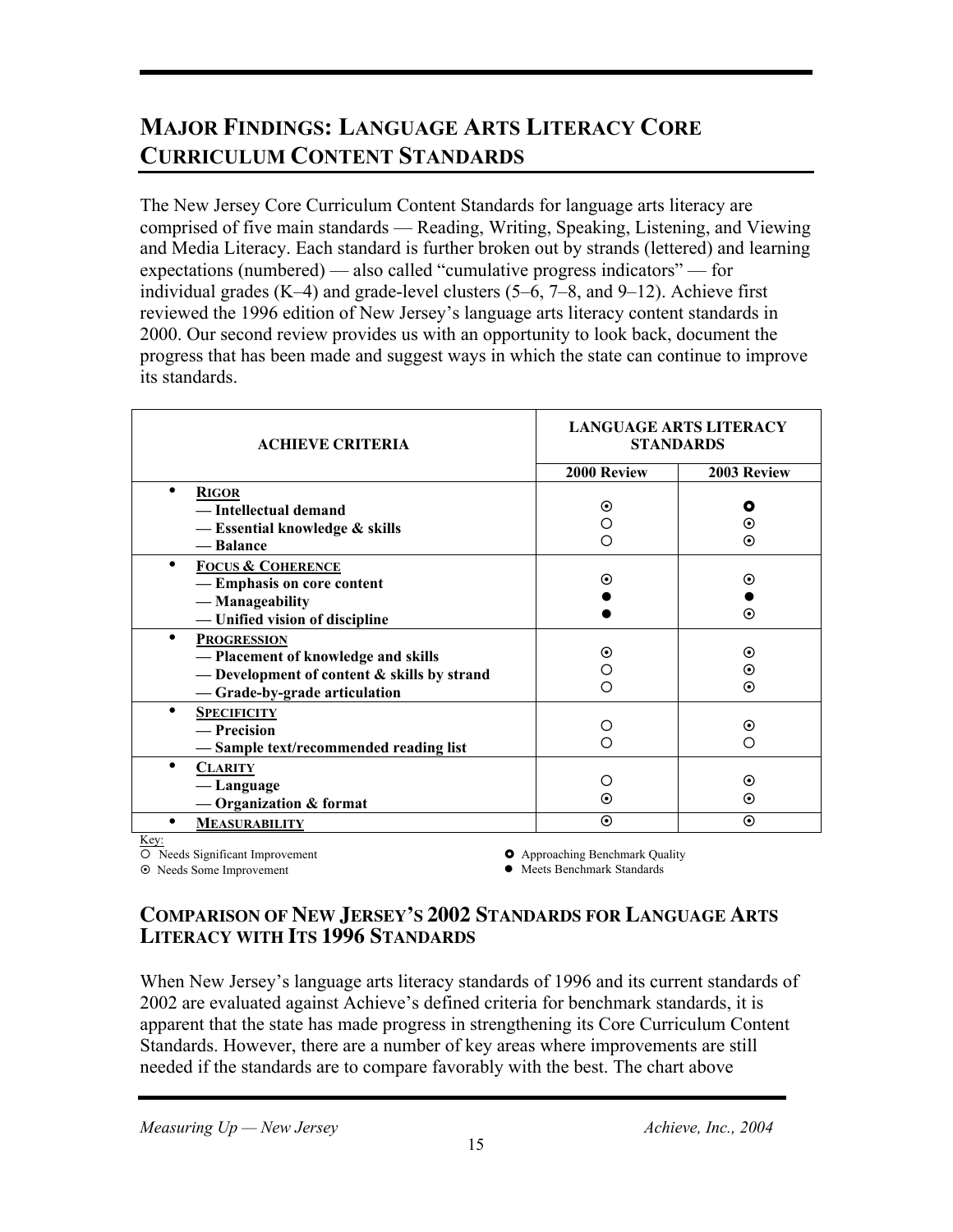summarizes core elements of Achieve's criteria along with New Jersey's success to date in improving its standards.

As the chart indicates, New Jersey has made significant strides in addressing two of the most important criteria that distinguish exemplary standards — rigor and progression. The revised language arts literacy standards are more demanding for the grade levels in which they are placed than previously, and they contain fewer gaps in essential content and skills than did the state's 1996 standards.

New Jersey has developed standards for additional grades and has broken out grade-level expectations for grades K–4, delineating a sequence of knowledge and skills that can readily be traced across the grades. As a result, the development of content and skills across strands is more evident than in the previous edition of the standards. Indeed, the new K–4 standards provide a model that the state should use as a guide for creating grade-level standards through grade 12.

The most serious flaw in the standards continues to be a lack of specificity. Specificity is a pivotal criterion — when standards are imprecisely worded and are not grounded by sample text or recommended reading lists, clarity can be diminished, grade-to-grade progression obscured and the level of rigor reduced. We strongly recommend the state address this issue.

#### **COMPARISON OF NEW JERSEY'S 2003 STANDARDS WITH THE BENCHMARK STANDARDS**

#### **STRENGTHS OF THE CONTENT STANDARDS**

• **New Jersey has developed grade-by-grade standards in K–4 that provide solid guidance for teachers, especially in the area of early reading.**

The most significant area of improvement in the state's new language arts literacy standards is in the early grades. New Jersey has developed grade-level indicators for kindergarten though  $4<sup>th</sup>$  grade for all five areas of language arts. For the most part, the K–4 standards communicate a progression of knowledge and skills that lay the foundation for a solid language arts curriculum and provide clear and specific guidance for teachers at each of these grade levels. Particularly in the area of early reading, the K–4 standards describe with a good deal of clarity how skills are to be developed. New Jersey should extend this framework and develop a full complement of standards to  $K-12$ .

• **New Jersey's language arts literacy standards are comprehensive in scope; they provide a framework for addressing most of the essential content of the discipline.**

By housing the standards within five categories (reading, writing, speaking, listening and media study), the New Jersey document provides an effective overarching, conceptual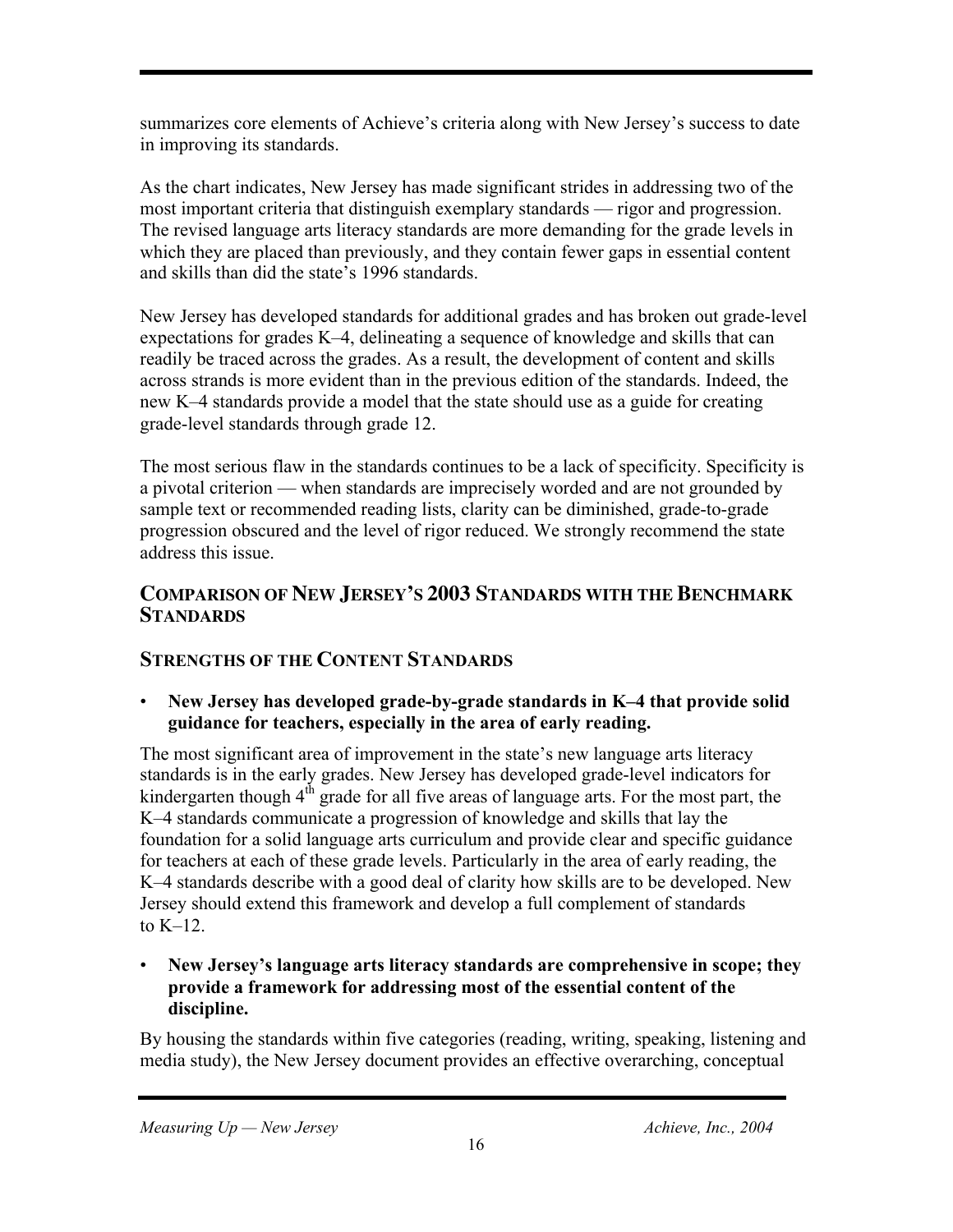framework. Of special note is New Jersey's emphasis on listening, speaking, and media literacy — essential skills that are often somewhat skimmed over in many state standards. New Jersey presents them as separate standards, thereby affording them a place of prominence rather than simply paying lip service to them. As media have so visibly changed what and how people read and write, students' ability to evaluate the credibility of what they see and hear and to recognize media strategies is increasingly important. Our reviewers agreed that at this point in time, it is wise to have these strands stand on their own; although they cautioned the state not to imply that these skills be isolated in terms of instruction.

#### **AREAS FOR IMPROVEMENT**

• **The level of rigor of New Jersey's language arts literacy standards is difficult to judge because the standards do not sufficiently specify the level of performance expected of students.**

In language arts literacy, two factors control the level of cognitive demand in a standard: one is the intellectual complexity of the *task* — what students are asked to do with text; the other is the quality and complexity of the *text* students are asked to read. Therefore, to make the expectation clear at a grade level, it is essential to identify not only the skill called for but also the quality and complexity of text to which the skill is applied. When the level of intellectual demand at each grade is grounded this way, the progression of skills across the grades is more transparent.

The New Jersey standards lack sufficient specificity in describing both tasks and texts. Take, for example, the following indicator: Reading Grades 7–8 E (2): *Use increasingly complex text guides, maps, charts, and graphs to assist with reading comprehension.* This expectation begs the questions: What are the characteristics and types of organizers that students should be working with? And are students expected to create these organizers to help organize their understanding and knowledge or simply to read them to answer questions?

Consider another example from the descriptive statement preceding Standard 3.1 Reading: "Students should read grade-appropriate or more challenging classic and contemporary literature and informational readings both self-selected and assigned." Again, there is no indication of what "grade-appropriate" means or what students are expected to do with — or learn from — their reading.

Striving for an appropriate level of specificity in standards is worth the effort because the precision with which standards are stated has a major impact on how teachers, parents and students interpret and implement them. As with all criteria, there are trade-offs. When standards are too specific, they read as if they were part of a checklist, and the overall significance of a concept or skill may well be lost. When they are overly general, however, they are open to differences of interpretation; teachers, students and parents are left with insufficient guidance as to what is most important for students to learn. Since students receive instruction in a subject from a dozen or more teachers in the course of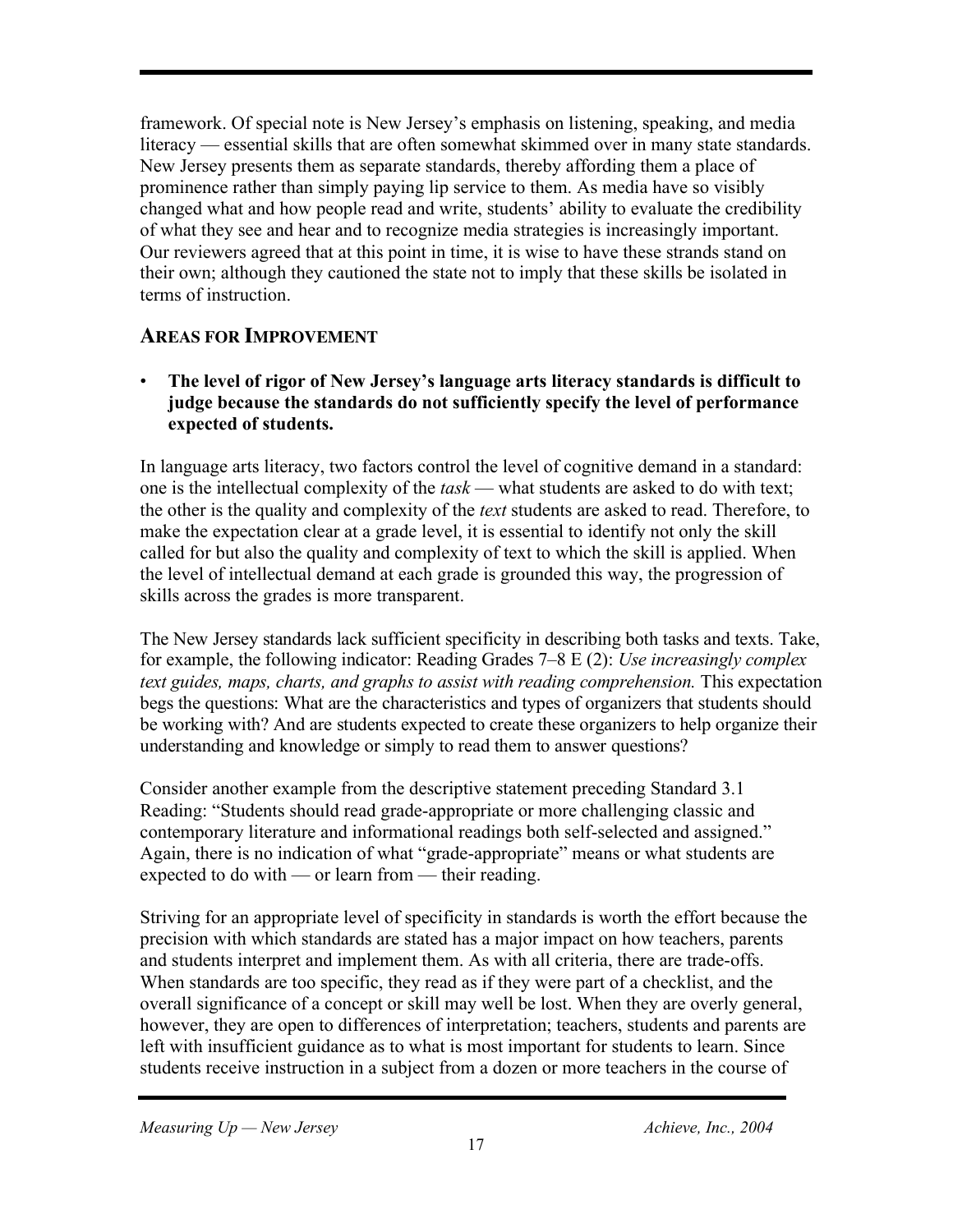their K–12 education, widely varying interpretations may result in students experiencing very different treatments of essential content, as well as inevitable gaps in coverage. The greater clarity that states provide, the more likely it is that schools will hold students to consistent expectations so that over time they can successfully close the achievement gap. In addition, without the clarity provided by examples of text, it is quite difficult to gauge the rigor of New Jersey's standards. For example, it is hard to grasp the cognitive demand of indicators such as the grade 5/6 indicator, "Recognize characterization, setting, plot, theme, and point of view in fiction," or the grade 7/8 indicator, "Analyze ideas and themes found in texts," without first knowing which texts students will be working with.

Achieve's benchmark states have come up with different strategies for communicating the level of text students are expected to comprehend. Massachusetts offers a series of sample grade-level reading passages in their standards, while New Standards provides a sample reading list. Indiana responds to the need for precision by including examples in the indicators themselves:

**Indiana Grade 5 Standard** *"Narrative Analysis of Grade-Level-Appropriate Text,"* **Indicator 5.3.4:** Understand that theme refers to the central idea or meaning of a selection and recognize themes, whether they are implied or stated directly.

*Example: Describe the themes in a fictional story, such as* A Wrinkle in Time *by Madeleine L'Engle, in which the themes of courage and perseverance are explored as the children in the story go on a dangerous mission in search of their scientist father.*

Adopting any one of these strategies will make the expected level of student performance far more concrete.

#### • **The New Jersey standards do not give sufficient attention to some essential content, especially literature and literary analysis.**

The New Jersey standards embed expectations about students' knowledge of literature into the Reading strand (and to a lesser extent the Writing strand). For the most part, literature is addressed in 3.1 Reading G. Comprehension Skills and Response to Text*.* Although one can make a reasonable rationale for this embedding, the consequence is that this central area of the reading and language arts domain becomes "one-amongmany" in a list of comprehension goals and gets little systematic attention. Furthermore, because of the comprehension context, the expectations neglect content knowledge goals, such as the study of American or other literary traditions, familiarity with the works of particular authors or periods, understanding of author's craft, knowledge of genres, and facility with literary elements and analysis. Teachers may very well come away from this document without a strong sense of what students are expected to know and be able to do in this area across the grades — or worse, concluding that this area is simply not important for students to study.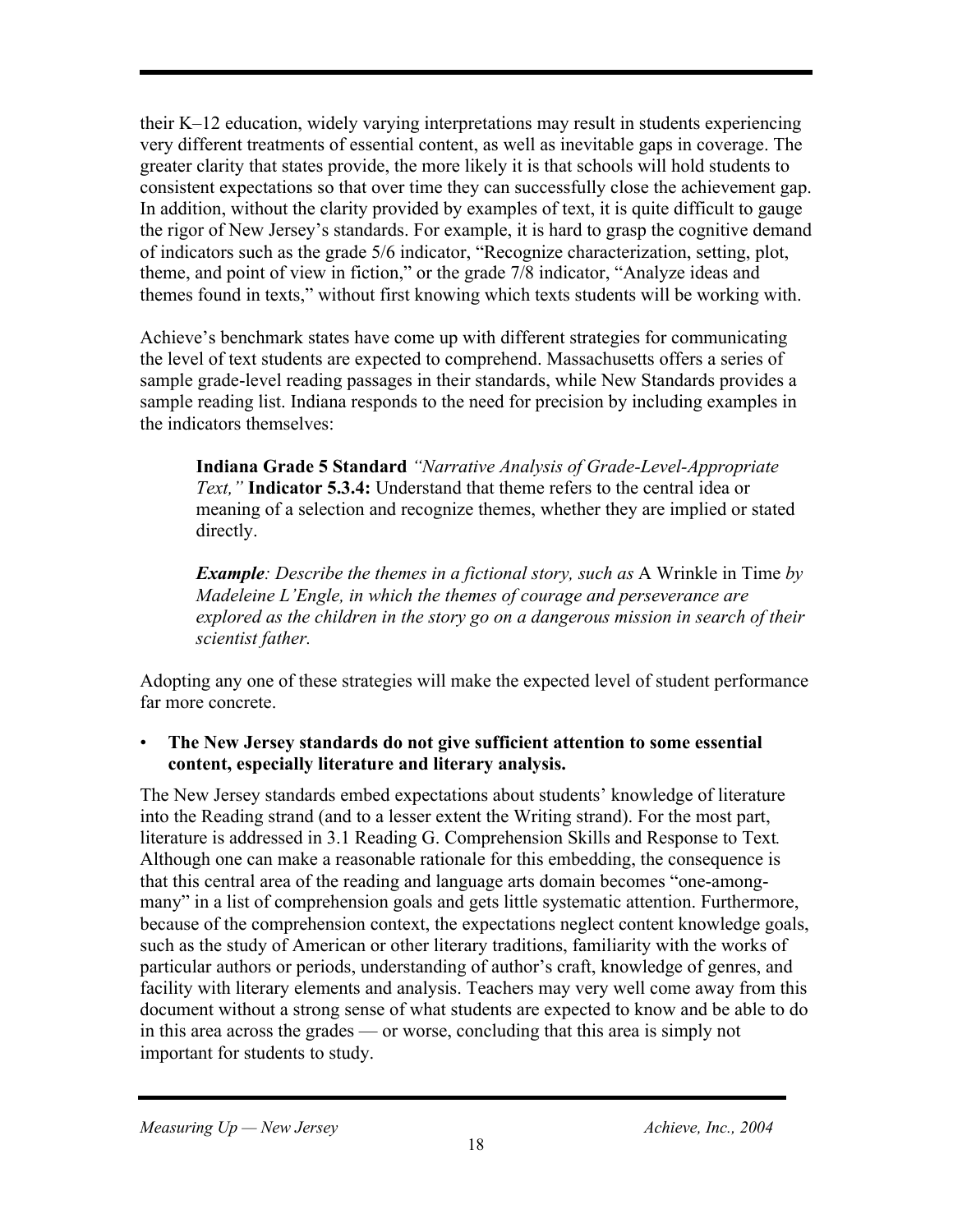The benchmark documents all do a more thorough job of specifying expectations related to literary traditions, literary elements and literary analysis. In addition, as stated above, the benchmark documents specify either directly or through appended lists some of the texts with which students should be familiar, whereas New Jersey assumes that students will comprehend more complex and varied genres as they move across the grade levels but does not specify the quality or complexity of texts.

Reviewers identified three other areas where expected student performances should be described more completely:

- 1. Grammar, usage and spelling are not as fully delineated in the New Jersey standards as they are in the benchmark standards*.* New Jersey's expectations make no mention of the structure of English language or where and how students should acquire the ability to write with standard English usage.
- 2. The viewing and media standard is less developed than New Jersey's other standards in language arts. While New Jersey's intent in culling out this standard as a separate area of study is laudable, the strand is sparsely articulated. The state should develop a systematic set of progress indicators, leading to a much fuller specification of expectations regarding media. Otherwise, providing instruction in the viewing and media standard could be relegated to an afterthought, as it is not entirely clear what teachers are expected to teach students along the way.
- 3. Vocabulary development is given short shrift in the New Jersey standards. Vocabulary study is a widely accepted and critical aspect of reading comprehension, and the state would be wise to be more specific in its articulation of how students should develop a broad vocabulary.

#### • **The language arts literacy standards do not delineate clear lines of progression for each strand across successive grade levels.**

A thoughtfully developed progression of knowledge and skills is a hallmark of exemplary standards. Standards must introduce key concepts at the appropriate grade and show how they grow more intellectually challenging from grade to grade, rather than repeating the same skills from year to year. Constructing language arts standards is especially challenging because for the most part a similar set of knowledge and skills are present from grade to grade but spiral up in demand in terms of the task presented and, in reading, the text to which the task applies. Avoiding repetition, yet ensuring that lines of development are clear and coherent, is a difficult line to walk.

Although New Jersey has made strides since its 1996 standards, there are still two factors that undermine progression in the current version of the standards. First, there is inconsistent treatment of key concepts through the grades; some are well developed, others are not. Second, the cumulative nature of the standards leaves too much of the development open to interpretation.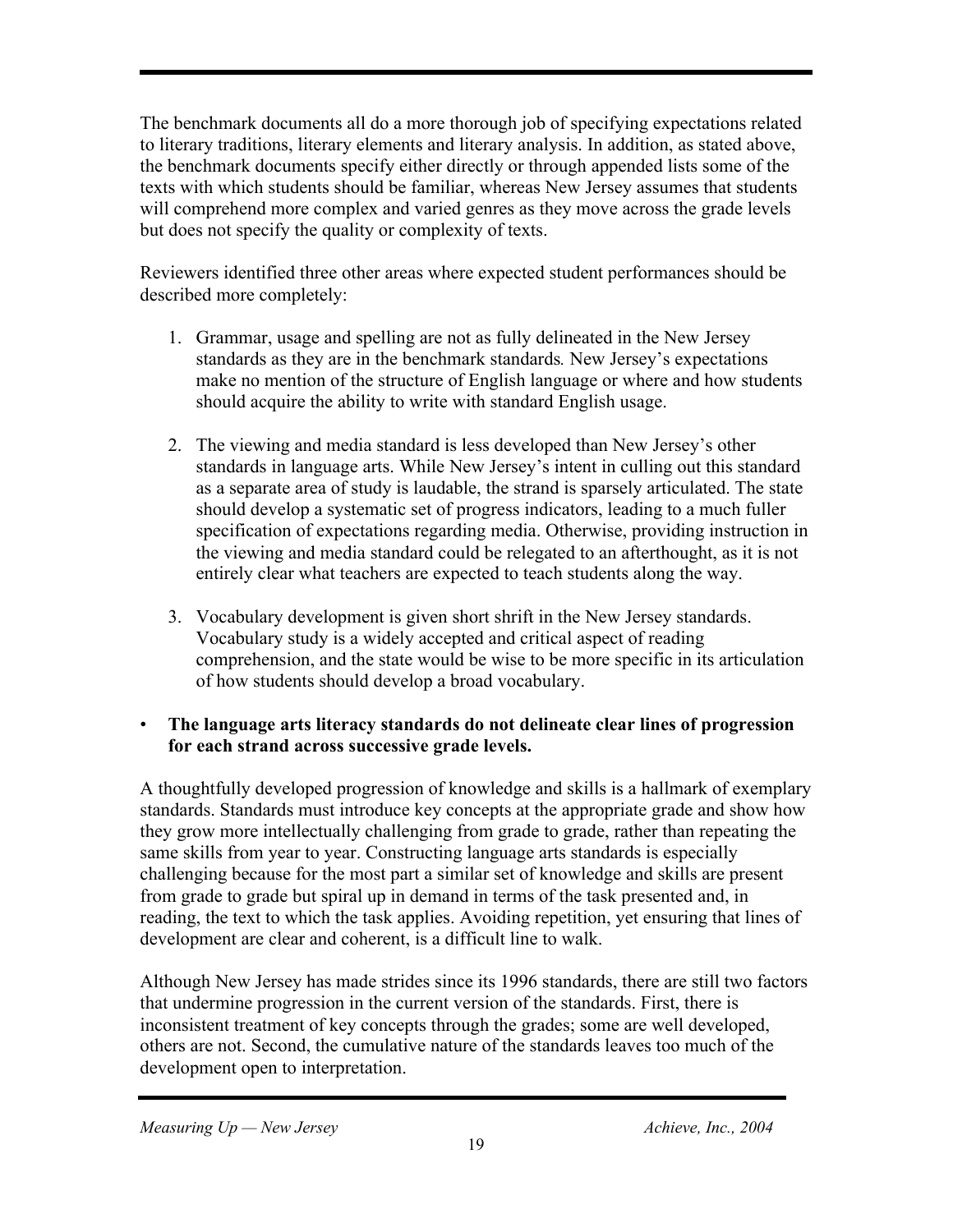For the most part, New Jersey has made defensible decisions about where in the standards core knowledge and skills are introduced, especially in the early grades. However, the grade-level placement of content at grades 4–12 is inconsistent knowledge and skills often are introduced and then disappear from the standards only to reappear later, as in the following example:

**Grade 4: 3.1 Reading G.7:** *Identify and summarize central ideas in informational texts.* **Grade 6: 3.1 Reading G:** No indicator **Grade 8: 3.1 Reading G:** No indicator **Grade 12: 3.1 Reading G.1:** *Identify, describe, evaluate, and synthesize the central ideas in informational texts.*

In other places, there are inexplicable gaps in content. In the following example, poetry is introduced but is not developed further than grade 8, making it difficult for high school teachers to have a clear sense of what they should teach students about poetry.

**Grade 4: 3.1 Reading G.11:** *Identify the structures in poetry.* **Grade 6: 3.1 Reading G.12:** *Identify and respond to the elements of sound and structure in poetry.* **Grade 8: 3.1 Reading G.13:** *Read critically and analyze poetic forms (e.g., ballad, sonnet, couplet).* **Grade 12: 3.1 Reading G:** No indicator

Finally, an increase in intellectual demand is not always clear, as in the following example:

**Grade 4: 3.1 Reading G.1:** *Discuss underlying themes across cultures in various texts.* **Grade 6: 3.1 Reading G:** No indicator **Grade 8: 3.1 Reading G.5:** *Analyze ideas and themes found in texts.* **Grade 8: 3.1 Reading G.12:** *Identify and analyze recurring themes across literary works.* **Grade 12: 3.1 Reading G:** No indicator

The second factor that contributes to lack of progression is New Jersey's having taken the approach of adopting cumulative progress indicators. At each grade level (or grade span), the progress indicators are preceded by a statement that says, "Building upon knowledge and skills gained in preceding grades, by the end of Grade "\_\_," students will …." While this may be intended to prevent repetition across grades, the consequence is that some important indicators fade in and out without a readily discernable reason, making it difficult for teachers to know where to focus instruction. In many cases, it is assumed that teachers will know how concepts should build from grade span to grade span, whereas Achieve's reviewers felt strongly that such development should be made explicit.

*Measuring Up — New Jersey Achieve, Inc., 2004*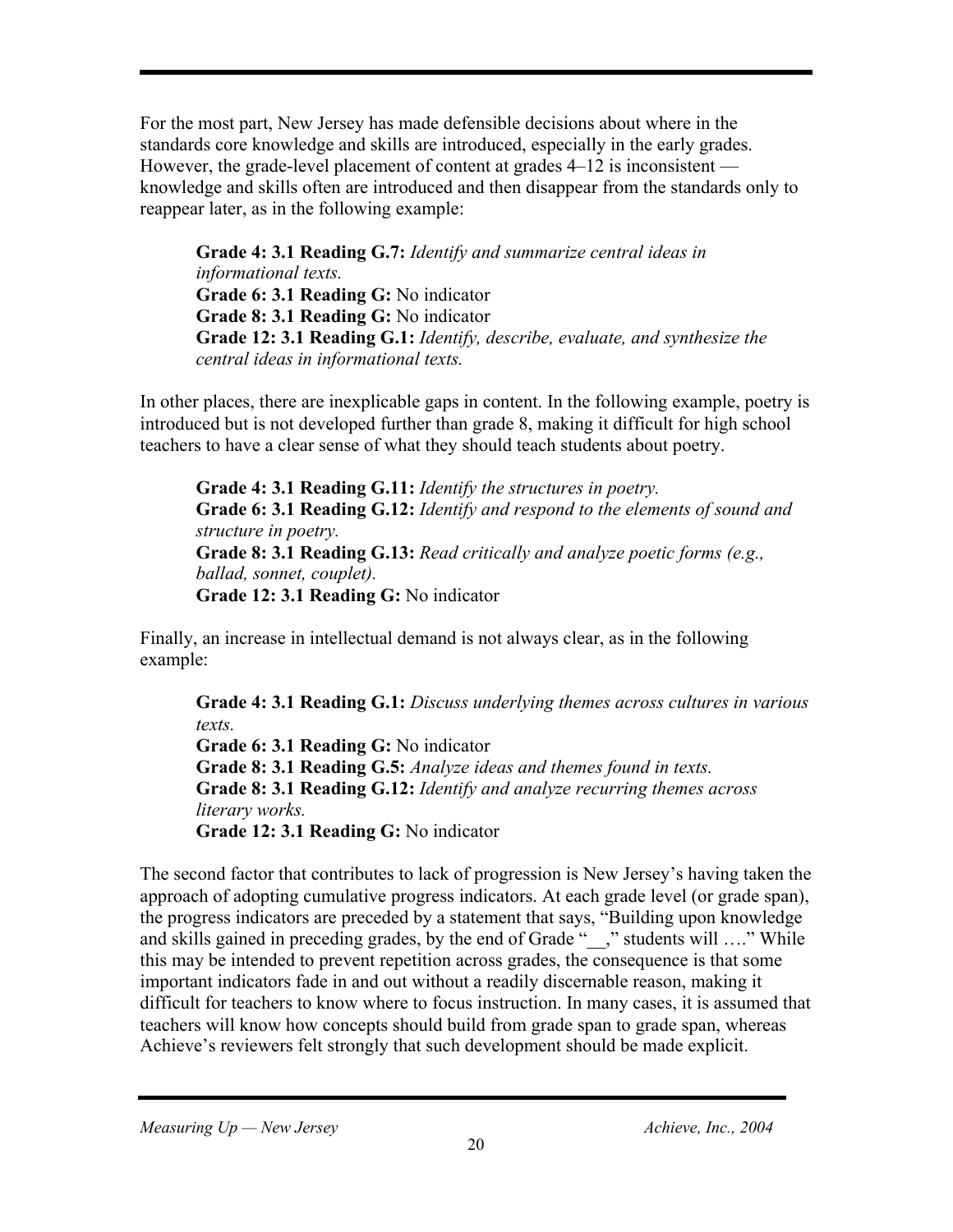In large part, this issue will be ameliorated by having grade-by-grade standards in grades 5–8 developed with the same thoughtfulness and care that New Jersey's K–4 reading standards exhibit. To the state's credit, it has already moved in this direction by breaking down its cluster standards for grades 5/6 and 7/8 and drafting standards for each individual grade 5–8. Achieve encourages the state to extend the standards into the high school grades as well so that student expectations at each grade level are explicit. At a minimum, the state should make clear its expectations for its exit exam test.

#### • **The clarity and measurability of New Jersey's standards in language arts literacy are not yet on par with Achieve's benchmark documents.**

For standards to be accessible to educators and the public, they must be phrased in straightforward language and maintain a consistent level of generality throughout — not vacillate between broad and narrow statements. Although New Jersey's standards generally are jargon-free, there are some instances in which the standards are opaque. Statements such as "students should be helped to understand the recursive nature and shifting perspectives of the writing process" (standard 3.2 descriptive statement) do not communicate clearly. What are the shifting perspectives of the writing process?

Even seemingly straightforward expectations on second look are not entirely clear. Consider Grade 4 Reading A. Concepts about Print/Text (1): *Develop knowledge about various print formats, including newspapers, magazines, and reference resources.* "Knowledge" in this expectation is undefined, although an experienced teacher might readily expand it to a variety of features of newspapers and magazines, as well as reference resources considered appropriate at grade 4. But some teachers may read the indicator and come away with the impression that students are simply expected to know what newspapers and magazines are.

Achieving a consistent "grain size" in the cumulative progress indicators is another area that requires attention. To illustrate, the standards state that  $12<sup>th</sup>$ -grade students should "Identify, describe, evaluate, and synthesize the central ideas in informational texts" in one standard, and in the very next students are told that they should "understand the study of literature and theories of literary criticism." The first is quite specific, the second almost impossibly general (exactly how would one demonstrate that one understands the "study of literature"?). The dramatically different grain size of these two standards exacerbates the problem of giving teachers practical guidance about what to emphasize.

Measurable standards describe performances that are observable or verifiable in some relatively straightforward way and that are focused on what students should learn, rather than on how they should learn it. New Jersey expectations, however, contain a number of indicators that focus on the kind of experiences students should be having (learning standards), rather than on what they should be learning (content standards). Examples are evident throughout the standards, especially in reading and writing. Consider Reading Grade 4 G (13): *Read regularly in materials appropriate for their independent reading*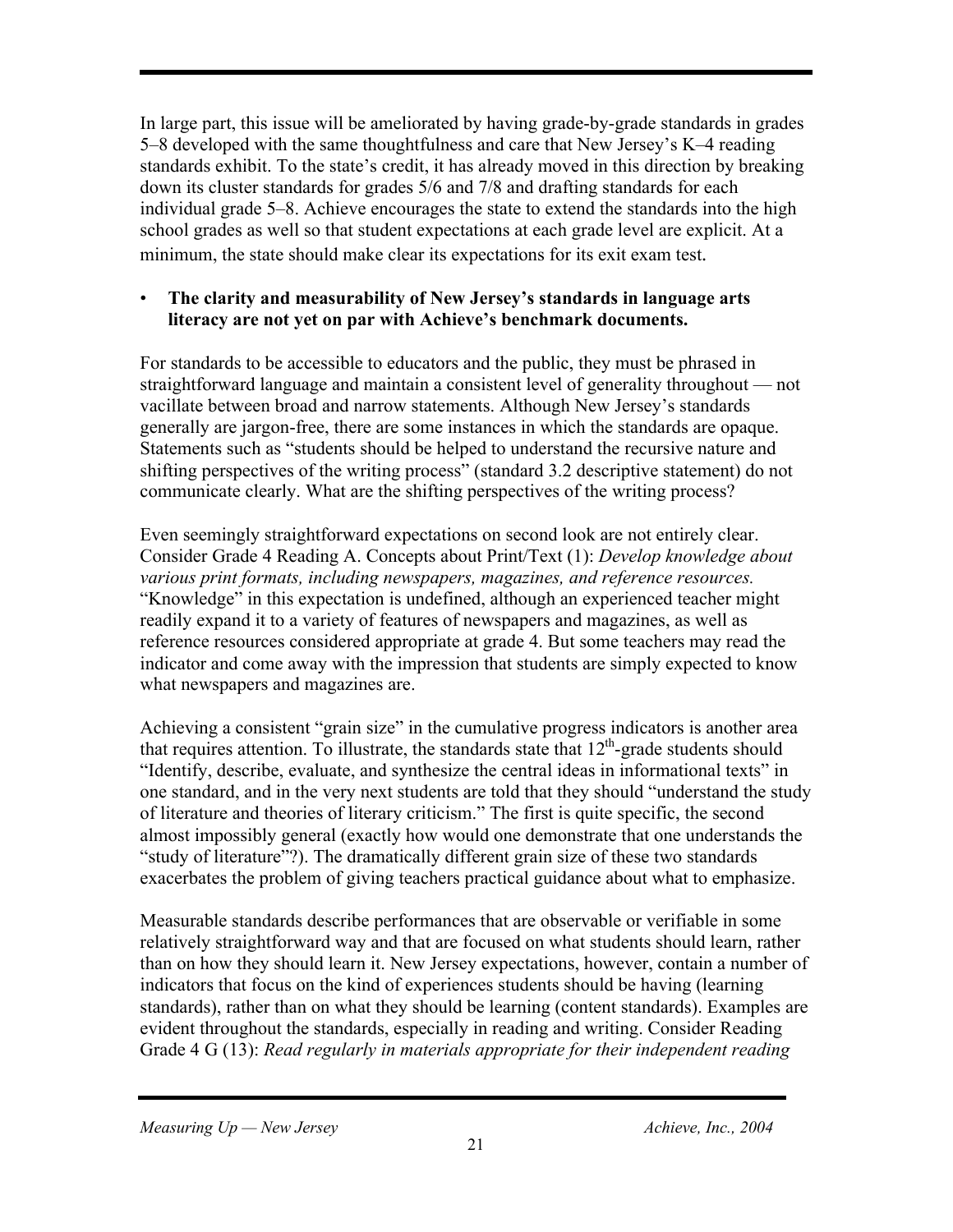*level.* This statement is more of a curricular goal than a performance expectation. Another example appears in Writing Grade 12 A (1): *Engage in the full writing process by writing daily and for sustained amounts of time*. This indicator is primarily a teaching suggestion since it does not specify what successful performance would look like.

#### • **Structural flaws in the standards reduce their coherence.**

The overall organization of the Core Curriculum Content Standards into five defining standards is effective at the macro level. However, the substrands do not lend themselves to a careful cross-grade tracing of indicators for several reasons. First of all, the numbering system of the indicators is inconsistent and seems to "bounce around." Indicators having to do with the same content may be listed first in one grade and  $10<sup>th</sup>$  in another. This finding generally holds true for all the standards; one example from reading will serve to illustrate the general concern. "Authors' point of view" has a different number across the grade level, making it hard to follow.

**Grade 4: 3.1 Reading G.6:** *Recognize an author's point of view.* **Grade 6: 3.1 Reading G.13:** *Respond critically to an author's ideas, views and beliefs***.**

**Grade 8: 3.1 Reading G.13:** *Compare several authors' perspectives of a historical character, setting, or event.* **Grade 12: 3.1 Reading G:** No indicator at grade 12.

In addition, indicators within a single strand do not always follow one another logically, nor are they necessarily conceptually linked to one another, making the set feel incoherent. For example, at grade 3, indicator G.2 calls for students to "distinguish cause/effect, fact/opinion, main idea/supporting details in interpreting texts," while G.14 calls for students to "use information and reasoning to examine bases of hypotheses and opinions." The absence of a consistent framework across grades makes it difficult to trace expectations across the grades.

More important, the strands [A. Concepts about Print/Text; B. Phonological Awareness; C. Decoding and Word Recognition; D. Fluency; E. Reading Strategies (before, during and after reading); F. Vocabulary and Concept Development; G. Comprehension Skills and Response to Text; H. Inquiry and Research] in each section do not function well as a guide for the reader in understanding the structure of the domain.

New Jersey has designated E, Reading Strategies, as its own strand, separate from strand G, Comprehension Skills and Response to Text. Although strategies are typically inappropriate for large-scale assessment, their inclusion in a set of expectations for the state's classrooms presents an important statement, and many of these skills and habits can be assessed locally at the classroom level.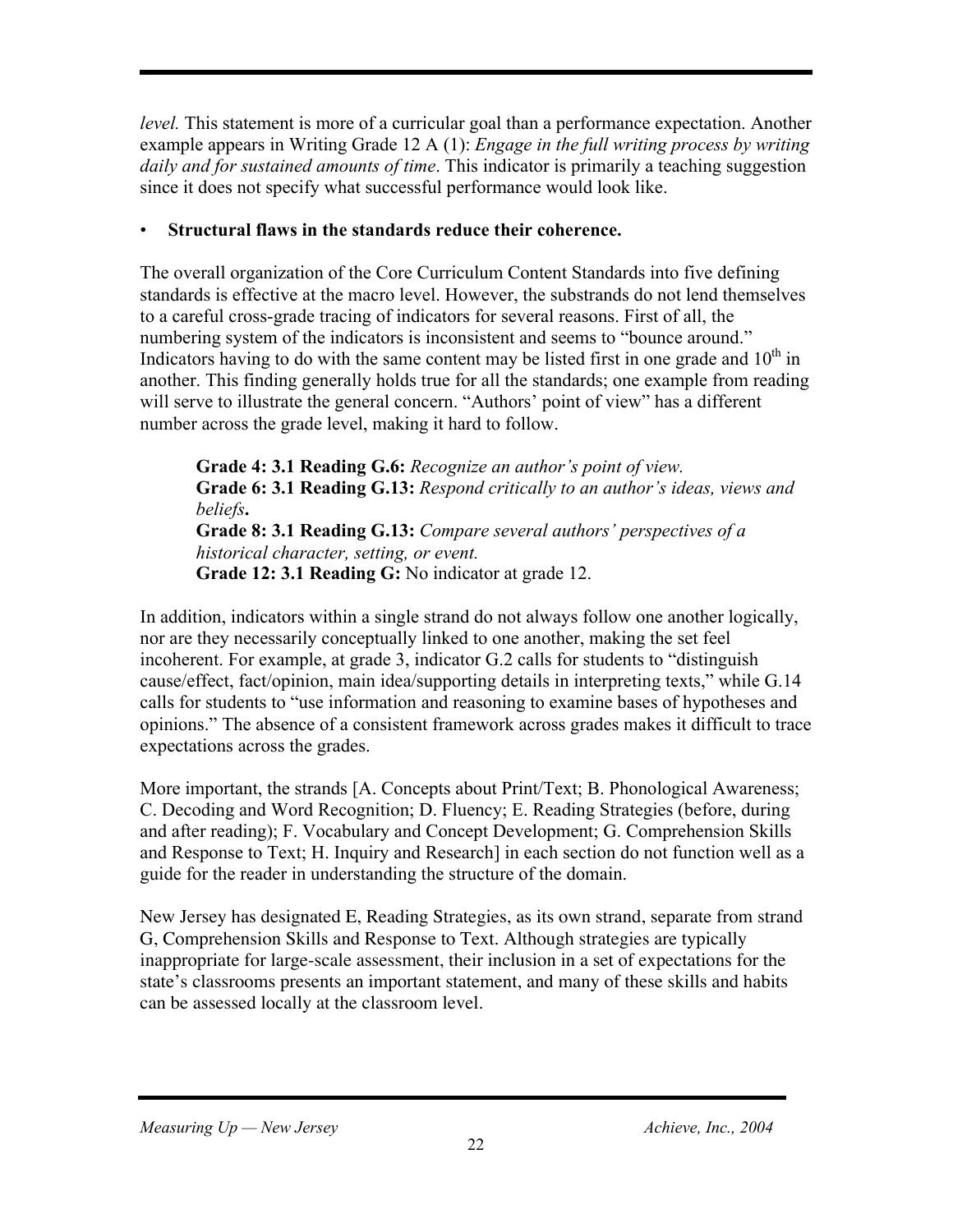What is problematic, however, is that reading strategies are not linked conceptually in the standards to reading comprehension. It makes little sense to separate these out when they are essential parts of a larger whole.

Reviewers also were concerned with the New Jersey standards' failure to make a distinction between reading informational texts and reading literary texts; rather, the expectations for both are listed (in no apparent order) under Strand G, Comprehension Skills and Response to Text. Comprehension skills are often used in subtly different ways when readers read different genres, and the standards do not make clear how these different sets of skills should be developed. Neither teachers nor students are helped by the assumption that reading is reading and that all comprehension strategies are created equal. In addition, when informational and narrative skills are not clearly detailed, nonfiction materials may get short shrift.

There is a somewhat different structural problem in writing. In Strand A, Writing as a Process, reviewers noted the lack of evolution in the strategies students are expected to use in generating and organizing ideas for writing as compared with the strategies they are to use in planning and producing writing for a specific purpose and audience*.* The lack of careful development makes it particularly difficult for teachers to understand and plan instruction so that students build an increasing array of strategies for the various stages of the writing process and learn to apply them appropriately as they craft their writing.

#### **RECOMMENDATIONS FOR IMPROVEMENT**

#### ¸ **Provide more definition to the high school standards and clarify what is required to graduate from high school.**

New Jersey made good use of external experts, as well as state educators, to ensure that its standards in early literacy would reflect exemplary practice and provide strong guidance to teachers at each grade level. Achieve recommends that New Jersey use the same approach to complete its continuum of standards by providing more delineation of high school expectations. One approach is to develop standards that span two years, grades 9–10 and 11–12, as California and Massachusetts do. As it currently stands, New Jersey's end-of-grade-12 standards represent the cumulative knowledge of four years of coursework, obscuring the progression of knowledge and skills expected, and making it hard to determine what students will be responsible for on the graduation exam given in the  $11<sup>th</sup>$  grade.

#### $\checkmark$  Develop a K–12 matrix for the standards in language arts literacy so that the **progression of knowledge and skills contained in each strand can be readily traced from one grade to the next.**

To improve the next version of the New Jersey standards, Achieve recommends that the state create a cross-grade matrix that traces each strand of content indicators through the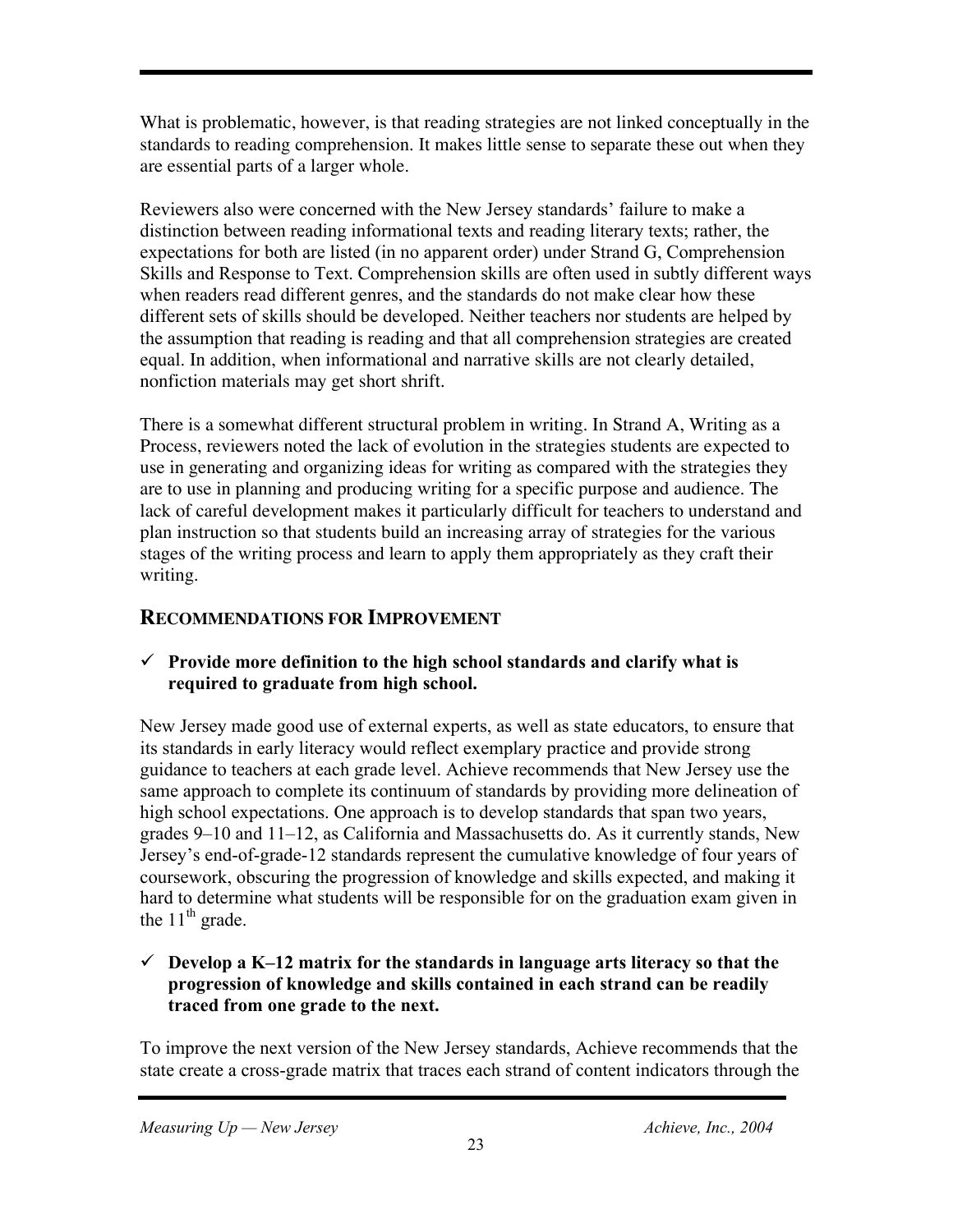grades, indicating what new knowledge and abilities are expected at each grade and also where development reaches a level of automaticity (as the present document indicates for phonological awareness by grade 4). Several states, including Massachusetts and Ohio, have included matrices in their standards documents to delineate the progression across the grades. Maryland has used a similar approach in laying out its Voluntary State Curriculum.

A K–12 matrix could serve as an interim step in bringing the components of New Jersey's instructional system into fuller alignment. Achieve sees a number of advantages to this approach since a matrix, by its nature, directs attention to sequencing and specificity.

Having a mechanism to track and adjust indicators would help ensure that:

- 1. core knowledge and skills are situated in the optimum grade with all prerequisites in place;
- 2. no significant gaps in core content appear in strands across the grades;
- 3. content evolves in cognitive complexity from one grade to the next;
- 4. language is precise enough for teachers to understand the level of performance expected of students;
- 5. standards are organized as tightly as possible so redundancies are eliminated, priorities are ordered and categories have a consistent grain size; and
- 6. opportunities for integration across and within strands are made more visible.

This type of matrix could serve a number of broader, complementary functions, as well, by providing supporting detail for the standards and by serving as a guide for the state's next round of test development. It also could be used as a tool for formulating test specifications and developing sample tests.

#### $\checkmark$  Improve the specificity of the standards in language arts literacy.

New Jersey should provide more direction regarding the tasks students should be able to complete and the level of text students are expected to comprehend. New Jersey could amplify reading indicators to include a description of the kind of texts students should read, as Indiana does, or it could offer a series of sample grade-level reading passages, as Massachusetts does, and/or a sample reading list, as New Standards does. Any of these approaches would help communicate a shared understanding of what an abstract skill, such as comprehension, means at a given grade level and also could bring needed clarity to standards for vocabulary development.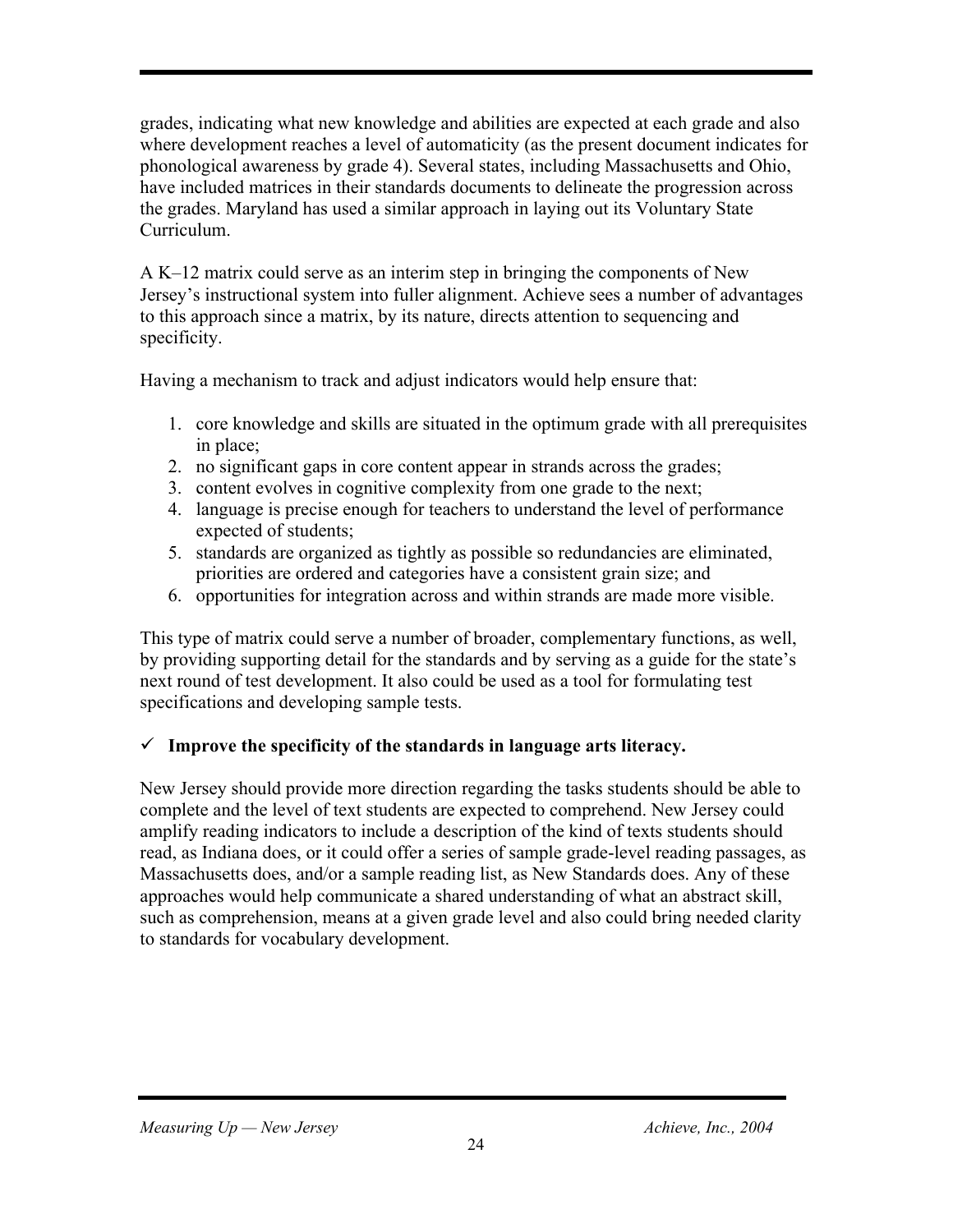#### $\checkmark$  Strengthen the rigor of the standards by including expectations related to **literary traditions, literary elements and literary analysis and clarifying gradelevel expectations for standard English usage.**

The New Jersey standards embed expectations about students' knowledge of literature into the Reading strand (and to a lesser extent the Writing strand). Consequently, this central area of the reading and language arts domain receives little systematic attention. The expectations neglect content knowledge goals, such as the study of American or other literary traditions, familiarity with the works of particular authors or periods, understanding of author's craft, knowledge of genres, and facility with literary elements and analysis. In addition, standards for grammar, usage, spelling and vocabulary development are not as fully explicated in the New Jersey standards as they are in the benchmark standards, and they deserve more attention. We encourage the state to strengthen these areas in the standards.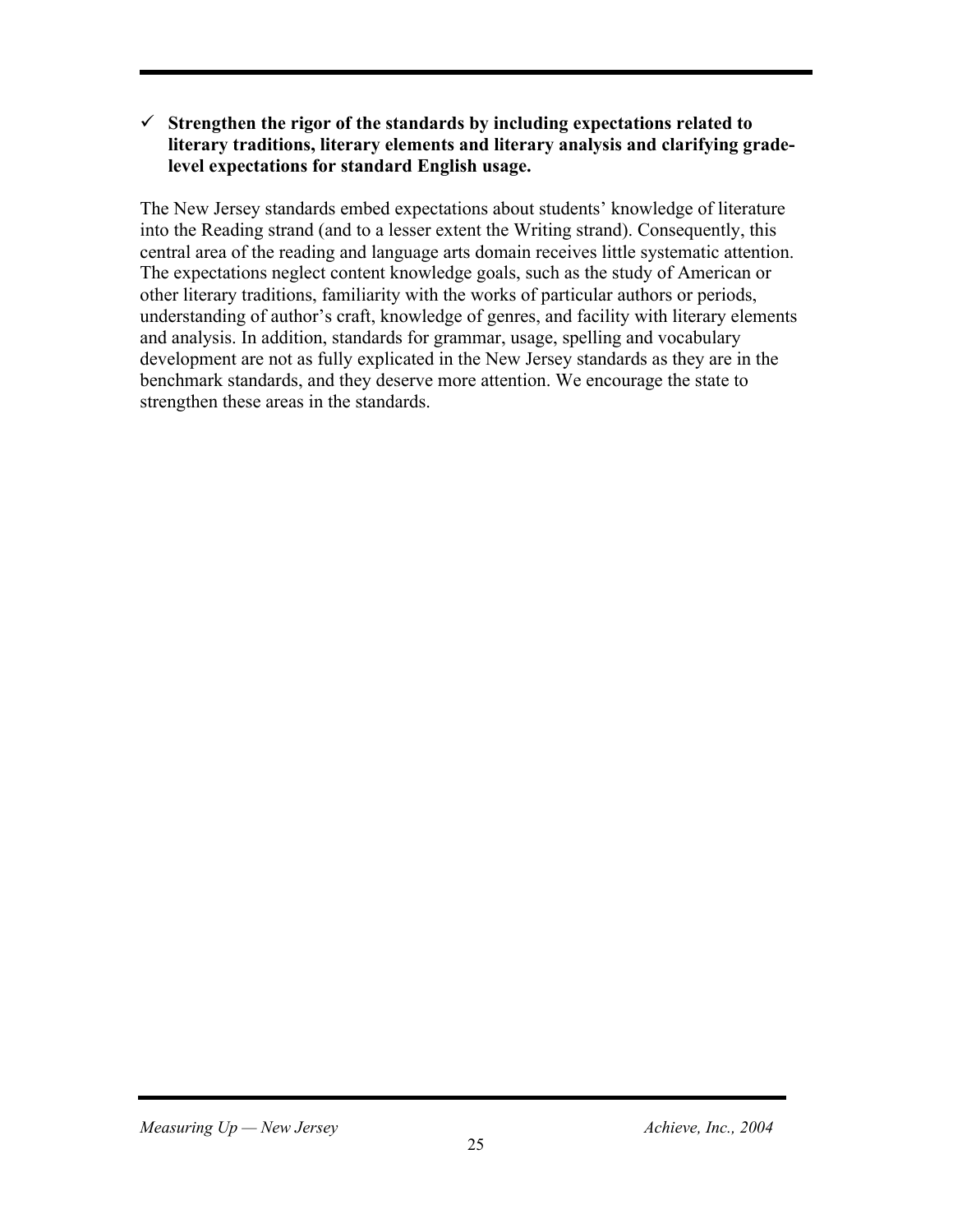## **MAJOR FINDINGS: LANGUAGE ARTS LITERACY ALIGNMENT OF ASSESSMENTS TO STANDARDS**

Achieve carried out a detailed study of the alignment of New Jersey's assessments in language arts literacy to the state's Core Curriculum Content Standards. Achieve reviewed three assessments:

#### **New Jersey Assessment of Skills and Knowledge (NJ ASK 4) Form A (Spring 2003) Grade Eight Proficiency Assessment (GEPA) Form S (Spring 2003) High School Proficiency Assessment (HSPA) Form B (Spring 2003)**

It is important to note that of these three assessments, only that for grade 4 is based on the 2002 edition of the New Jersey standards. The state is making the transition to its new standards; consequently, the assessments at grade 8 and high school are based on the previous edition of the standards (1996). Achieve's review of these two tests relative to the 2002 standards will help the state to identify gaps in alignment and ensure that the new assessments are more strongly aligned to the revised standards.

#### **STRUCTURE OF THE ASSESSMENTS**

#### **NJ ASK 4 Form A (Spring 2003)**

The grade 4 assessment consists of five sections, administered over two days of testing. (One section is a field test, which does not contribute to the students' scores and was not reviewed by Achieve.) On the sections evaluated by Achieve, students read two passages — one narrative and one procedural — and responded to 14 related comprehension items (11 multiple choice and three open-ended). Students also responded to two writing prompts — one a narrative response to a picture prompt, the other a narrative response to a poem. Overall, students responded to a total of 23 items, including field test items. Students received scores on their performance on a total of 16 items, including two writing prompts, three open-ended items and 11 multiple-choice items.

#### **GEPA Form S (Spring 2003)**

The grade 8 assessment consists of six sections, administered over two days of testing. (One section is a field test; it does not contribute to the students' scores and was not reviewed by Achieve.) On the sections evaluated by Achieve, students read two passages — one a narrative selection, the other an essay — and responded to 24 related comprehension items (20 multiple choice and four open-ended). Students also responded to two writing prompts — a narrative response to a picture prompt, a persuasive letter and also to a revise-edit task. Overall, students responded to a total of 39 items, including 12 field test items. Students received scores on their performance on a total of 27 items,

*Measuring Up — New Jersey Achieve, Inc., 2004*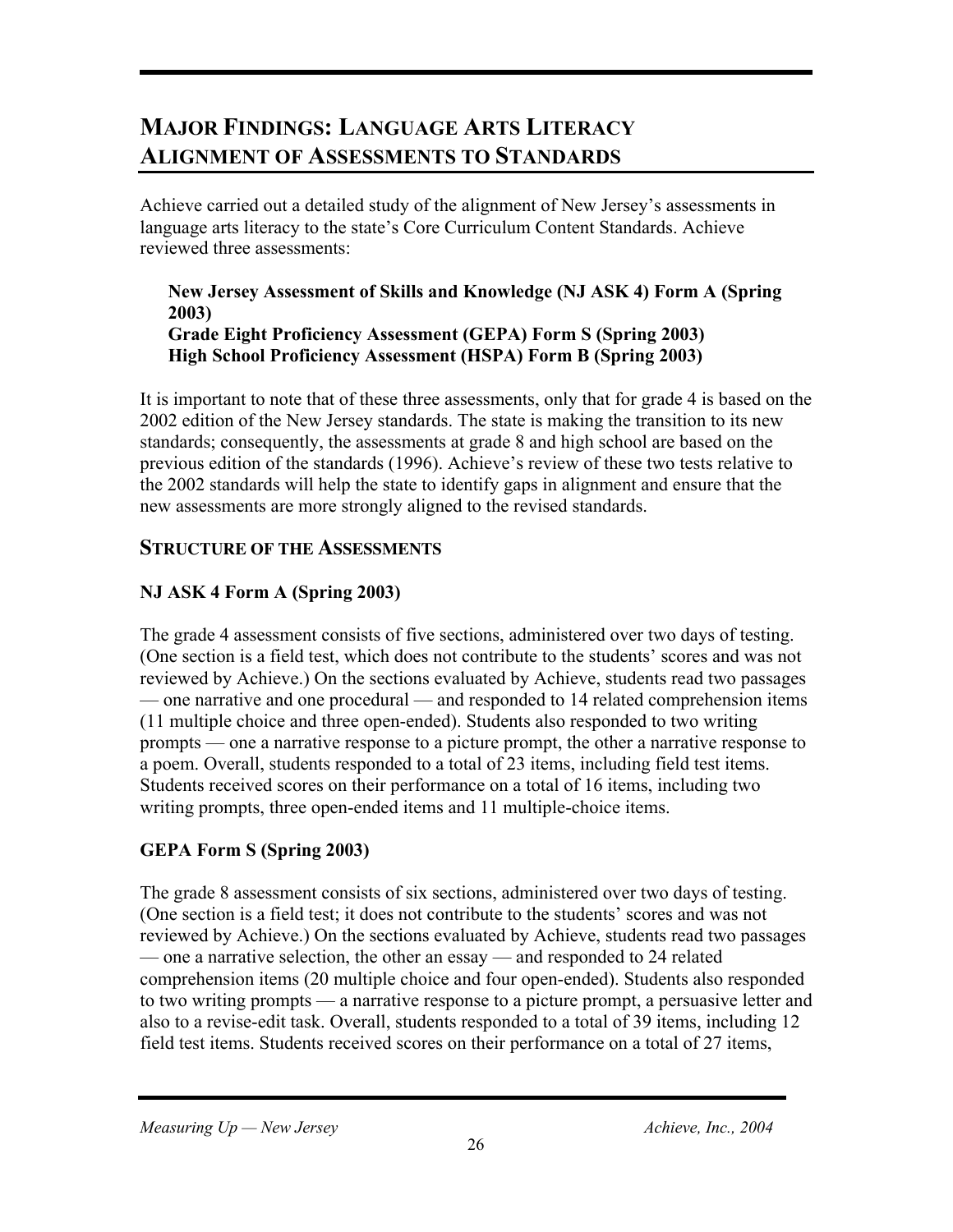including 20 multiple-choice comprehension items, four open-ended items and three writing tasks.

#### **HSPA Form B (Spring 2003)**

The high school assessment consists of six sections that are administered over two days of testing. (Two sections are field tests; these do not contribute to the students' scores and were not evaluated by Achieve.) On the sections evaluated by Achieve, students read two passages — one a narrative selection, the other an essay — and responded to 24 related comprehension items (20 multiple choice and 4 open-ended). Students also responded to three writing prompts — a narrative prompt, a persuasive prompt and an editing task that is a field test. Overall, students responded to a total of 39 items, including 12 field test items. Students received scores on their performance on a total of 26 items, including 20 multiple-choice comprehension items, four open-ended comprehension items and two writing tasks.

#### **STRENGTHS OF THE ASSESSMENTS**

• **On all three assessments, New Jersey makes use of full-length, authentic passages that resemble materials that students read in and out of class.**

One factor that contributes to the quality and rigor of a test is the level and complexity of the texts students are asked to read. Drawing assessment selections from "classical" children's texts or from worthwhile, widely read contemporary literary or informational text, as opposed to using "test text" — passages constructed expressly for the purpose of testing — is an exemplary practice. First, if the goal is to determine whether students can read and comprehend the kind of materials they are accountable for in the classroom, students should be tested on text similar to what they typically encounter and which requires an equivalent level of thought and depth of processing. Second, using texts that are similar to classroom materials makes it possible for test developers to construct the same kind of questions good teachers ask in rich classroom discussions. When the text and related questions in a testing situation are authentic, they send the very message New Jersey would hope for — the best way to prepare for state tests is to read and analyze quality literature and informational text.

#### • **New Jersey's assessments include open-ended items.**

The inclusion of open-ended items is one hallmark of quality assessments. Open-ended items are essential because of their potential to assess standards that demand advanced, analytical thinking, such as those that require students to make inferences, synthesize and evaluate. The closer assessments come to the real demands of postsecondary education and the workplace, the more reliable they will be in determining whether students are prepared for their next career steps.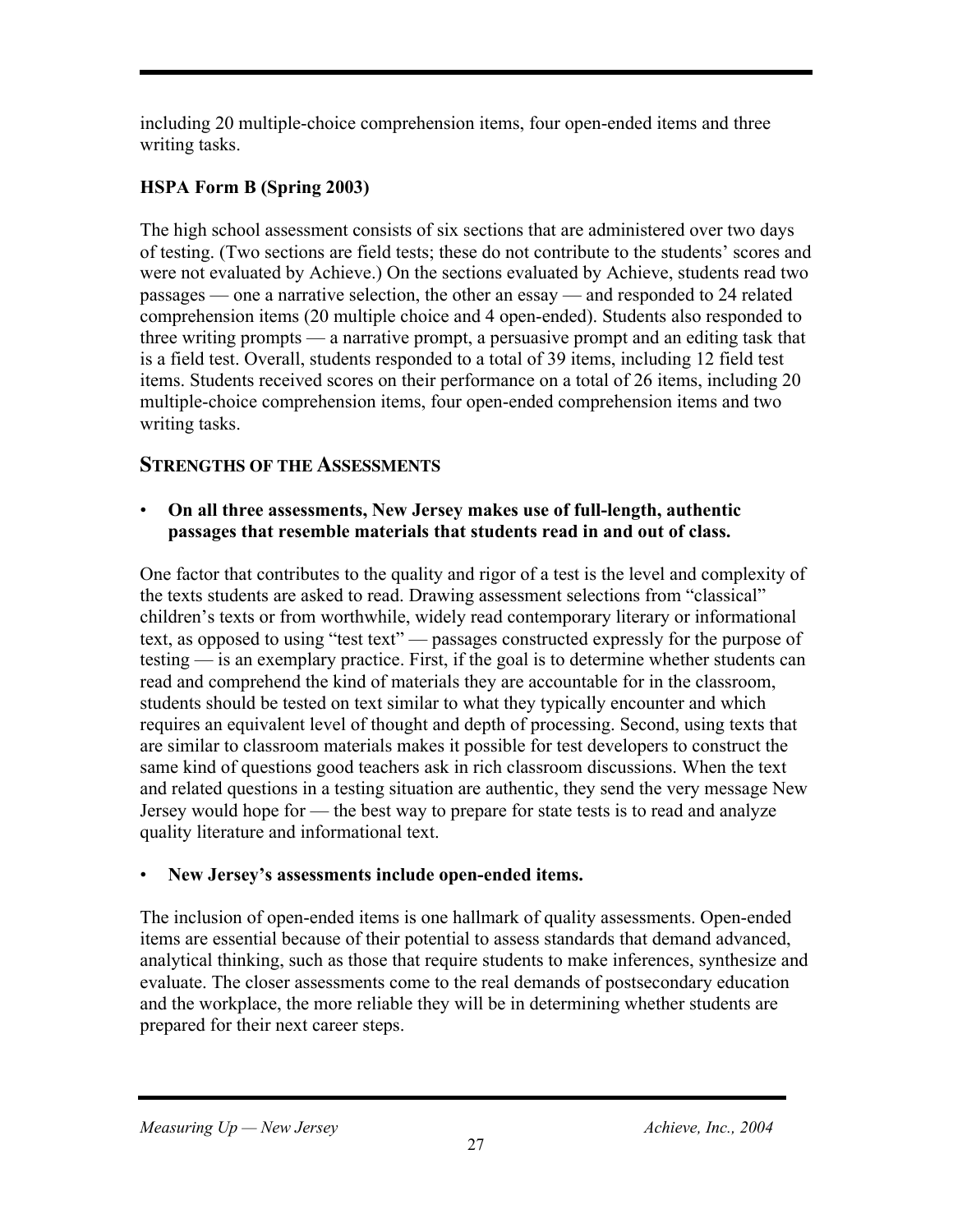• **New Jersey's assessments measure writing directly.**

The state's decision to include on-demand writing is a good one. Asking students to compose a piece in response to a well-structured directive (prompt) is a reasonable way to evaluate — on a large-scale, on-demand test — how well students can respond to the totality of a writing task — identifying the audience and purpose, organizing the piece, and attending to grammar, syntax and punctuation. Getting a realistic picture of a student's writing proficiency is a benefit of requiring direct writing in and of itself, and it also has the important effect of encouraging teachers to dedicate classroom time to helping students develop strong composition skills.

#### **AREAS FOR IMPROVEMENT**

• **The alignment of New Jersey's language arts tests and standards should be strengthened.**

As stated in the beginning of this review, only the grade 4 test is based directly on the 2002 edition of the New Jersey standards. The state is making the transition to its new standards; consequently, the assessments at grade 8 and high school are based on the previous edition of the standards (1996). Nonetheless, the items on all three New Jersey's assessments pass the first test of alignment: nearly every item on the tests assesses knowledge and skills found in the standards.

However, all of the assessments — including that for grade 4 — are less successful in meeting the second test of alignment: effectively sampling the breadth and depth of the standards. In fact, some content and skills are overassessed, while other important areas are not assessed at all. In grade 8, for example, two to three items within a passage set target the same indicator, at the expense of leaving other critical indicators unassessed.

Moreover, in cases where a progress indicator includes two or more cognitive skills, reviewers found New Jersey's items tend to measure the least demanding component of the indicator. This tendency negatively affects both the balance of the test and its level of challenge. The state will want to pay careful attention to coverage of the entire indicator by developing different items to assess each important skill and by verifying that items are doing more than measuring the lower of the cognitive skills.

It should be kept in mind that, to some extent, alignment of tests to standards is dependent on the structure of the standards. Due to the cumulative nature of New Jersey's standards, as well as to some of the problems with progression and clarity mentioned previously, reviewers identified a number of items (especially in the HSPA) that are aligned to standards at lower grades. In several instances, these items are reasonable questions, worth asking of students at the particular grade level, even though they draw on a previous grade's skills. In other cases, however, the items are at too low a level of cognitive demand for the grade level assessed, and they diminish the rigor of the tests.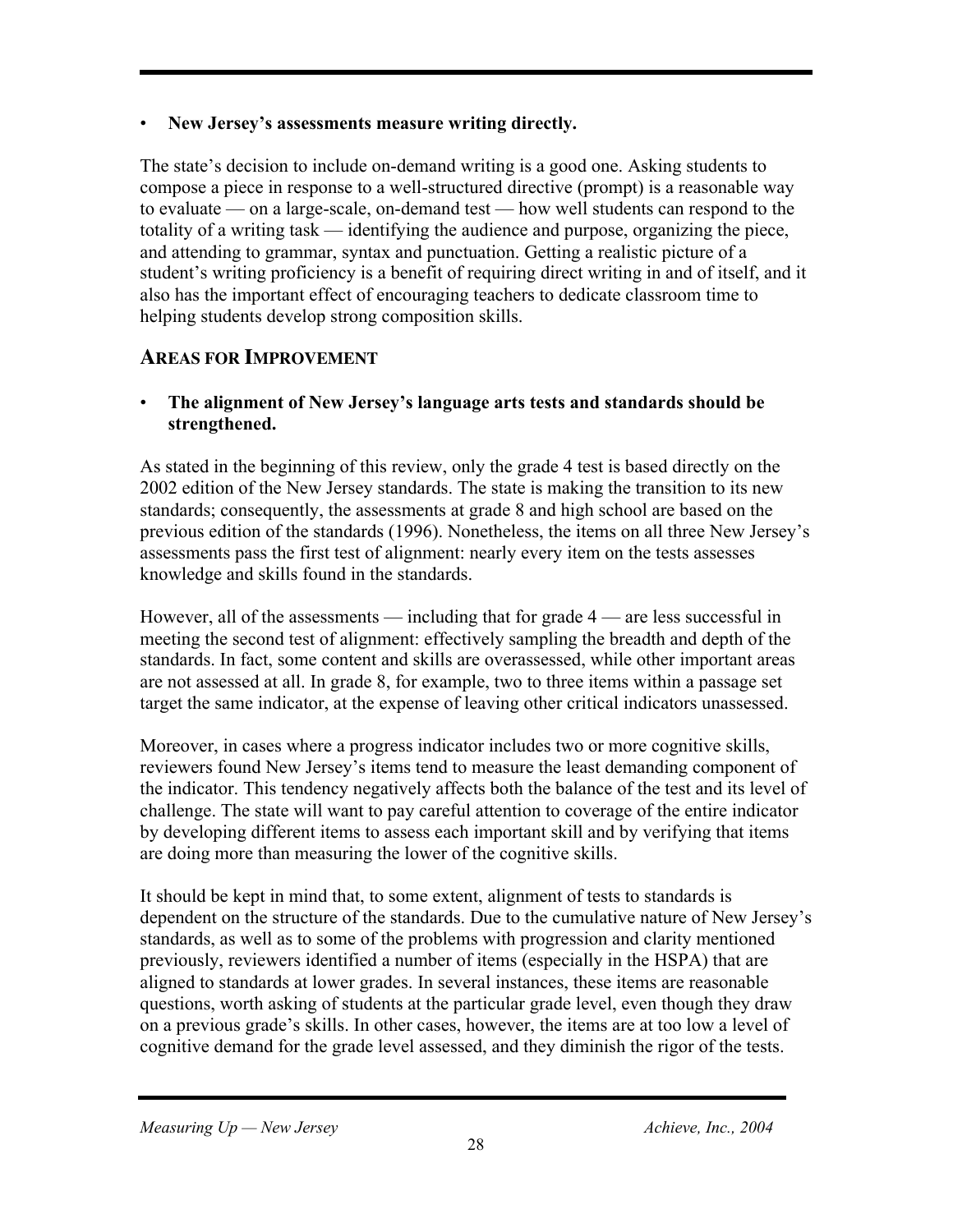#### • **New Jersey's assessments include two passages and contain relatively few items that measure reading comprehension.**

New Jersey has chosen to use comparatively few reading selections (that is, two scored reading passages), which are longer than is characteristic of most state tests. (Note: Students respond to three reading passages, but one is a field test and does not contribute to their scores.)

New Jersey's decision to limit its assessments to two scored passages makes passage selection an extremely critical element of test design because fully one-half of students' performance in reading comprehension is based on their understanding of a single passage. This exacerbates the problem of "passage effects," which are fluctuations in student performance that are the result of the content, topic or characteristics of the selection rather than the students' abilities. This problem could be mitigated by adding passages to each assessment.

Although the authenticity of the passages is a positive attribute of New Jersey's tests, their length may make them more of an endurance test for elementary and middle school students than the state may have intended. A student may end up spending a disproportionate amount of time reading rather than analyzing text. In comparison, a review of three other state and national tests of reading comprehension showed that they used four and five shorter selections as opposed to New Jersey's two, the longest of these other states' passages being approximately one-half to two-thirds the length of the text selections on the New Jersey test. Moreover, the current draft of the NAEP Frameworks in reading contains the following guidelines as to passage length that the state will want to consider: grade 4 (200–800 words); grade 8 (400—1,000 words); grade 12 (500—1,500) words. In contrast, Achieve estimates that the narrative passages on the New Jersey tests it analyzed for this report are of the following lengths: grade 4 (2,000 words); grade 8 (1,800 words); grade 12 (2,750 words).

Regardless of passage length, however, New Jersey may wish to consider increasing the number of items that measure reading comprehension. At grade 4, there are only 14 items (11 multiple choice and three open-ended); at grades 8 and 11, there are 24 items (20 multiple choice and four open-ended). In contrast, many reading tests currently in use include 35 to 50 items. Students in other states tend to be reading more passages and responding to more items. Additional passages and items allow for more thorough coverage of the standards and yield a more reliable indication of students' skills and performance related to the standards.

#### • **New Jersey's assessments of reading comprehension are uneven in terms of cognitive demand.**

The level of difficulty of a reading comprehension test stems from two main sources: the difficulty and complexity of the text selections and the focus and complexity of the items related to the selections — what students are asked to do in relation to the text. At each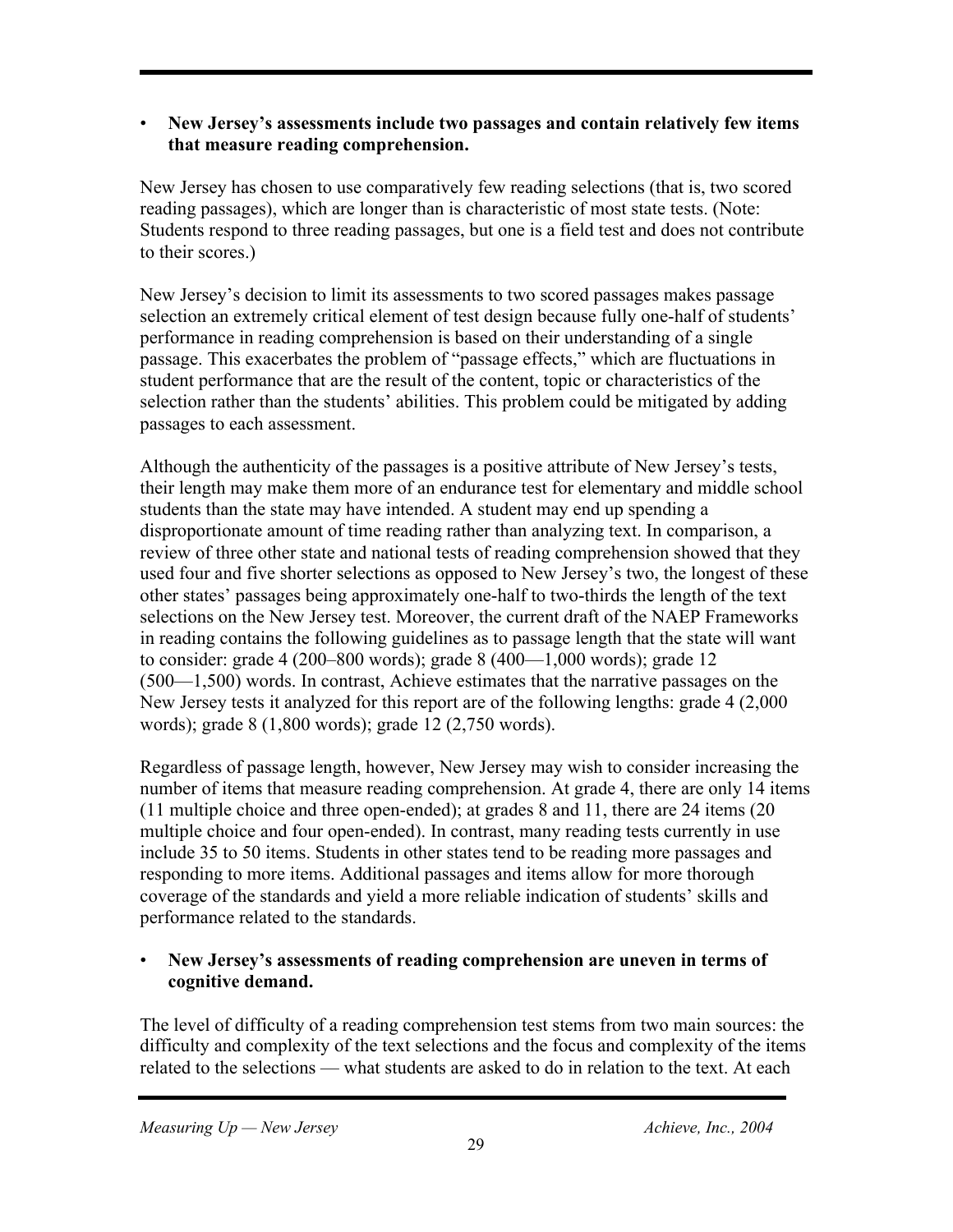grade level, students read three passages and respond to related items. However, only two passages and associated items count toward a student's score; the third is a field test. While reviewers took issue with aspects of the selections, they agreed that all the selections were grade-appropriate. However, many states using three or more selections on tests include a passage that students reading at grade level would find challenging. Only on the HSPA does New Jersey include a passage that would challenge students who are just meeting standards.

Even though none of the passages on New Jersey's assessments at grades 4 and 8 is especially challenging, the passages are sufficiently robust to support items that tap advanced thinking skills, such as student's abilities to interpret, analyze, synthesize and evaluate — performances called for by New Jersey's standards. The overall rigor of the state's assessments of reading comprehension is lower than the standards suggest because of the interplay of the following factors: First, the test questions do not always take full advantage of the opportunities the passages offer to probe student's thinking. Also, items tend to be pitched at lower levels of cognitive demand, seldom requiring students to do more than demonstrate low-level skills. Moreover, items on all three tests failed to assess a number of reading indicators that demand in-depth thinking. Reviewers also noted that two of 14 total comprehension items on the grade 4 test could be answered on the basis of sidebar features without students having to read the related text, thereby diminishing the level of rigor. (Typically, charts and tables extend the text, and items that rely on them also rely on an understanding of the selection.)

In addition, the level of rigor would have been raised had the state taken full advantage of its open-ended items to assess knowledge and skills delineated by the standards but not readily assessed with items in a multiple-choice format. For example, on the grade 4 assessment, one of the open-ended items could have been used to ask students to make inferences across two selections or apply or extend what they read.

Finally, the number of items that measure standards at lower grades is another example of the way in which the level of rigor of the tests is reduced. This is due in part to the cumulative nature of New Jersey's standards and in part to the fact that important knowledge and skills are not evenly developed across the grades as described by the cumulative progress indicators. Including some items that map to standards at a lower grade than the grade level of a given test is not a problem where a state has cumulative standards, provided such items are not disproportionate in number and are worthy of being asked at any grade level**.** In New Jersey's case, reviewers noted that in some instances items mapped to lower grade levels were in fact appropriate for assessment, but in others the items were too low a level of cognitive demand for the grade in question. The inclusion of the latter class of items diminishes the rigor of the tests.

#### • **The writing prompts do not always provide enough guidance to students.**

The writing prompts present students with the opportunity to address a number of the writing standards in their responses. However, the prompts are not always clear and do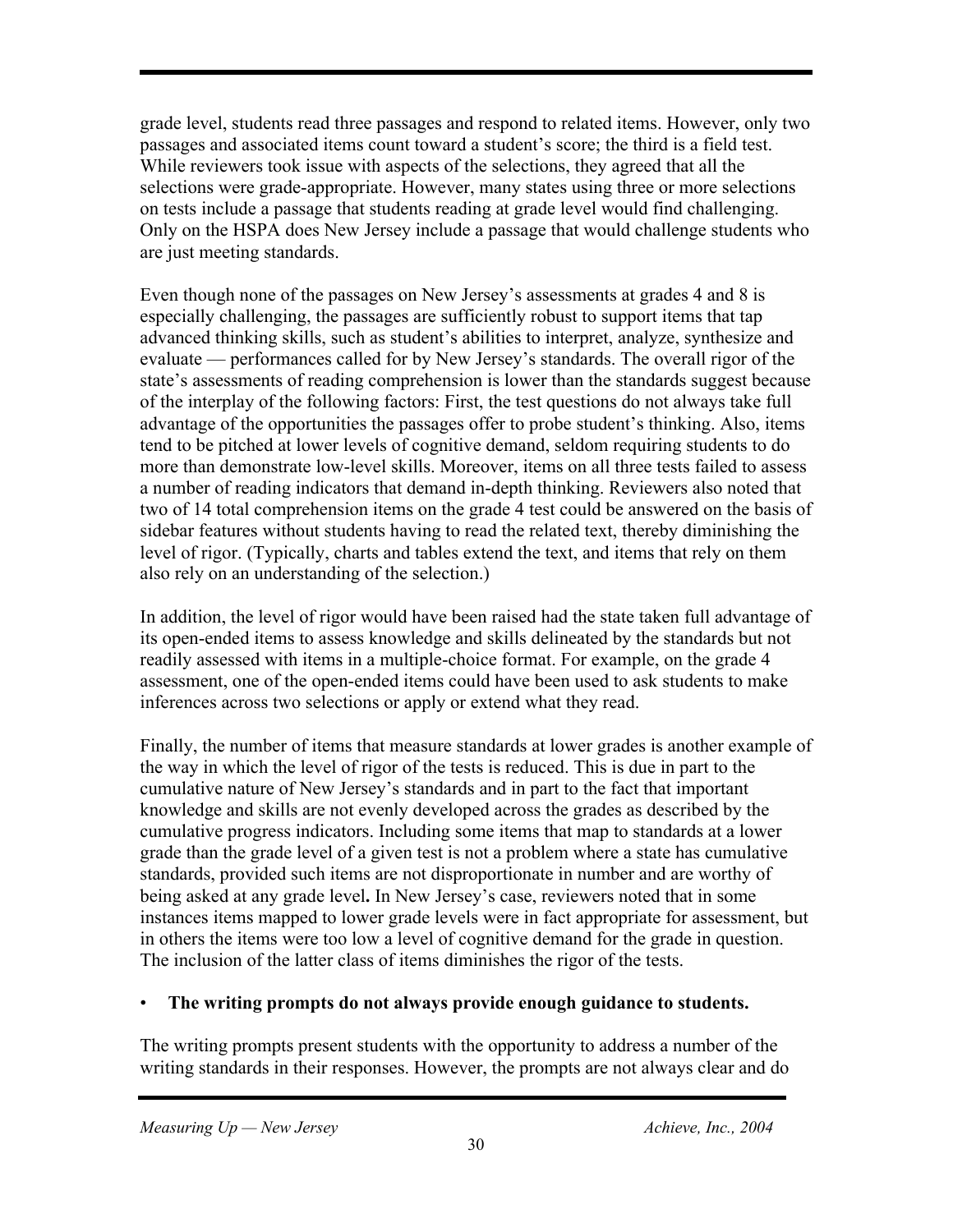not always provide students with sufficient guidance for the task to be completed. At times, they may hinder rather than help students demonstrate their ability to meet the standard, simply because the expectations are not precise. Directions, prompts and writers' checklists should work in concert, helping students focus their writing on the demonstration of their achievement of specific standards. Unfortunately, the state's writer's checklists are often too general and do not always help students demonstrate that they meet the standards.

As a final note, reviewers noted that New Jersey's choices of genres for prompts do not always reflect the appropriate goals, particularly on the  $8<sup>th</sup>$  grade and high school tests. In particular, they suggested replacing the personal letter prompt at  $8<sup>th</sup>$  grade with an informational writing prompt to prepare students more effectively for high school demands. They also suggested replacing the narrative prompt at high school with an informational prompt, as students are far more likely to encounter the need for this kind of writing in their lives after high school.

#### **RECOMMENDATIONS FOR IMPROVING THE LANGUAGE ARTS LITERACY ASSESSMENTS**

#### *Reading*

#### $\checkmark$  Raise the level of demand of all three assessments, particularly the HSPA.

On all three tests, too few items demand more than drawing simple inferences. All of the passages would have supported more cognitively challenging items that asked students to engage in critical thinking and reflection about what they read. If the state wants to challenge all students, it will have to add questions with a higher level of demand. Moving forward, the state would be wise to require test developers to take fuller advantage of the selected texts, to assess the important and challenging content and tap into higher-level cognitive skills. The state should take care that items do not overassess a given standard to the exclusion of other equally or more significant standards and that they are not systematically targeting the easiest component in a compound standard — a practice that erodes rigor.

To raise the level of rigor on HSPA, the state should increase the number of items that ask students to make broader inferences and evaluate, extend and apply what they read skills that they will need to be successful in postsecondary education and in an information-based economy.

#### $\checkmark$  Reduce the length of the passages on the grade 4 and 8 assessments and increase **the number of selections on all three assessments without increasing testing time.**

Increasing the number of texts and range of genres assessed will reduce the potential risk of passage effects suppressing students' performance. At the same time, a broader range of passages and genre can create the opportunity to ask a wider variety of questions that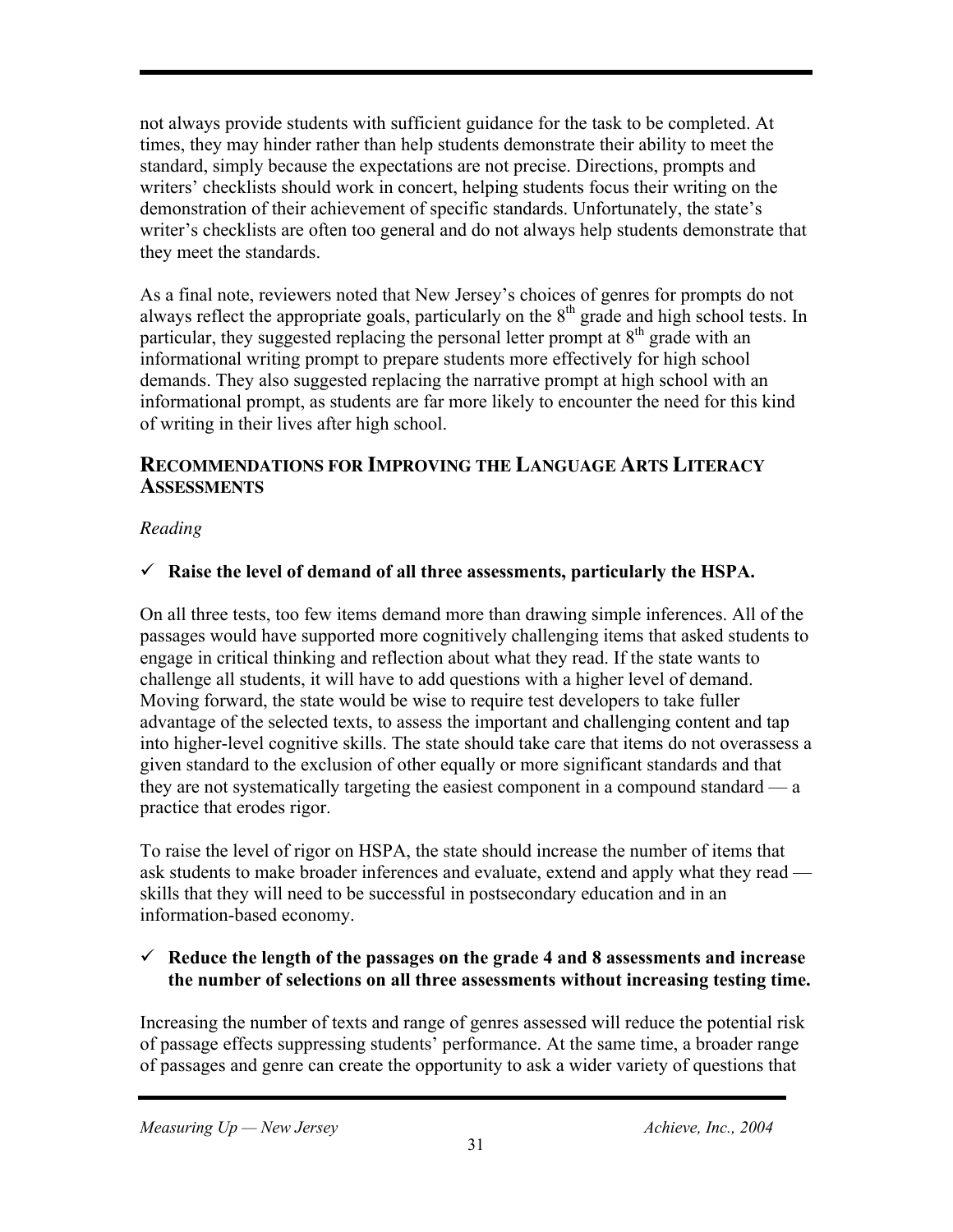will allow for more thorough coverage of the standards. (Ideally, informational texts should make up approximately half of the test.) Ensure that the test developers of all three tests analyze each text in terms of what opportunities it presents relative to the New Jersey Core Curriculum Content Standards. Such "mining" of passages should identify vocabulary, literary devices, text structures, and any other topics that reflect the standards and are too important to be left unassessed.

#### $\checkmark$  Add items to each assessment, without increasing testing time.

Reducing the length of texts would allow students time to respond to more items. It would be reasonable to ask eight to 12 items associated with each of the recommended four passages. These changes would allow for more thorough coverage of the standards and would yield a more reliable indication of students' abilities related to the standards.

#### *Writing*

#### ¸ **Rework the writing prompts to make absolutely clear what genre is being assessed and what the expectations are for a strong piece of writing.**

Language in a prompt should be clear, parsimonious and consistent. After students read a prompt, they should have a clear sense of at least three parameters — the genre, the topic and the characteristics of a piece of writing that will meet the standards. A good addition to the prompts would be the inclusion of a statement that calls attention to the need for an opening and closing. Achieve also recommends that the state emphasize the kinds of writing students will be confronted with in postsecondary education and the workplace.

#### *Test Blueprint*

#### $\checkmark$  Create a transparent test blueprint that links the assessments to the standards. **Consider having the test blueprint specify which standards should be assessed using the open-ended items.**

Achieve advises New Jersey to develop a test blueprint that is clear, specific and readily accessible. The blueprint should specify the indicators that should be assessed at each grade level, guiding test developers to design items and prompts for these very explicit expectations. In some cases, open-ended items on the present tests do not take full advantage of the opportunity to assess students' knowledge in areas that require advanced, analytical thinking. A well-crafted blueprint could solve this problem by specifying which indicators need to be assessed by open-ended items and which are assessed readily by multiple-choice items.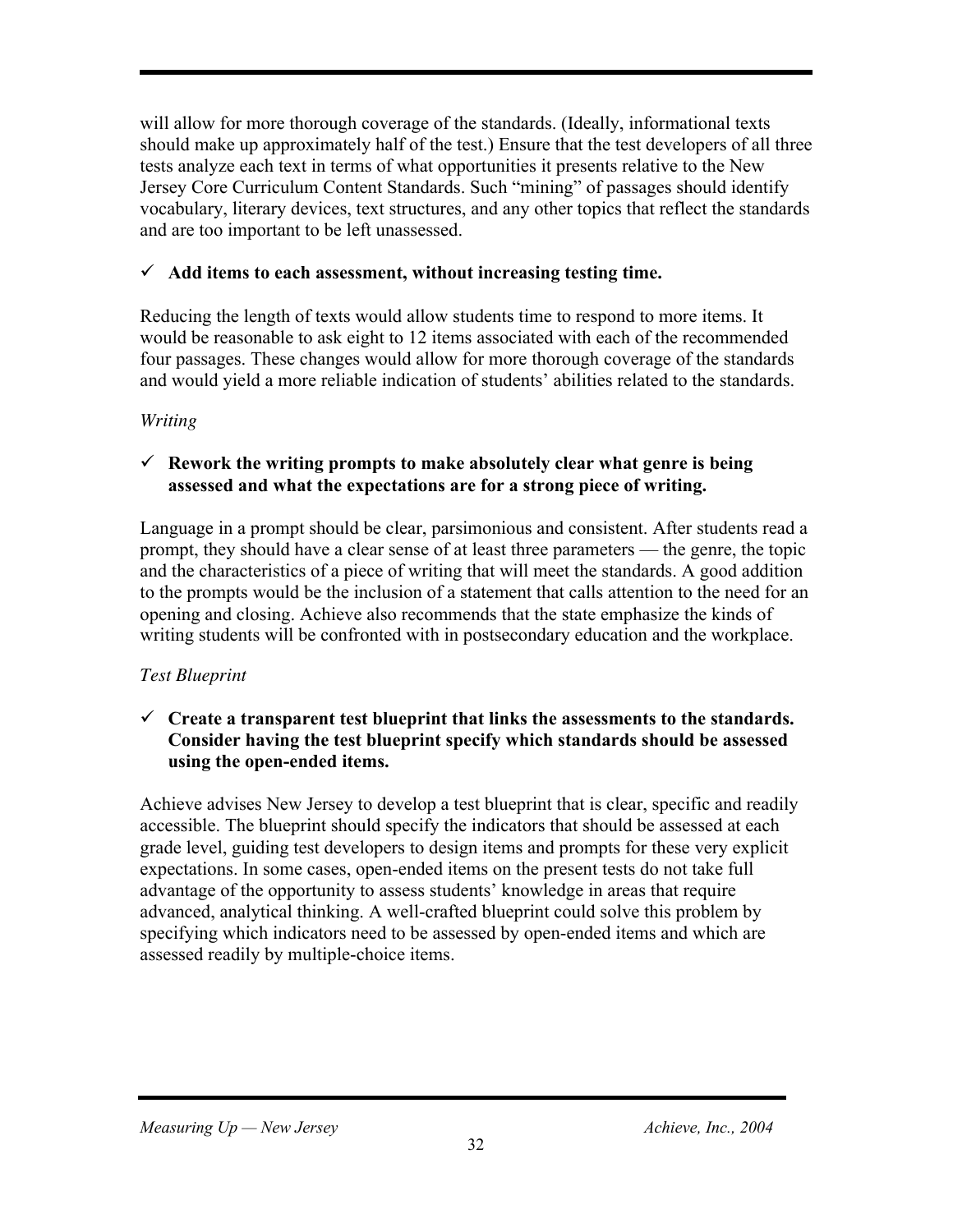## **MAJOR FINDINGS: MATHEMATICS CORE CURRICULUM CONTENT STANDARDS**

The New Jersey Core Curriculum Content Standards for mathematics are comprised of five standards — Number and Numerical Operations; Geometry and Measurement; Patterns and Algebra; Data Analysis, Probability and Discrete Mathematics; and Mathematical Processes. Each standard is further broken out by strands (lettered) and learning expectations (numbered) (also called "cumulative progress indicators") for individual grades 2, 3, 4, 5, 6, 7, 8 and 12. Achieve first reviewed the 1996 edition of New Jersey's mathematics content standards in 2000. Our second review provides us with an opportunity both to acknowledge substantial progress and to suggest ways in which the state can continue to improve its standards.

#### **COMPARISON OF NEW JERSEY'S 2002 STANDARDS FOR MATHEMATICS WITH ITS 1996 STANDARDS**

Since Achieve conducted its initial review of New Jersey's Core Curriculum Content Standards for mathematics in 2000, New Jersey has made a significant number of revisions, which has resulted in a much stronger standards document as the chart below attests:

| <b>ACHIEVE CRITERIA</b>           | <b>NEW JERSEY</b>            |               |
|-----------------------------------|------------------------------|---------------|
|                                   | <b>MATHEMATICS STANDARDS</b> |               |
|                                   | 2000                         | 2003          |
|                                   | <b>Review</b>                | <b>Review</b> |
| <b>RIGOR</b>                      |                              |               |
| - Intellectual demand             | $_{\odot}$                   |               |
| - Essential knowledge & skills    | $_{\odot}$                   | O             |
| — Balance                         | $\odot$                      | $\odot$       |
| <b>FOCUS &amp; COHERENCE</b>      |                              |               |
| - Emphasis on core content        | ⊙                            | O             |
| — Manageability                   | ⊙                            | $_{\odot}$    |
| - Unified vision of discipline    | $_{\odot}$                   | O             |
| — Connections                     | Ο                            | $\odot$       |
| <b>PROGRESSION</b>                |                              |               |
| - Placement of content & skills   | Ω                            |               |
| - Development of content & skills | ∩                            | O             |
| -Grade-by-grade expectations      | ∩                            | $_{\odot}$    |
| <b>SPECIFICITY</b>                |                              |               |
| — Precision                       | О                            | $\odot$       |
| -Sample problems                  | ∩                            | ∩             |
| <b>CLARITY</b>                    |                              |               |
| — Language                        | ⊙                            | $_{\odot}$    |
| - Organization & format           | ⊙                            |               |
| -Use of technology                | О                            | O             |
| <b>MEASURABILITY</b>              | $_{\odot}$                   | $_{\odot}$    |

Key:

 $\overline{O}$  Needs Significant Improvement § Needs Some Improvement

 $\bullet$  Approaching Benchmark Quality

 $\bullet$  Meets Benchmark Standards

*Measuring Up — New Jersey Achieve, Inc., 2004*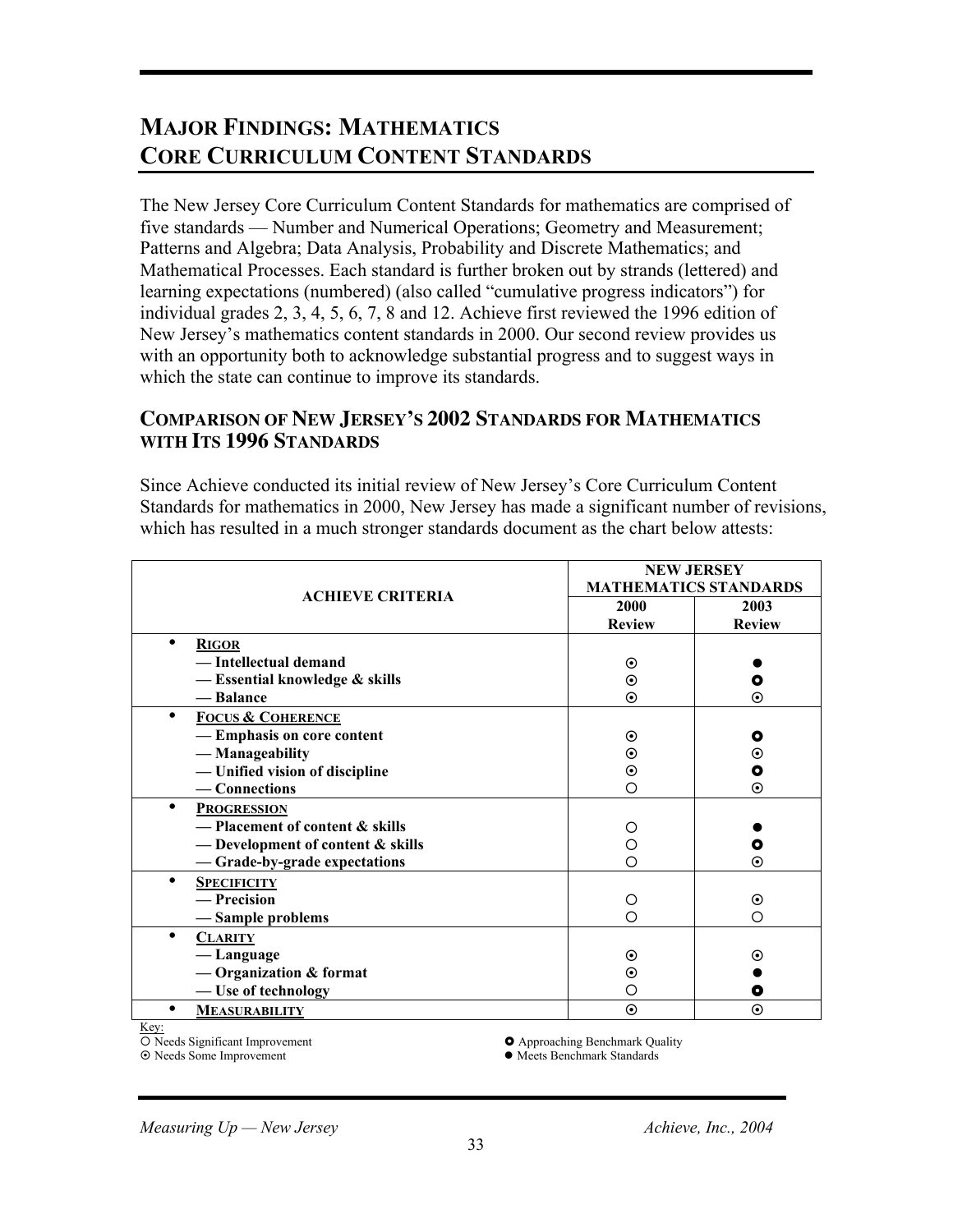As is evident from the chart, New Jersey has made substantial progress in advancing the quality of its standards for mathematics. A comparison of the revised edition of the standards with its predecessor demonstrates positive growth in intellectual demand, inclusion of essential knowledge and skills, emphasis on core content, making connections among the principal domains of mathematics, specificity, measurability, organization, and the use of technology. In reducing the number of content standards in mathematics from 16 to five, New Jersey also improved the focus, coherence and utility of the standards — especially for elementary school teachers, who are primarily generalists. Even more impressive is the improvement in progression. The state has generally succeeded in depicting the evolution of knowledge and skills on a strand-bystrand basis across grades 2–8.

Developing standards for grades K and 1 and grades 9, 10 and 11 is an important next step and will complete the K–12 continuum. Adding sample problems is also critical: These will improve both the clarity and specificity of the standards and make the state's expectations for rigor transparent.

#### **COMPARING NEW JERSEY'S 2003 STANDARDS WITH THE BENCHMARK STANDARDS**

All standards documents, including Achieve's benchmark standards, are based on hard choices. In the end, states have to be concerned that they have maximized the time devoted to learning important core knowledge and that the approach they have taken to developing standards across grades is internally consistent. When we compare New Jersey's revised standards with the benchmark documents, for the most part they compare favorably, with the possible exception of grade 12, where the lack of intermediary standards at grades 9–11 and low level of precision make it difficult to judge rigor. Comparisons of New Jersey's standards at grades 4, 8 and 12 with the benchmark documents reveal some key differences that New Jersey will want to take note of when it undertakes its next revision of the standards.

#### **GRADE 4 SUMMARY BY STRAND**

At grade 4, New Jersey is on par with both Indiana and Singapore with respect to number sense, numerical operations and estimation with whole numbers; and New Jersey also is generally on par with Indiana in fractions and decimals, although Indiana also includes writing mixed numbers and converting them to improper fractions. Singapore expects a bit more in operations with fractions (specifically addition of fractions and multiplication of a fraction by a whole number).

New Jersey includes appropriate exploration of contexts that give rise to negative numbers (temperatures below 0<sup>°</sup> and debts) — a topic not addressed by either Indiana or Singapore. The match between New Jersey's and Indiana's standards for Patterns and Algebra is strong, and New Jersey is somewhat ahead of Singapore in the attention it gives to patterns, functions and modeling.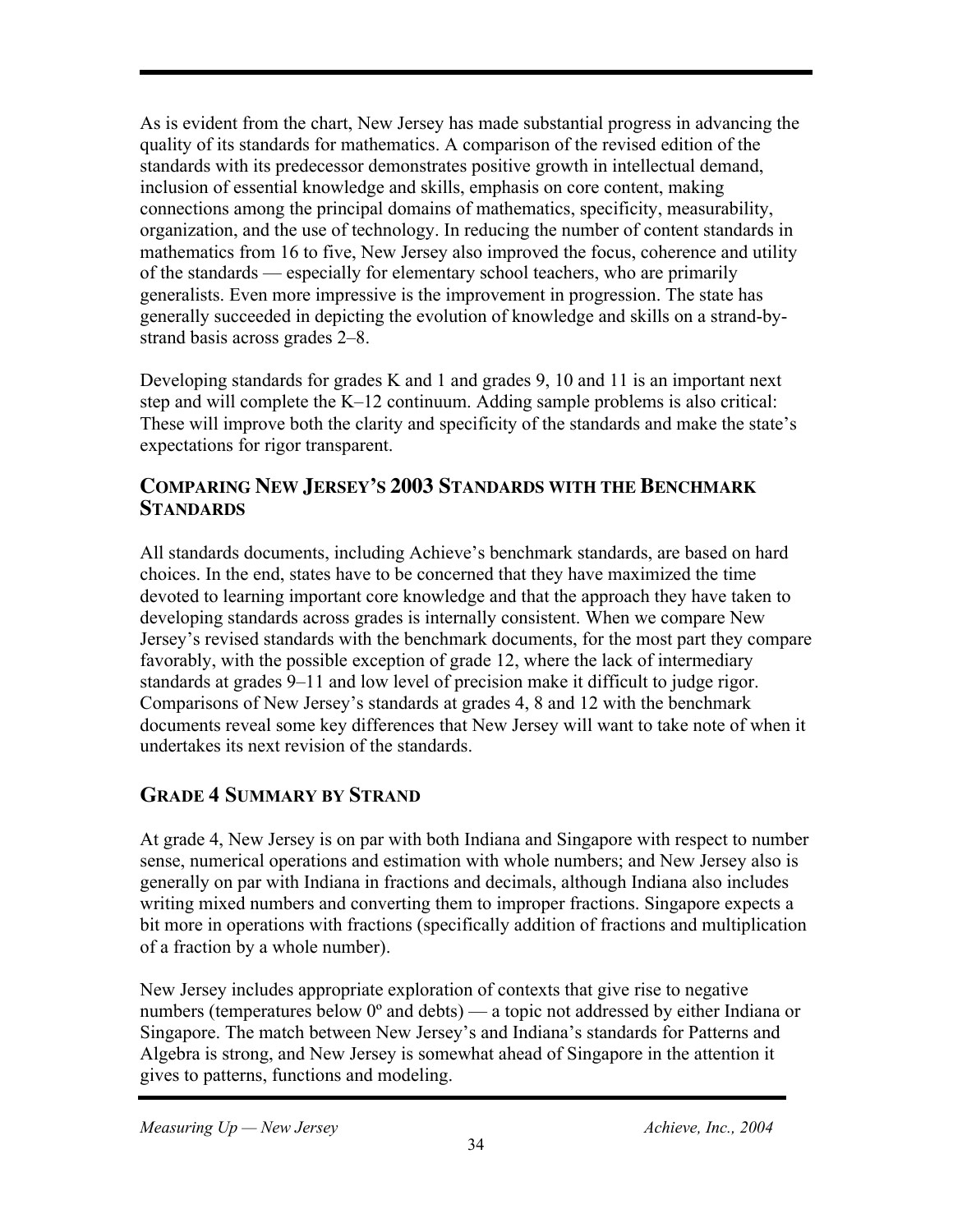The most striking differences between New Jersey and the benchmark documents occur in New Jersey's treatment of Geometry and Measurement and Data Analysis, Probability and Discrete Mathematics. In geometry, New Jersey has higher expectations for student proficiency regarding 3D shapes — including cube, rectangular prism, sphere, cone, cylinder and pyramid — and transformations — tessellations, slides, flips and turns. Similarly, New Jersey is significantly ahead of Singapore and Indiana in expecting students to represent probability as a fraction, explore tree diagrams and study vertex edge graphs. Students also must investigate mean, median and mode, although learning the definitions of these terms does not seem to be required — an apparent oversight that should be addressed.

#### **GRADE 8 SUMMARY BY STRAND**

The standards for Number and Numerical Operations as described by New Jersey, Singapore, Indiana and *Foundations for Success* are roughly equivalent. All emphasize the crucial distinctions between rational and irrational numbers.

As was true of grade 4, New Jersey's overall expectations for Geometry and Measurement, as well as for Data Analysis, Probability and Discrete Mathematics, in grade 8 continue to exceed those of Singapore and Indiana. The margin is considerable relative to Singapore and smaller relative to Indiana. All three benchmark documents (Indiana, Singapore and *Foundations for Success*) expect students to have an understanding of the Pythagorean Theorem and to apply it in different situations. This expectation is higher than that set forth in the New Jersey standards relative to the Pythagorean Theorem. However, none of the benchmark standards develop understanding of fractals and self-similarity, as does New Jersey.

New Jersey and the benchmark documents treat linear patterns, linear functions and modeling with linear functions similarly, *except* for the concept of slope, which is discussed below. However, New Jersey gives much more emphasis to non-linear patterns and recursive patterns prior to grade 8 than do Singapore and Indiana. In its treatment of non-linear patterns and functions in grade 8, New Jersey emphasizes geometric sequences and exponential functions. In contrast, Indiana and *Foundations for Success* pay more attention to quadratic functions. This difference in emphasis has consequences for the development of algebraic skills.

The New Jersey standards are not as rigorous as those of the benchmark documents with respect to algebraic procedures; the state expects less in the types of manipulations it requires and the complexity of the equations it considers. Singapore is clearly ahead in calling for procedures such as expansion of binomials and factoring the difference of two squares, and *Foundations for Success* has even greater expectations for grade 8 students. New Jersey postpones the above algebraic manipulations until grades 9–12. In addition, both Indiana and Singapore are much clearer as to the linear equations (and linear inequalities) students must solve. For example, in grade 7, they specify two-step linear equations and simple literal equations: "Solve the equation  $4x - 7 = 12$  and check your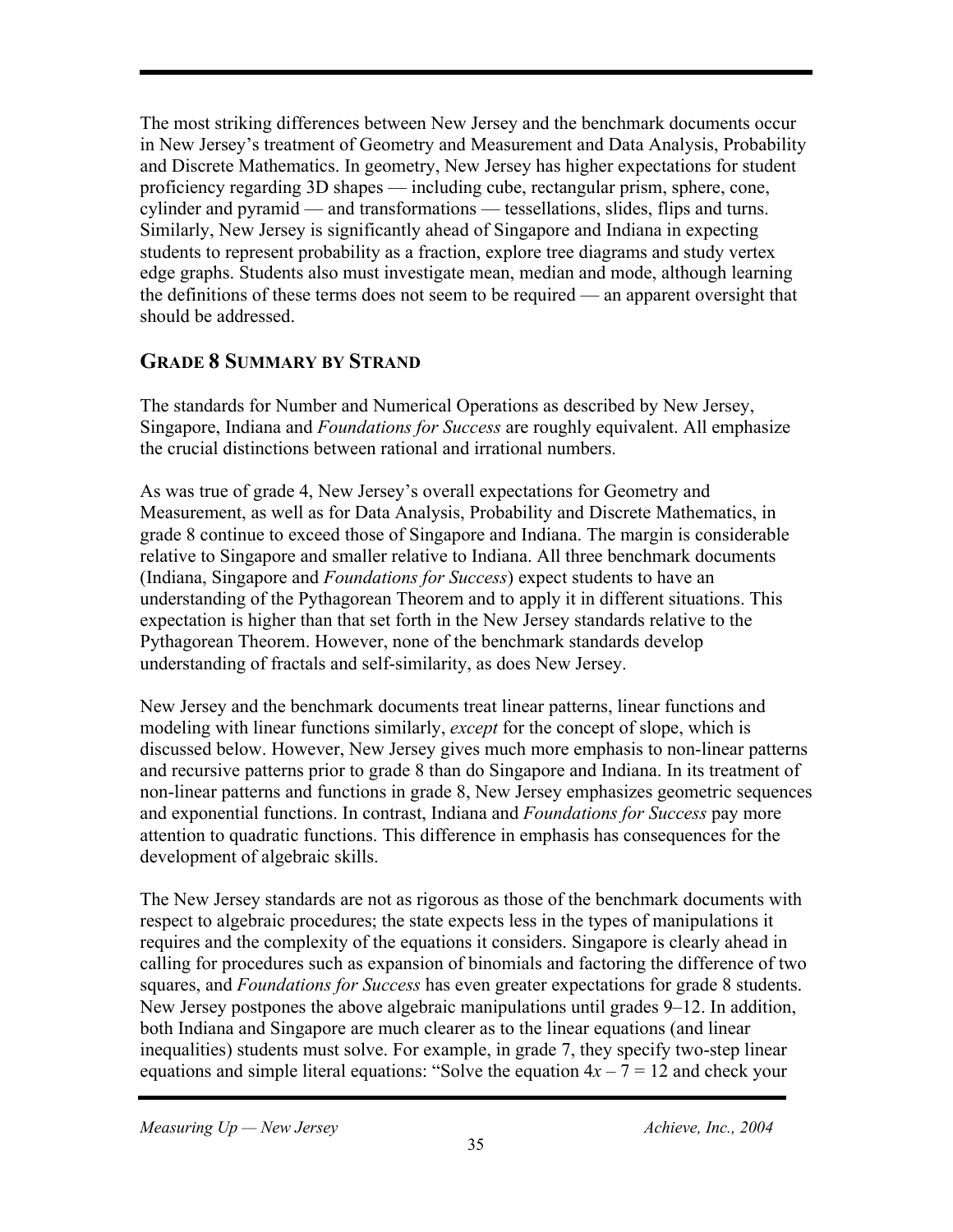answer ..." and "Solve the formula  $C = 2\pi r$  for *r*." In sum, the benchmark documents either demand more than New Jersey regarding algebraic procedures or at least are more precise in laying out their expectations.

#### **GRADE 12 SUMMARY BY STRAND**

New Jersey's standards for Number and Numerical Operations, Geometry and Measurement, and Patterns and Algebra cover at least two-thirds of the expectations of the Indiana Algebra I-Geometry-Algebra II course sequence. One can only make a rough judgment because the New Jersey standards are not as sharply drawn and specific as those of Indiana and are not broken down course by course. In contrast to the rest of the New Jersey standards, where it appeared that procedural knowledge was emphasized at the expense of conceptual knowledge, in algebra the New Jersey standards tend to stress key concepts rather than procedures.

New Jersey standards omit some major topics that Indiana includes in its Algebra I course: (1) completing the square to solve quadratic equations; (2) deriving the quadratic formula by completing the square; (3) solving a  $2\times 2$  linear system (that is, a pair of linear equations in two variables); and (4) simplifying algebraic fractions and solving algebraic proportions (for example,  $(x + 5)/4 = (3x + 5)/7$ ).

In comparison with Indiana's Algebra II course, New Jersey standards omit the following topics: (1) complex numbers, (2) solving polynomial equations with complex numbers, (3) conic sections, (4) operations with algebraic fractions, and (5) logarithmic functions.

Indiana's expectations for geometry generally exceed those of New Jersey's in the following areas: (1) the use of coordinate geometry to deduce geometric properties such as congruence, similarity and symmetry of polygons; (2) attention to geometric constructions with straight edge and compass; and (3) more insistence on students' being able to prove *specific* facts and demonstrate *specific* forms of reasoning. Both Indiana and *Foundations for Success* expect students to prove the Pythagorean Theorem in grade 8. Indiana further requires that students: "state, use, and examine the validity of the converse, inverse, and contra-positive of 'if-then' statements," and "use and compare a variety of ways to present deductive proofs, such as flow charts, paragraphs, and twocolumn and indirect proofs." The New Jersey standards do not make formal mathematical reasoning requirements so explicit.

As a result of these grade-by-grade comparisons, reviewers identified overall strengths and areas for improvement that Achieve believes will be helpful to the state.

#### **STRENGTHS OF THE CONTENT STANDARDS**

• **New Jersey has adopted an ambitious, rigorous set of standards that will steer mathematics education in a somewhat different direction than that taken by most states.**

*Measuring Up — New Jersey Achieve, Inc., 2004*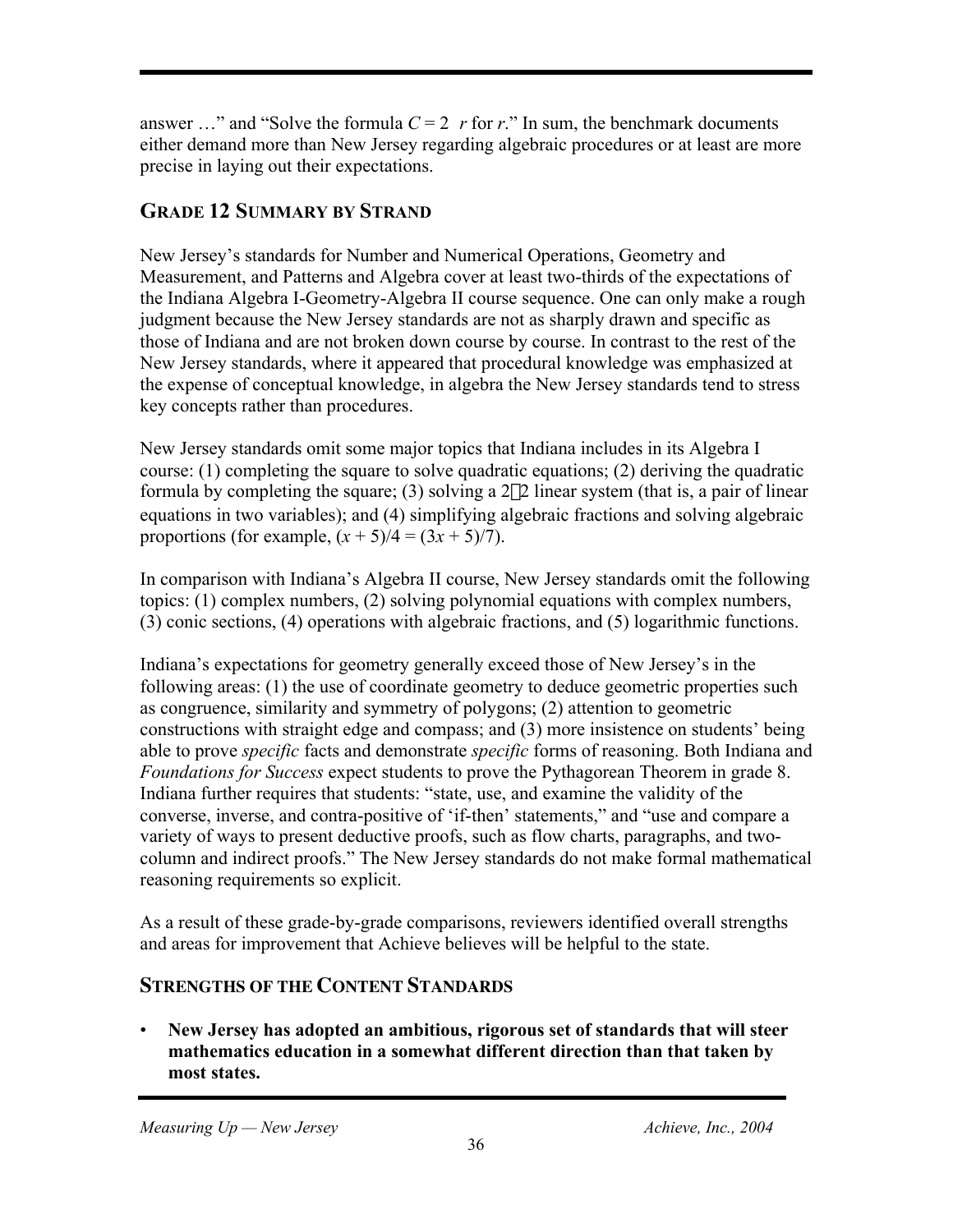New Jersey's revised standards go further than those of any other state Achieve has reviewed in the areas of data analysis, probability and discrete mathematics. They expect students to learn elements of contemporary applied mathematics such as statistics, combinatorics, graphs and algorithms at levels that are unprecedented in state K–12 standards.

The approach taken by New Jersey has considerable merit. It introduces significant mathematics of interest to many students and prepares students for advanced study in an increasing number of fields and for employment in such areas as computer science, operations research and management science. Equally important, it develops the critical mathematical skills of reasoning and abstraction. Moreover, taken together, the expectations in New Jersey's Data Analysis, Probability, and Discrete Mathematics standards give students the mathematical background for decision making in economic, political and social contexts — tools for informed citizenship.

New Jersey is unequivocal in its intent and its vision: The introduction to the Core Curriculum Content Standards for Mathematics makes it clear the standards are intended for *all* students and meant to confront today's reality of an increasing number of occupations requiring knowledge and skills in new areas — data analysis, problemsolving, pattern recognition, statistics and probability. Thus the fact that these areas receive more attention in New Jersey's standards than in most states is not accidental; it is purposeful and reflects the state's vision for contemporary mathematical standards.

Pioneering is not without its perils, however, and Achieve offers some cautions later on in our report that New Jersey will want to consider.

The cumulative progress indicators develop a thoughtful progression of knowledge and skills from grade 2 to grade 8, with key content introduced at appropriate points in the progression of the standards.

Progression of knowledge and skills in New Jersey's standards for mathematics across grades 2–8 is strong; the sequencing of topics generally reflects a carefully staged evolution of knowledge and skills based on the logical structure of mathematics as a discipline. (Since the expectations for grades 9–12 are not broken down by grade or by course, it is not possible to determine whether they are sequenced appropriately.)

Two examples underscore the power of articulating standards with such care. The first is the way in which the New Jersey standards develop the skill of writing formulas for the *nth* term of arithmetic and geometric sequences called for at grade 12. The study of arithmetic and geometric sequences is under way by grade 4, where students must be able to "recognize and continue various natural number patterns." By grade 6, students must "write formal iterative formulas" for patterns such as geometric sequences. In grade 8, students must "relate such number patterns to iterative geometric patterns and be able to write a formula for the general term" of certain special examples. This culminates in grade 12, when students must be able to "write a formula for the *nth* term of any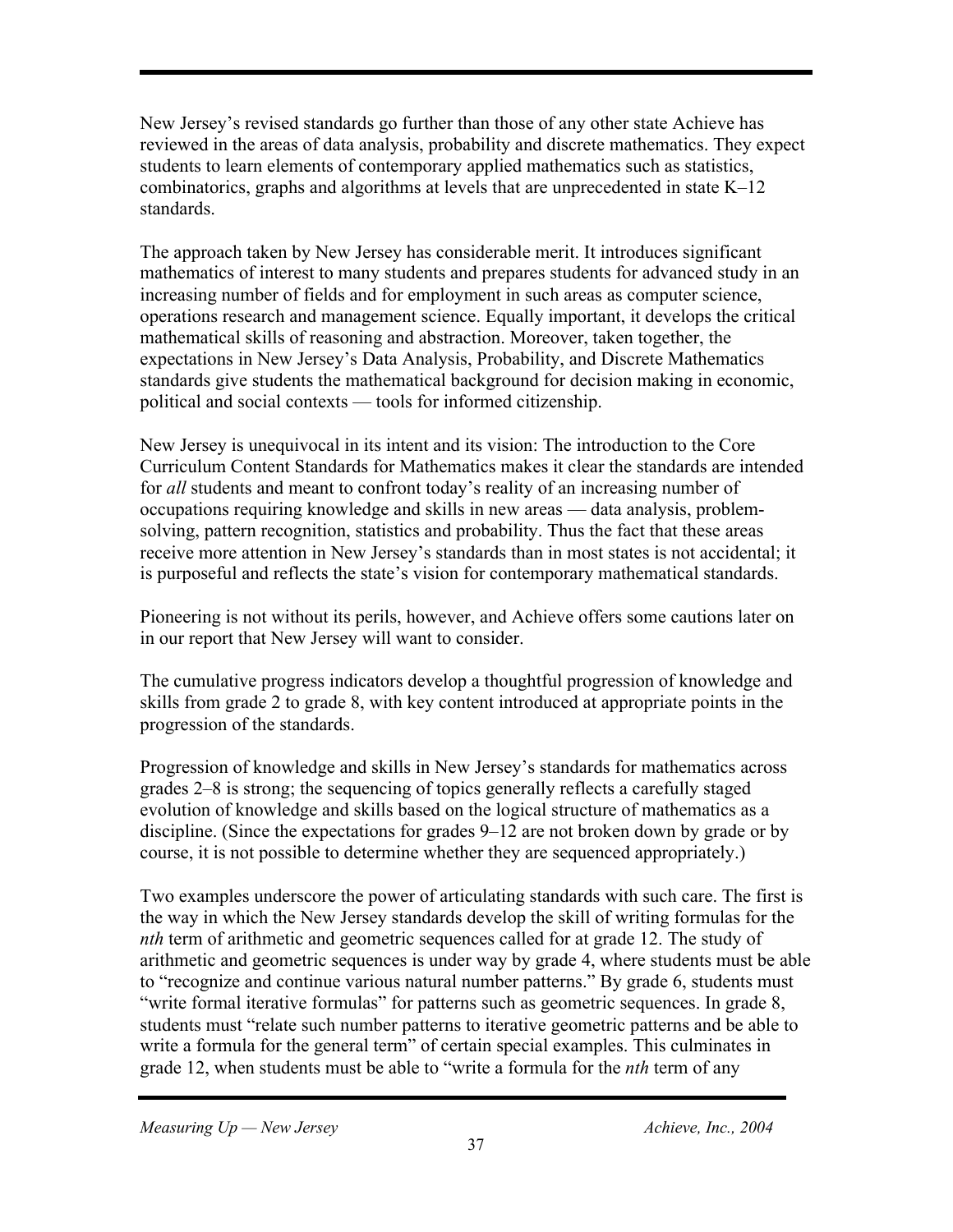geometric sequence, and use that formula to find a formula for the sum of the terms in that sequence." Strand D, Vertex-Edge Graphs and Algorithms, in the data analysis standard, provides a second illustration of how concepts should be incrementally developed. Beginning with just the elements of a graph (vertices and edges) in grades 2 and 3, it advances to fairly elaborate problems and structures by grades 8 and 12.

New Jersey generally handles two other aspects of progression well: (1) most content and skills are introduced at appropriate points (as comparisons with the benchmark documents at grades 4 and 8 demonstrated), although some duplication exists from grade to grade; and (2) essential prerequisites are usually included in the standards and introduced in a timely manner (the few exceptions are detailed in Achieve's technical report).

#### • **New Jersey's standards in mathematics are clear in defining the topics to be learned and are mathematically accurate.**

New Jersey standards are written in straightforward, jargon-free prose and, with a few exceptions that can be readily remedied, are mathematically correct. In comparison with the benchmark documents, the New Jersey standards are clearer than those of Singapore (since they include more explanation) but not as clear as those of Indiana (which include both examples and definitions).

Although New Jersey's standards in mathematics can still benefit from more attention to clarity, the state has come a long way in improving this aspect of its standards since Achieve's 2000 review. Consider the following comparison of grade 4 standards for measuring perimeter and area as contained in the New Jersey 2002 edition contrasted with its previous 1996 edition.

| <b>NEW JERSEY 1996</b>                                                                                     | <b>NEW JERSEY 2002</b>                                                                                                                                                                                             |
|------------------------------------------------------------------------------------------------------------|--------------------------------------------------------------------------------------------------------------------------------------------------------------------------------------------------------------------|
| 4.5.4. Use a variety of tools to measure<br>mathematical and physical objects in the<br>world around them. | 4.3.D.2 Select and use appropriate standard units of<br>measure and measurement tools to solve real<br>life problems                                                                                               |
| 4.7.9. Understand the variety of ways in which<br>geometric shapes and objects can be<br>measured.         | Area—square inch, square centimeter<br>٠.<br>4.3.E.1 Determine the area of simple two-dimensional<br>shapes on a square grid<br>4.3.E.2 Determine the perimeter of simple shapes by<br>measuring all of the sides. |

New Jersey also has succeeded in not making the standards more confusing by the unnecessary use of jargon. That said, the lack of definitions and examples in the state's standards tend to make the document fully accessible only to those who are very mathematically literate. All of the standards, other than Number and Numerical Operations, contain terminology that requires definition or illustration. As a case in point,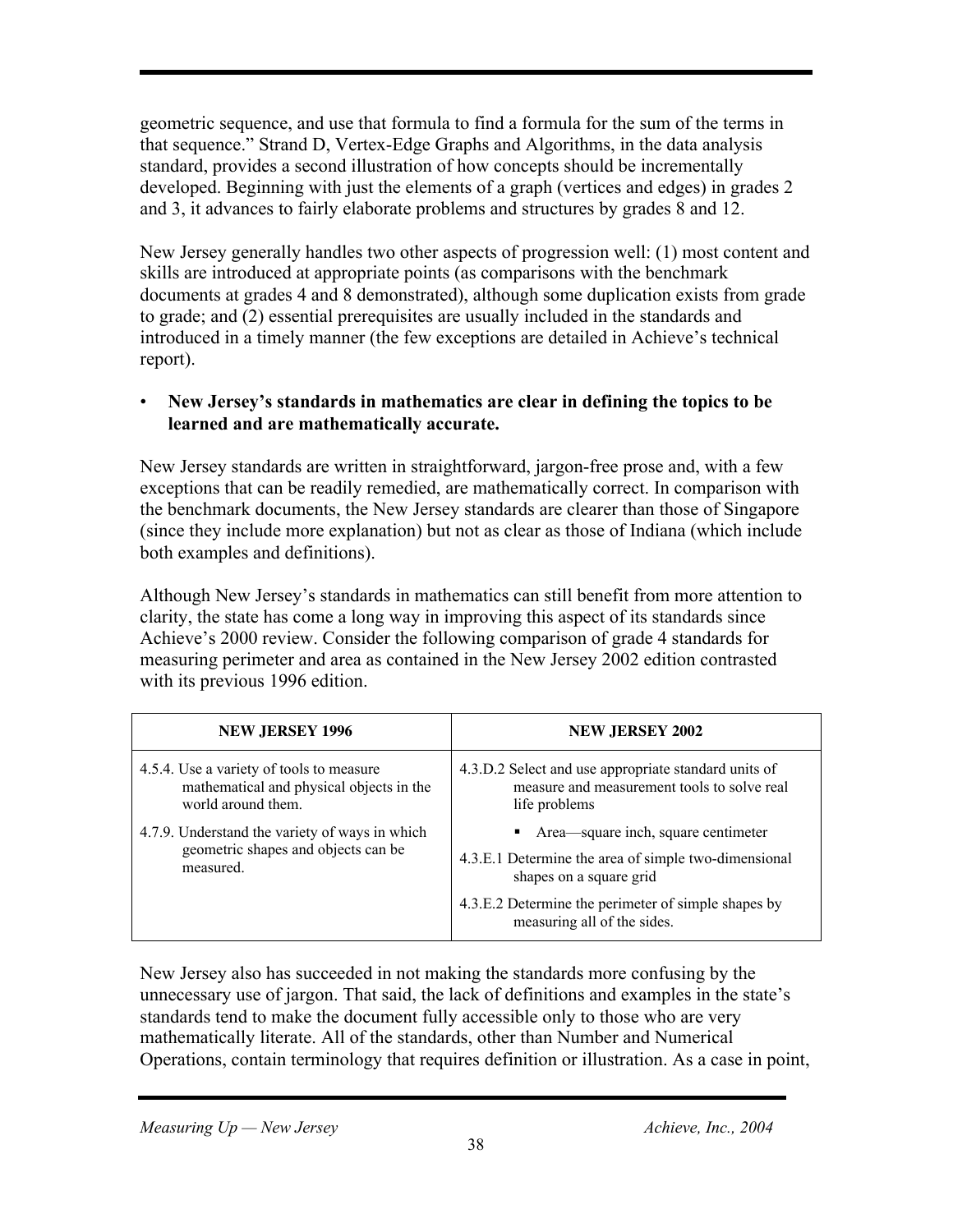while the Patterns and Algebra standard defines arithmetic sequence and geometric sequence, it fails to illustrate other commonly used terms such as linear function, linear equation, quadratic equation, polynomial, binomial and monomial. It would make sense for New Jersey to add a glossary and/or examples in text, both of which Indiana K–8 standards provide.

Clarity with respect to the use of calculators is an important criterion in evaluating mathematics standards, and the New Jersey standards do a good job in this area. As student testing becomes increasingly high-stakes, and as society depends more and more on automated numerical calculations, clarity about school expectations for calculation becomes increasingly important. Expectations for numerical calculation by hand (on paper), with calculators (or computers) and through mental methods (both exact and approximate) should be forthright. In addition to having a standard dedicated to technology, New Jersey has generally specified the expectations for which the use of technology is appropriate and/or expected.

Finally, New Jersey's indicators are mathematically accurate, unlike a number of other state standards Achieve has reviewed. (The few instances where revisions are called for are identified in Achieve's technical report.)

#### **AREAS FOR IMPROVEMENT**

• **New Jersey's lack of explicit course or grade-level standards for grades 9, 10 and 11 and clear expectations for its grade 11 exit assessment (HSPA) are problematic.**

The lack of grade-by-grade standards in grades 9, 10 and 11, coupled with the lack of definition around expectations for the high school assessment, is a cause for concern. Achieve's experience has been that without clear guidance as to core content and the level of rigor expected, teachers may well end up offering very different levels of preparation to students across the state. Other states have brought definition to the high school program, while remaining sensitive to issues of local control. Maryland has published state expectations for basic algebra, data and geometry to provide guidance for preparing students for the state's high school tests. Massachusetts has published high school standards for grades 9/10 and 11/12 and also course-by-course standards. Districts are free to use either as a guideline, allowing them, for example, to offer a program of integrated mathematics rather than the traditional algebra, geometry sequence.

All the mathematics expectations listed for the end of grade 12 will not be completed by the time students take New Jersey's exit exam in grade 11. Therefore, it is a matter of some urgency for the state to prioritize these expectations and identify those expectations that are essential for the  $11<sup>th</sup>$ -grade assessment.

• **The totality of New Jersey's standards may not be manageable for all students and their teachers.**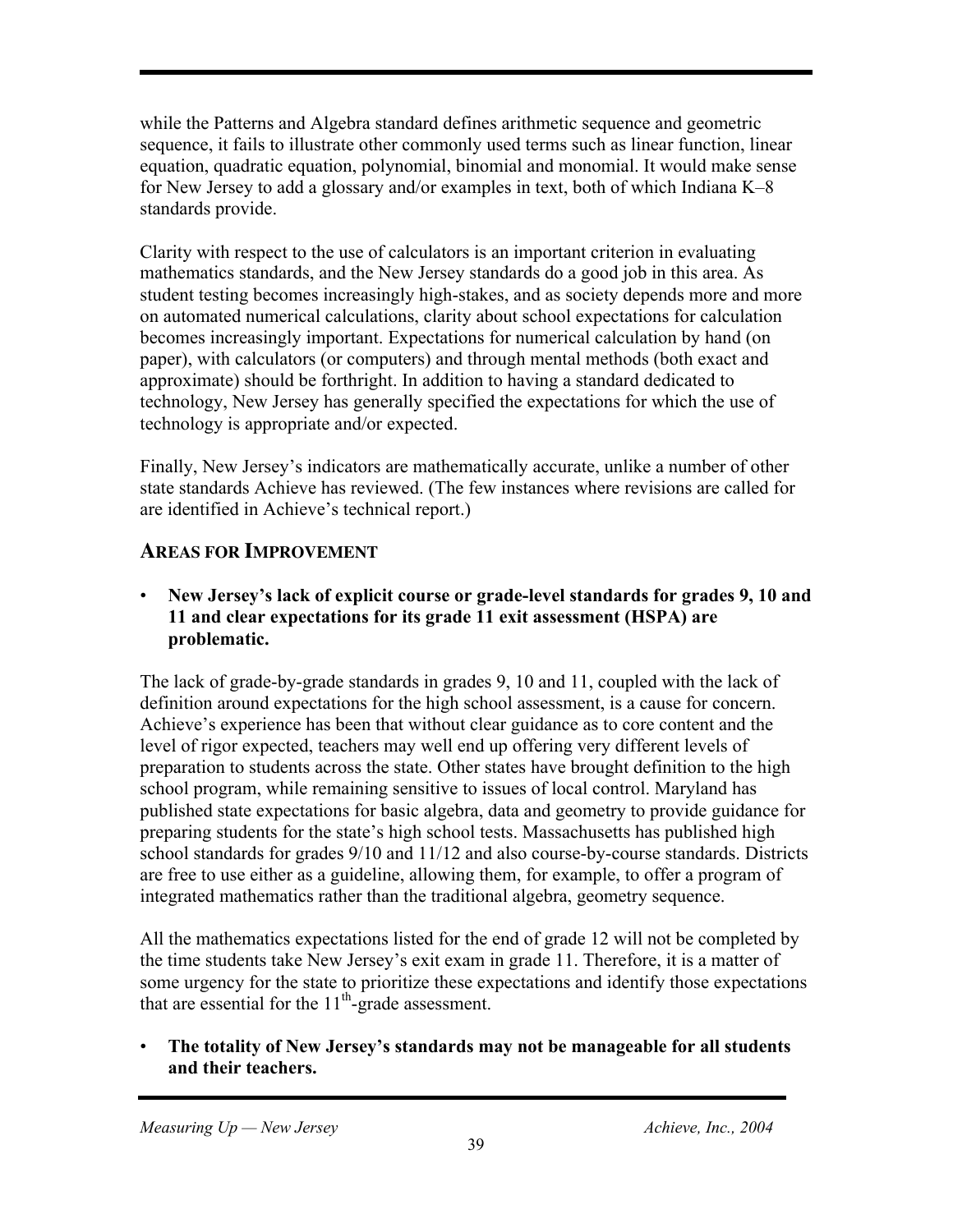As mentioned earlier, New Jersey is breaking new ground by expecting students to reach high levels of proficiency in data analysis, probability and discrete mathematics by the time they graduate. Achieve's reviewers cautioned that the standards may be too ambitious given the amount of time devoted to math instruction and the current state of preparation of the teaching force.

Achieve recommends that New Jersey establish a complete continuum of K–12 standards, by adding standards in K, 1, 9, 10 and 11 and by combing through the current standards to ensure that knowledge and skills are placed at the optimum grades and progress without gaps in significant content. New Jersey may wish to consider developing a matrix similar to the one Achieve recommended that the state develop in language arts literacy.

Based on comparison to the Indiana standards, the New Jersey standards seem to require more than three years of mathematics after grade 8 for completion. Reviewers found that New Jersey's grade 12 standards for number, Geometry and Algebra strands embrace a good deal (approximately 70 percent) of Indiana's standards for Algebra I, geometry, and Algebra II. In fact, there are expectations in New Jersey's algebra standard (for example, summing an infinite geometric series in grade 12) that are only articulated in Indiana's precalculus course. These additional expectations in the algebra standard combined with those in the data analysis standard appear to require at least a year of mathematics, embracing much of Indiana's discrete mathematics and probability-statistics courses.

There is a tension between establishing a sufficiently rigorous mathematics education that ensures quantitative literacy for all students and one that provides the necessary requirements for students to pursue continuing education and careers in fields in which a very high level of mathematics proficiency is required.

At this point in time, most states require students to meet articulated standards of Algebra I and geometry, and sometimes Algebra II. Since New Jersey is endeavoring to break new ground with standards that go beyond what most states now expect in data analysis, probability and discrete mathematics, the state will want to ensure that preparatory work in geometry and algebra is sufficiently strong for students to be successful in traditional college mathematics and also to put supporting structures in place.

Perhaps the most challenging aspect of these standards will be their implementation in the classroom. It is widely reported that many teachers are unprepared to do justice to the challenging mathematics standards states are adopting, even when their focus is on the traditional curriculum of algebra and geometry. The fact that a good many of the topics in the Data, Probability and Discrete Mathematics section of the New Jersey standards are likely to be unfamiliar to the majority of teachers, especially veteran teachers, exacerbates the challenge of strengthening teachers' knowledge base. For New Jersey to be successful in modernizing its mathematics program of study, it will have to put an aligned, aggressive program of professional development in place. To its credit, New Jersey has made a concerted effort to advance the use of technology in its districts and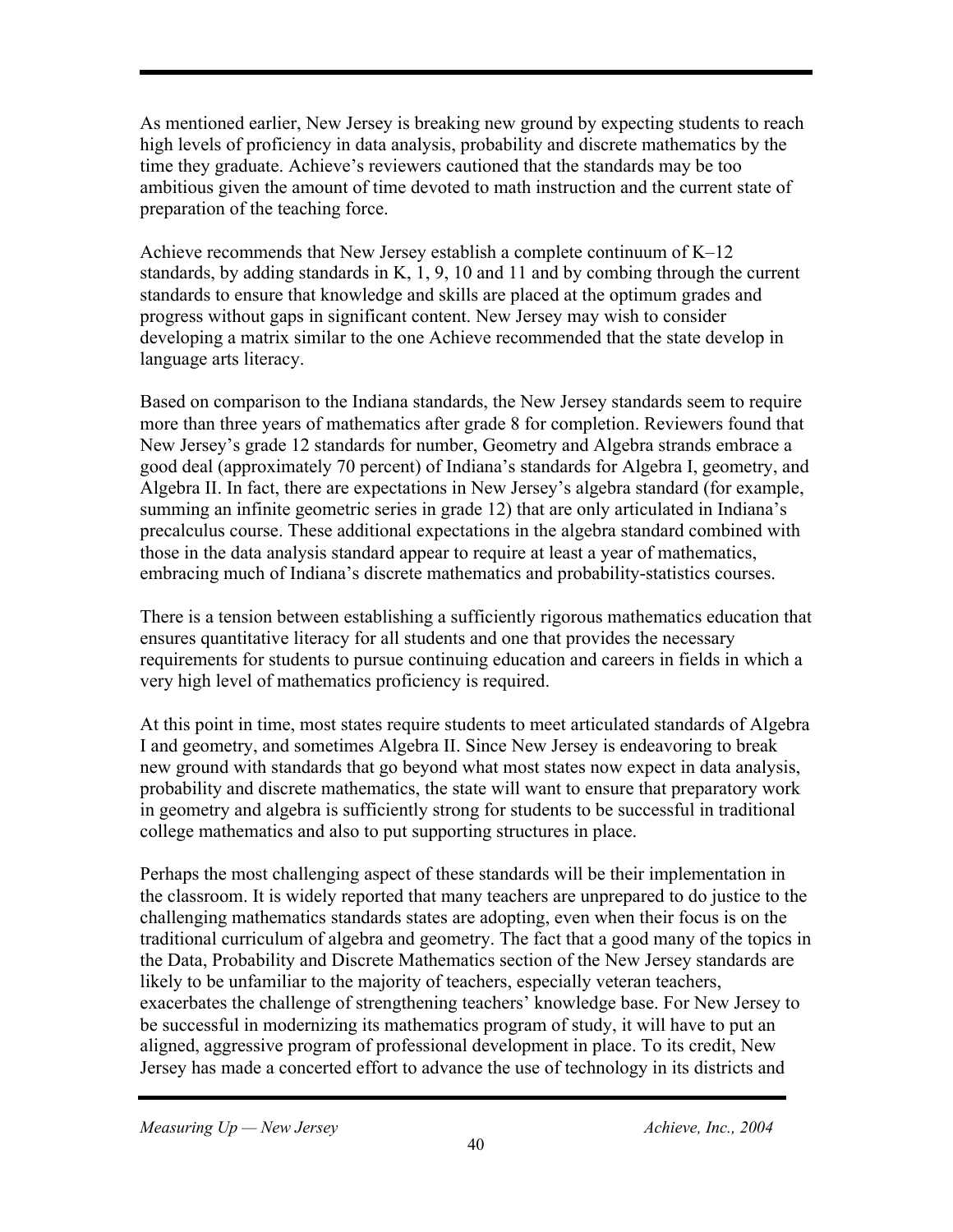will want to take advantage of this capacity to provide increased support for teachers and students.

#### • **The cumulative progress indicators are not always precise enough to convey the intended nature or level of work expected.**

For the most part, the statements in the New Jersey standards do not spell out the level of understanding expected from students. Lack of precision in standards undermines rigor. When the intended nature and level of work expected of students is ambiguous, it is difficult for teachers to know where to peg the level of rigor in their instruction and for test developers to construct assessment items that accurately measure students' progress toward the standards.

Indiana's standards tend to have a smaller grain size than do New Jersey's and, as a result, greater specificity. For example, consider the differing approach of the two states with respect to a core concept — slope.

| <b>NEW JERSEY 2002</b>                                                                                                                                                                                             | <b>INDIANA 2000</b>                                                                                                                                                                                                                                                                                                                                                                                                                                                                                                                                                                                                                                                                                                                                                                                                                                                                                                                                                                                                                                                                                                                                                                                                                                                                           |
|--------------------------------------------------------------------------------------------------------------------------------------------------------------------------------------------------------------------|-----------------------------------------------------------------------------------------------------------------------------------------------------------------------------------------------------------------------------------------------------------------------------------------------------------------------------------------------------------------------------------------------------------------------------------------------------------------------------------------------------------------------------------------------------------------------------------------------------------------------------------------------------------------------------------------------------------------------------------------------------------------------------------------------------------------------------------------------------------------------------------------------------------------------------------------------------------------------------------------------------------------------------------------------------------------------------------------------------------------------------------------------------------------------------------------------------------------------------------------------------------------------------------------------|
| 4.3.B Functions &<br>Relationships<br>1. Graph functions, and<br>understand and describe<br>their general behavior<br>• Equations involving<br>two variables<br>• Rates of change<br>(informal notion<br>of slope) | Algebra & Functions<br>7.3.6 Define slope as vertical rate of change per unit of horizontal change<br>and recognize that a straight line has constant slope or rate of<br>change<br>Example: Examine a table of values and make a conjecture about<br>whether the table represents a linear function<br>7.3.7 Find the slope of a line from its graph<br><i>Example: Draw the graph of <math>y = 2x - 1</math>. Choose two points on the graph</i><br>and divide the change in y-value by the change in x-value. Repeat<br>this for other pairs of points on the graph. What do you notice?<br>7.3.8 Draw the graph of a line given the slope and one point on the line,<br>or two points on the line<br>Example: Draw the graph of the equation with slope of 3 and passing<br>through the point with coordinates $(0,-2)$<br>8.3.5 Identify and graph linear functions and identify lines with positive<br>and negative slope<br><i>Example: Draw the graphs of y = 2x - 1, y = 3x - 1, y = -3x - 1. Find</i><br>the slope of each graph. What do you notice?<br>8.3.6 Find the slope of a linear equation given the equation and write the<br>equation of a line given the slope and any point on the line.<br>Example: Write the equation of the line with slope 2 and y-intercept $-4$ . |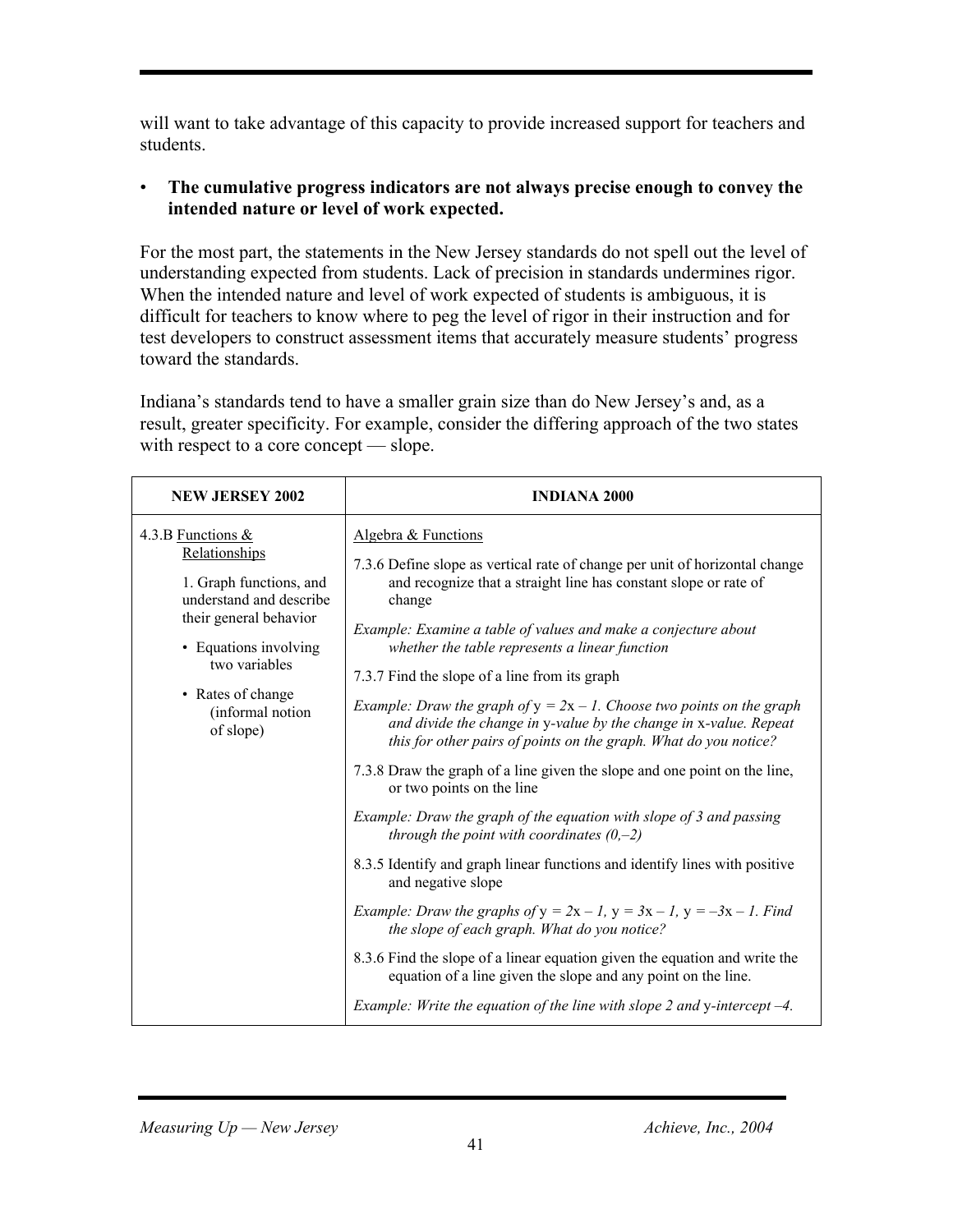Compared to Indiana, New Jersey's expectations regarding the slope of a straight line are somewhat vague and obscure. New Jersey's expectations up to grade 8 regarding the slope of a straight line are extremely general, and while New Jersey's grade 8 standard refers to an "informal" notion of slope, the formal notion is missing. It is only required after grade 8 and then only *implicitly* in the grade 12 algebra standard. In contrast, Indiana begins its explicit treatment of slope in grade 7 and develops it further in grade 8.

The following are additional examples where greater attention to precision is warranted.

- 1. The reference to the "four basic arithmetic operations" (Number and Numerical Operations standard 4.1.B.1) in grade 4 should be clarified. It is not clear whether the operations are meant to apply only to whole numbers in light of the related boldfaced comment.
- 2. The complexity of the linear equations that students should be able to solve in grade 8 should be spelled out with a sharp distinction drawn between the linear equations solved algebraically (Patterns and Algebra standard 4.3.D.2) in grade 8 and those solved under the same standard in grade 12.
- 3. There is some confusion in grade 8 (Number and Numerical Operations standard 4.1.A.1): What does "construct meanings" mean? Does it mean to invent a situation that is represented by a particular number? Does it mean to translate into another representation? Does it mean to develop analogies that bring large or small numbers to human scale? Clarification is called for here.
- 4. In grade 12 (Geometry and Measurement standard 4.2.4): Which conjectures or theorems? Just as the standard in Number that names the kinds of numbers (twodigit, … rational, … real) so should the standard on Geometry be clear about a core of triangle and circle theorems that are expected.
- 5. In grade 12 (Patterns and Algebra standard 4.3.B.1): Which "relations and functions" are being referred to? Basic functions should be named to make clear the scope and depth of the algebra expectation — and are they expected to be used in 4.3.C.3?
- 6. Some statements of the standards related to probability at grade 12 are indistinguishable from grade 8. For example: grade 8 (standard 4.4.B.6) reads, "Play and analyze probability-based games, and discuss the concepts of fairness and expected value." And, grade 12 (standard 4.4.B.1) reads, "calculate the expected value of a probability-based game, given the probabilities and payoffs of the various outcomes, and determine whether the game is fair." The subtle difference of calculating the expected value needs more clarification.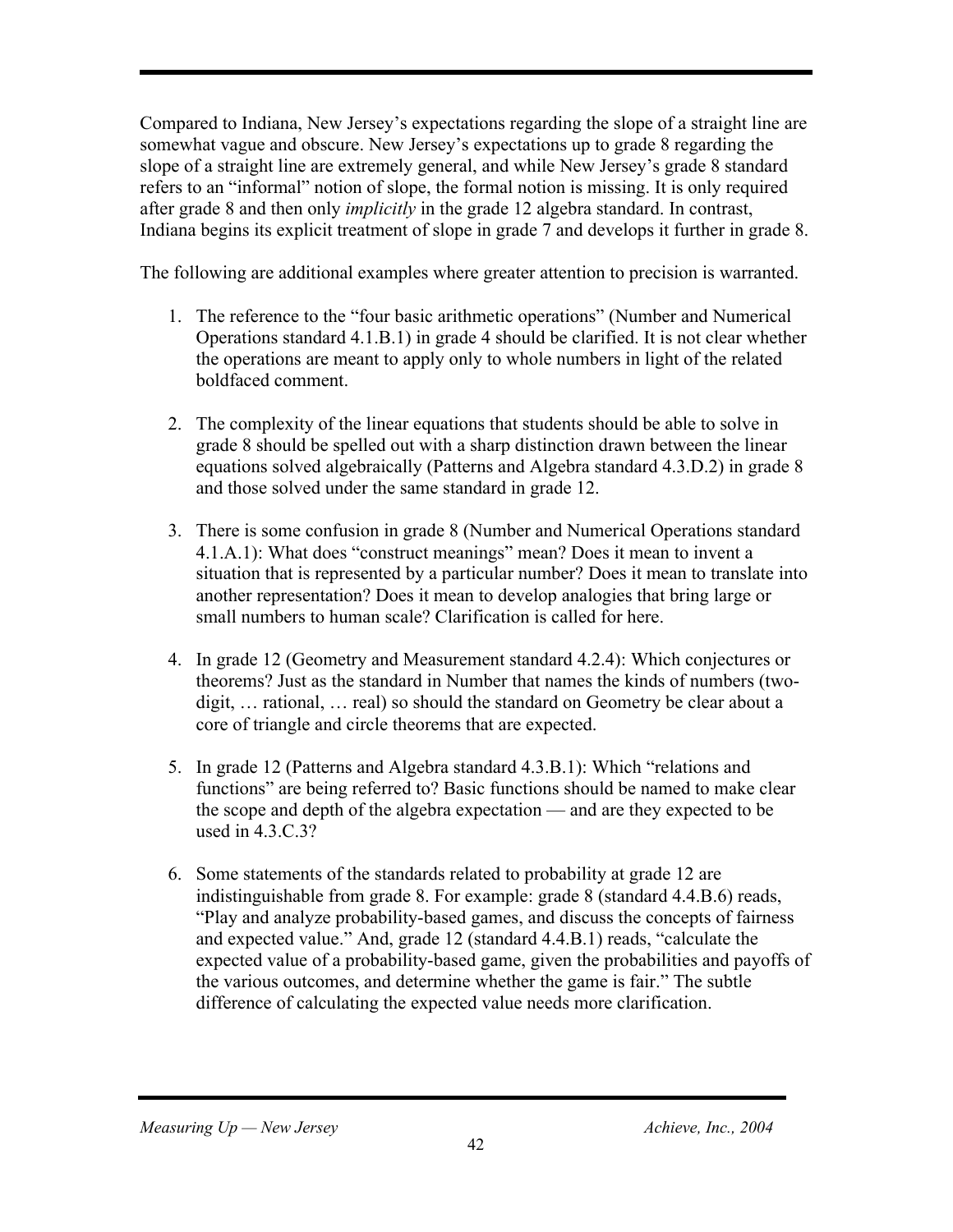#### • **New Jersey standards omit some significant content.**

New Jersey has developed a comprehensive, challenging set of standards. Consequently, dealing with missing content cannot be an additive process. Rather, we advise New Jersey to consider making judicious substitutions, eliminating redundancies and linking topics across standards.

The standards at grade 4 are quite comprehensive — perhaps overly so. As it now stands, the totality of the grade 4 content may not be manageable. New Jersey may wish to even out the content load by postponing topics that could be addressed later without weakening students' foundational knowledge.

The missing content at grade 8 includes proportionality — a key concept that is not explicitly dealt with at that grade level. As noted previously, slope deserves a more thorough treatment. Direct variation is introduced rather late, in grade 12. By delaying slope and direct variation, the New Jersey standards miss a marvelous opportunity in grade 8 to relate the concepts of scale factor and constant of proportionality (that are so central in the application of similarity relationships) to direct variation and slope. Such integration is a major recommendation of *Foundations for Success* and would bring greater focus and coherence to grade 8's standards.

To make room for these concepts, New Jersey might wish to consider delaying the study of content not found in the benchmarks, such as self-similarity, fractals and vertex-edge graph algorithms. Also, without limitations set, the grade 8 objectives in Data Analysis, Probability and Discrete Mathematics may be overly ambitious, especially the strand dealing with discrete mathematics. For example, in grade 8 (standard 4.4.C.3), which techniques — and in which contexts — are students expected to know and understand? The expectation, "apply techniques of listing, counting, and reasoning in a variety of different contexts," covers a lot of territory.

There are three areas that New Jersey may wish to revisit in its secondary standards. While Number generally receives less attention in secondary grades than in K–6, some topics — an introduction to complex numbers, weighted averages, index numbers and the subtleties of round-off — deserve further consideration, in part, because of their importance in civic life. The state also may want to give some more attention to Euclidian geometry, notably: classic straightedge and compass constructions; the role of Euclidean geometry in the emergence of deduction as a worldwide standard for rigorous thinking; and an explicit mention of the parallel postulate and its role in the emergence of non-Euclidian geometry. The Algebra strand would be enhanced by making its historical connections with geometry explicit. The algebraic solution of  $2\times 2$  linear systems of equations appears to be missing, unless it is implicit in grade 12 — only the graphical technique is explicitly mentioned. In any case, solution of  $2\times 2$  linear systems of equations should be addressed prior to grade 12. The binomial theorem, already implicit in the New Jersey standards, should be made explicit for the sake of completeness and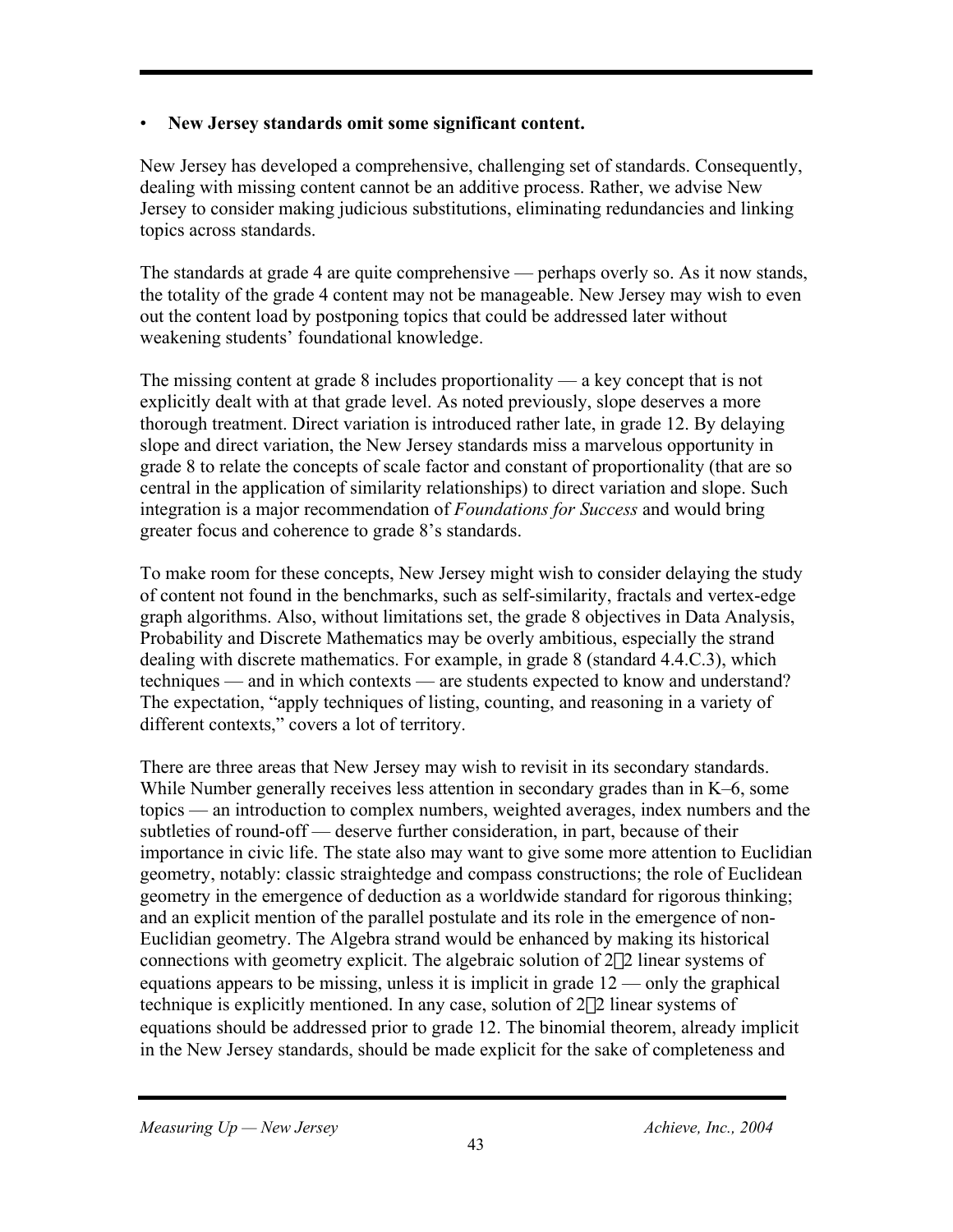coherence. It is inconsistent to omit the theorem and yet introduce Pascal's triangle in grade 6, introduce combinations as early as grade 8 and hint at the theorem in grade 12.

Even within the strand of Data Analysis some topics may be considered for substitution. These include: two-way tables and Simpson's disaggregation paradox, false positives, distinction between correlation and causation, the concept of "random" and its role in making inferences, observational versus controlled studies, and using spreadsheets effectively and with understanding.

Reviewers also suggested the state might wish to consider making the following trade: Understanding the ubiquity of exponential models in real world phenomena, such as compound interest, seemed more important to reviewers than summing finite and infinite geometric series as called for in grade 12. Matrices are another example of content that could be pruned in favor of more essential content.

New Jersey also should consider streamlining the standards from grade level to grade level, taking an especially hard look at grades 4 and 8. Even though an attempt has been made (as stated in the introduction of the standards document) to avoid redundancy, there are many topics that are repeated from grade level to grade level. This not only makes it hard to know when a student is expected to have facility with a topic, but the repetition also makes the content required at each grade level difficult to manage. Furthermore, the repetition of content limits opportunities to include critical missing content, the absence of which diminishes the overall balance and rigor of the content standards.

The following examples illustrate the concern. The statement: "Demonstrate an understanding of place value concepts" appears in grades 2, 3 and 4 without clear illustrations of how the expectations about place value concepts should progress from grade level to grade level. Grade 5–6 and 7–8 include exactly the same indicator, "apply techniques of systematic listing, counting and reasoning in a variety of contexts to the state's standards." There is a good deal of overlap in the expectations regarding estimation in grades 2–6. Also, rational numbers, percents and exponents are listed as part of the expectations for the number standard in both grades 7 and 8, but again, it is not clear how the expectations differ. Clarifying the expectations at each grade level will improve the standards' coherence and efficiency, help teachers understand what their students are expected to know by the end of the school year, and also will flag grade levels where the totality of the content is overwhelming.

Making explicit connections among the four content standards so that they support each other, rather than merely contributing to a lengthy checklist of independent topics, is another tack to make the standards more coherent and instruction more efficient and more effective in deepening student understanding.

Following are two examples: Most problems in data analysis involve numbers, estimation, graphs and sometimes equations. So if units in number and algebra intentionally employ examples from data analysis, students can develop their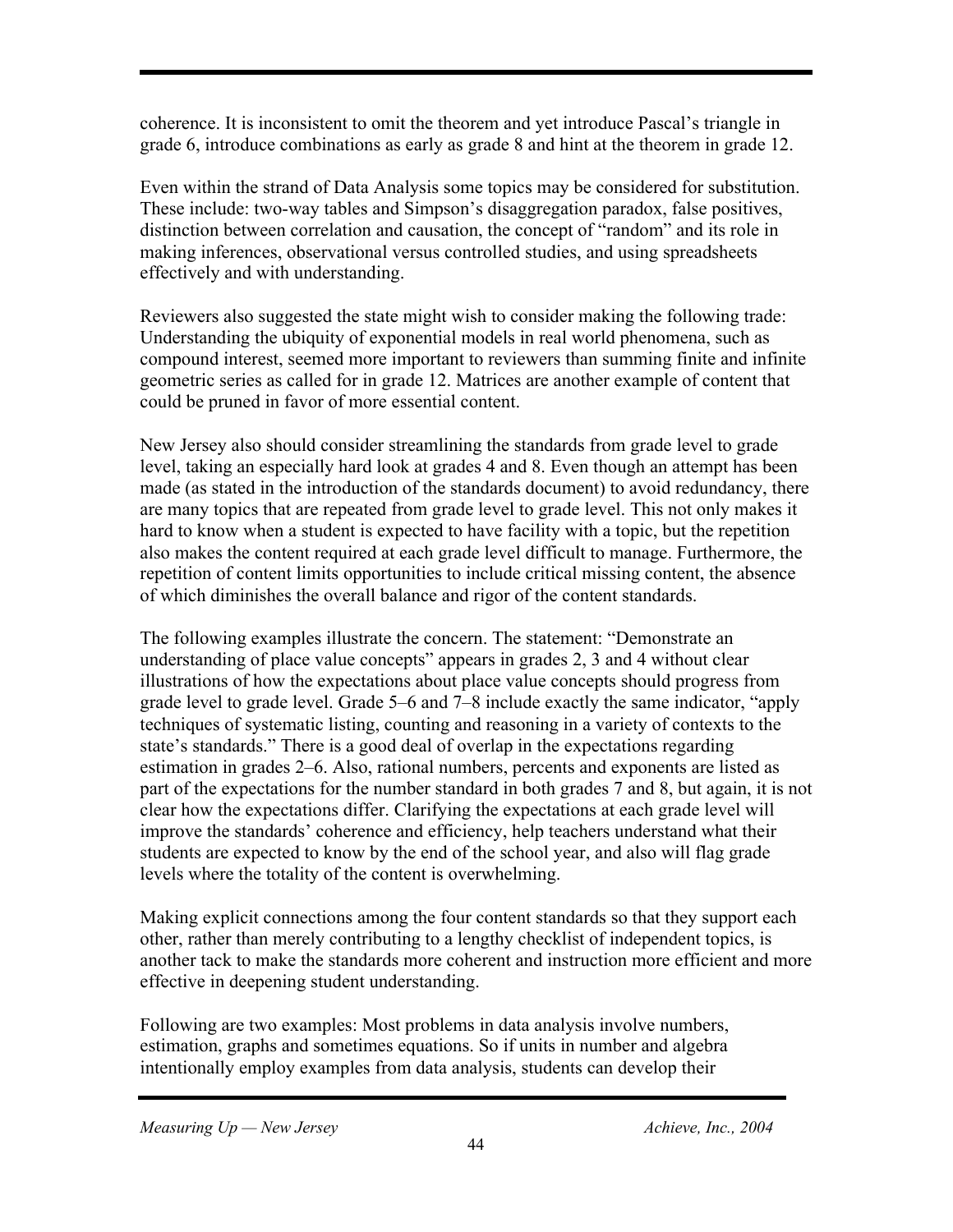understanding of three standards simultaneously. Many aspects of algebra have historical and mathematical roots in geometry, so examples from one standard can reinforce topics in the other.

#### • **The standards do not make clear how the content standards are to be integrated with the mathematical processes standard.**

Mathematical competence requires a balanced mix of procedural skills, conceptual understanding and the capacity to solve practical problems. The difficulty in judging how well New Jersey executes this requirement stems from the fact that the state has a separate Problem Solving standard. It is not always clear how this standard is to be integrated with the other content-based standards and, therefore, how teachers are expected to assess whether students are meeting the problem-solving standard. In general, there are many more statements in the standards that seem to emphasize procedural knowledge over conceptual understanding. Better balance could be achieved by using illustrations that highlight conceptual understanding.

As one looks across the document, the balance among concepts, procedures and problem solving is usually attained in geometry (especially, units of measurement) and data analysis; however, practical problem solving is either not stressed enough or is missing at key points in the number and algebra standards. For example, by grade 8, concepts and procedures involving percentage are well established. But grade 8 indicators do not spell out the full range of practical percentage problems students should master, namely, sales tax, tips, interest, discounts and compound interest. And although the grade 8 algebra standard mentions translation of a verbal sentence into an equation or inequality, there is no emphasis on translating problem contexts into equations thereafter, despite the further development of concepts and procedures for solving equations in the grade 12 standards. New Jersey standards have no analogs of the Indiana standards "Solve word problems that involve linear equations …" (Algebra I) and "Solve word problems using quadratic equations" (Algebra II), both of which are followed by examples.

New Jersey's choice of wording sometimes leaves the impression that the indicators are overly focused on procedures or recalling definitions, rather than on understanding concepts. As an example, in the grade 8 Number Sense strand, the indicator, "Recognize that repeating decimals correspond to fractions and determine their fractional equivalents," is likely to be interpreted by teachers as asking for a memorized procedure. Explaining that procedure, on the other hand, requires logical reasoning, as well as understanding the heart of base-ten numbers and place values. The state will want to be careful about the way it articulates its indicators so as not to imply it is asking for students to recall when in fact it wants them to be able to comprehend the mathematics involved in the procedure. A strong aspect of Indiana's examples is that they often scaffold tasks with the final task in the set expressing the highest level of understanding expected.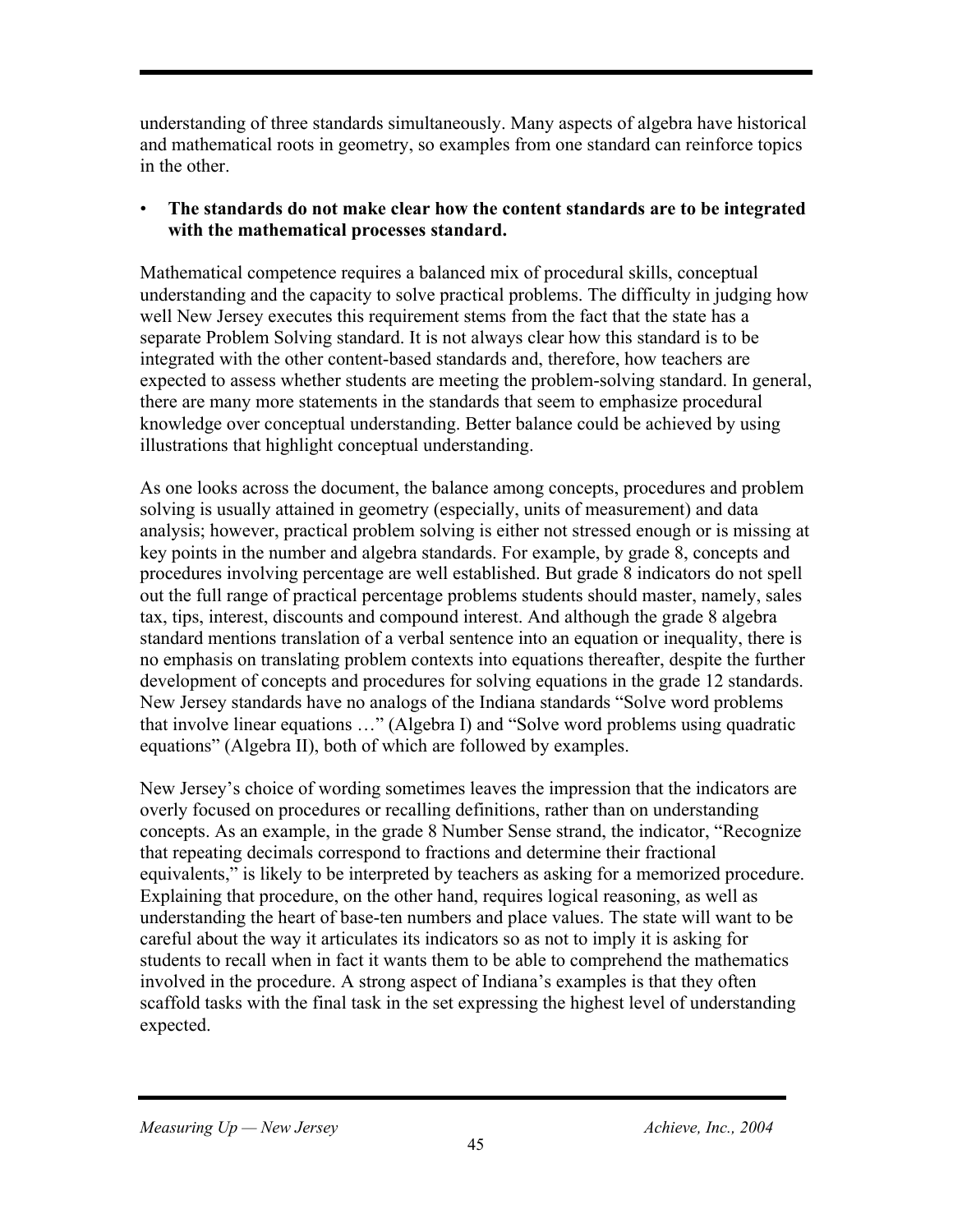#### **RECOMMENDATIONS FOR IMPROVING THE MATHEMATICS STANDARDS**

#### $\checkmark$  Develop grade-level or course-level standards for additional grades (K, 1, 9, 10 and *11) and clarify what is required to graduate from high school.*

To promote equity and excellence, New Jersey should complete its continuum in mathematics. Foundation skills in grades K and 1 are important. Without standards for these grades, mathematics education could be shortchanged in these early years. As it stands now, the grade 12 standards are built on the cumulative knowledge of four years of solid coursework, but New Jersey's exit exam is administered in approximately the third quarter of the grade 11 school year. To promote equity and excellence, New Jersey should clarify expectations up through the time the graduation exam is administered in addition to maintaining its standards in the  $12<sup>th</sup>$  grade.

#### ¸ *Improve specificity.*

New Jersey should add illustrations or sample problems to convey the intended cognitive level of its expectations. There are a number of compelling reasons to do so:

- 1. The inclusion of illustrations or sample problems in mathematics standards really helps teachers, students and the larger education community to grasp the level of proficiency expected. Currently, there are many statements that are too close to each other for the reader to discern the difference from grade level to grade level.
- 2. Pressure is on for schools not only to raise the level of mathematics proficiency for all of its students but also to close achievement gaps between subgroups of students who have been historically underserved by the education system and the larger majority. Teachers who are new to the profession, or underprepared in their understanding of mathematics and/or how to teach the discipline, are far better supported by explicit standards. The more explicit standards are, the easier it is for teachers to figure out exactly what they themselves need to know and the repertoire of approaches they need to help struggling students succeed.
- 3. When a state chooses, as New Jersey has, to cast mathematical processes as a separate standard, it is critical to provide concrete examples of exactly what Problem Solving, Communication, Connections, Reasoning, Representations and Technology mean at each grade level.
- 4. It is important to help students see mathematics as a holistic, coherent discipline. This is optimally done through supplying concrete examples that show significant relationships among the strands, for example, geometry and algebra, and how knowledge of two seemingly disparate concepts can be brought to bear on a problem.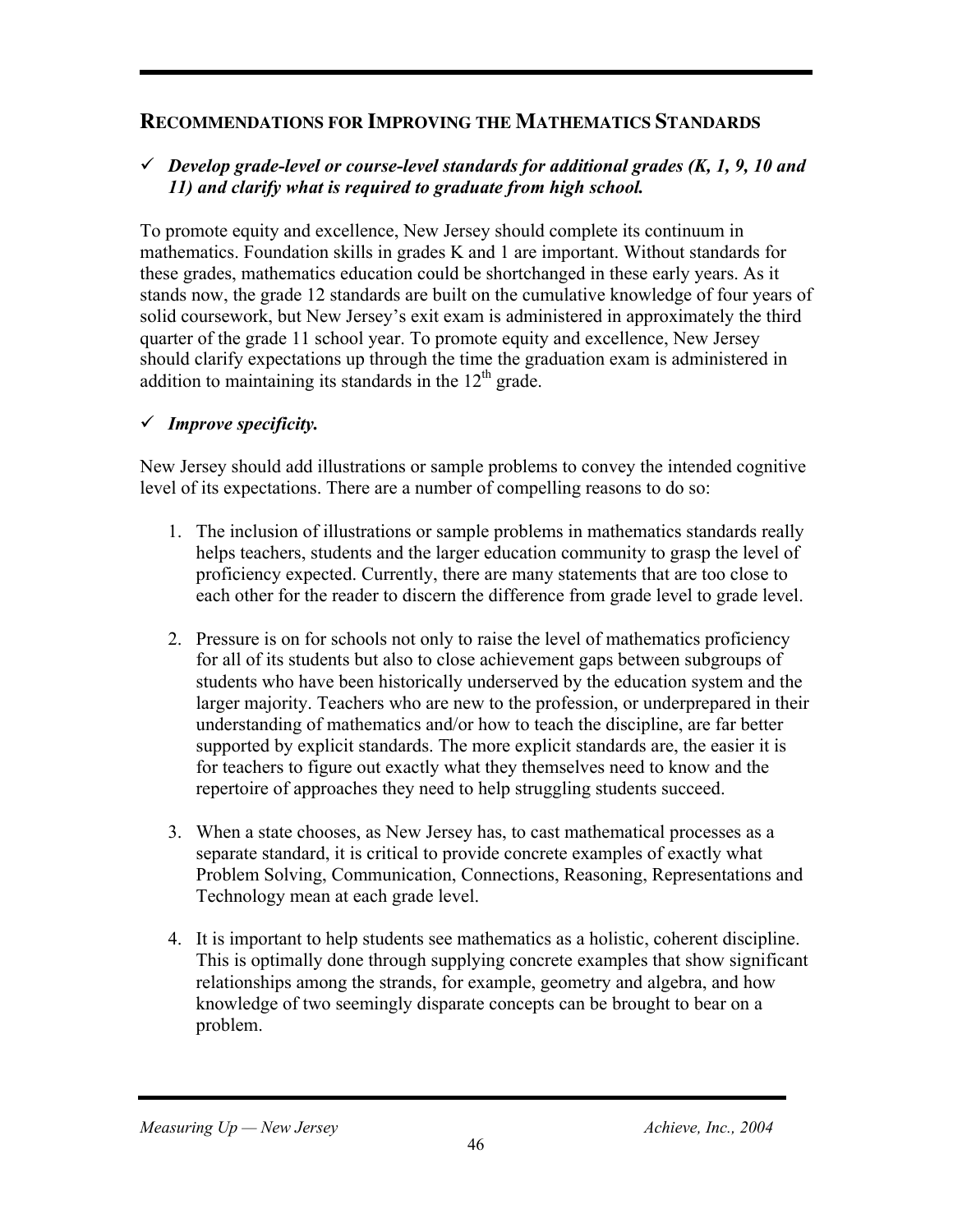#### ¸ *Ensure that the standards focus on essential knowledge and skills: Some significant content is missing or insufficiently developed.*

New Jersey's standards are comprehensive, so attending to missing content is more a process of painstaking substitution, reducing redundancy, and making natural and powerful links among the standards than addition. If revision is carefully carried out, New Jersey students will be prepared for both the world of work and the demands of college-level mathematics.

Even when New Jersey's standards are delineated grade by grade, the differences in the expectations from one grade to the next are not always precise. The state should concentrate on refining the standards to clarify what is new at each grade level and to avoid statements that are too much alike.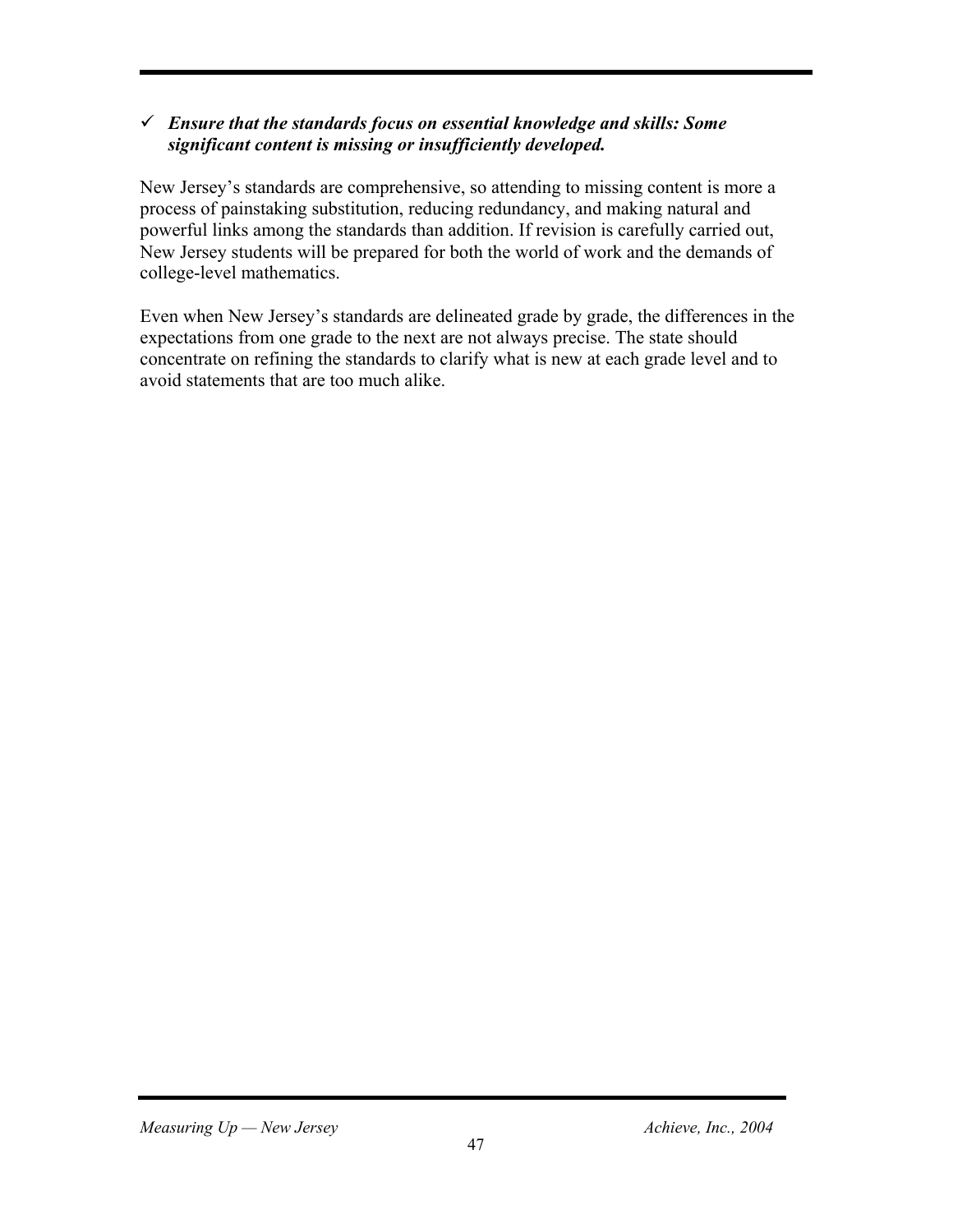## **MAJOR FINDINGS: MATHEMATICS ALIGNMENT OF ASSESSMENTS TO STANDARDS**

Achieve carried out a detailed study of New Jersey's assessments and their alignment to New Jersey's revised Core Curriculum Content Standards in Mathematics (July 2, 2002). Achieve reviewed three tests:

#### **New Jersey Assessment of Skills and Knowledge (NJ ASK 4) Form A (Spring 2003) Grade Eight Proficiency Assessment (GEPA) Form S (Spring 2003) High School Proficiency Assessment (HSPA) Form B (Spring 2003)**

It is important to note that of these three assessments, only that for grade 4 is based on the 2002 edition of the New Jersey standards. The state is making the transition to the new standards; consequently, the assessments at grade 8 and high school are based on the previous edition of the standards (1996). Achieve's review of these two tests as compared to the 2002 edition will help the state to identify gaps in alignment and develop a fully aligned system of standards and assessments. Each of the assessments was analyzed using Achieve's Assessment-to-Standards Protocol for mathematics.

To help evaluate the cognitive demand of individual items, and ultimately the rigor of an assessment overall, Achieve has constructed a six-point scale for mathematics. Each level is briefly described below.

- Level 1 items require that the students recall information such as a fact, definition, term, symbol, notation, common equivalents or properties of objects.
- Level 2 items call for the use of a practiced routine to achieve an accurate result.
- Level 3 items require a level of mental effort that goes beyond a rote response.
- Level 4 items require that the student formulate and implement a solution.
- Level 5 items require that the student reason beyond the given information to consider other instances and/or the limitations of a mathematical statement.
- Level 6 items do not take place in an on-demand setting. The complexity and kind of reasoning expected here is higher, and the student's reasoning is informed by use of a broader range of resources.

#### **STRUCTURE OF THE ASSESSMENTS**

#### **GRADE 4 ASSESSMENT**

The New Jersey Assessment of Skills and Knowledge consists of six sections (one section is composed of field test items) that are administered over two days of testing. The first day the test includes sections 1 to 4 and takes about one hour and 35 minutes.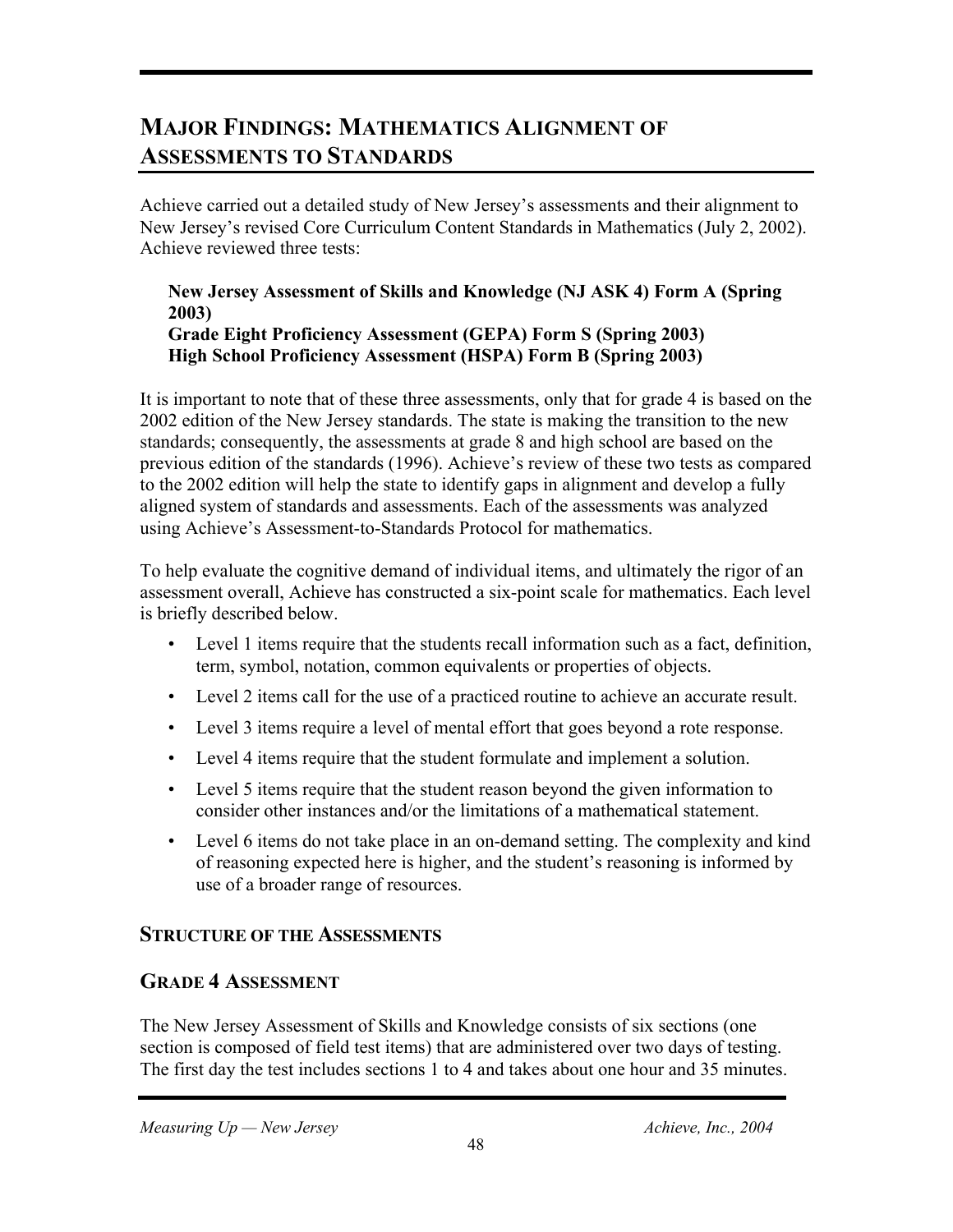The second day it includes sections 5 and 6 and takes one hour and 10 minutes. These times include testing time, directions and breaks. In any given test section, students may go back and review their work on that section only.

Overall, the test includes 32 multiple-choice and 6 open-ended items. The field-test section includes six multiple-choice and two open-ended items.

The students are not allowed to use a calculator to complete the first four items (section 1 of day one) in the test, but they are allowed to use a calculator in the rest of the test. In addition, students get a set of mathematics punch-outs that includes the following: 1 hexagon, 2 trapezoids, 3 rhombi, 6 triangles and 1 ruler.

#### **GRADE 8 AND HIGH SCHOOL ASSESSMENTS**

The Grade Eight Performance Assessment and the High School Proficiency Assessment consist of three 30-minute segments. (Students also take a fourth segment composed of field test items.) The exam and field test items are given to students on a single day; a two-and-a-half-hour session (including a 30-minute break) is recommended.

Each segment of the exam presents 10 multiple-choice items followed by two open-ended items. Students record their answers in a separate answer booklet. Students may review their answers only while they work on a segment.

Students may use calculators, including scientific and graphing calculators, on all parts of the exam. They are also provided a 6-inch/15-cm punch-out ruler, as well as a formula sheet with commonly used measurement formulas.

In contrast to New Jersey's assessments in language arts literacy, which, for the most part, have similar structures, strengths and areas in need of improvement at the different grade levels, the state's assessments in mathematics have substantial differences. For this reason, it makes sense to report Achieve's findings with respect to the newly developed grade 4 test (NJ ASK 4), based on the state's revised standards, separately from the findings for New Jersey's tests at grade 8 and high school, which are still based on the earlier edition of the standards.

#### **STRENGTHS OF THE ASSESSMENTS**

## **NJ ASK 4**

#### • **NJ ASK 4 is strongly aligned to New Jersey's revised Core Curriculum Content Standards in Mathematics.**

Since NJ ASK 4 is based on the July 2, 2002, edition of the standards, it is not surprising that it is more strongly aligned to the revised standards than are either the grade 8 test (GEPA) or the high school test (HSPA) — both of which are based on the 1996 edition of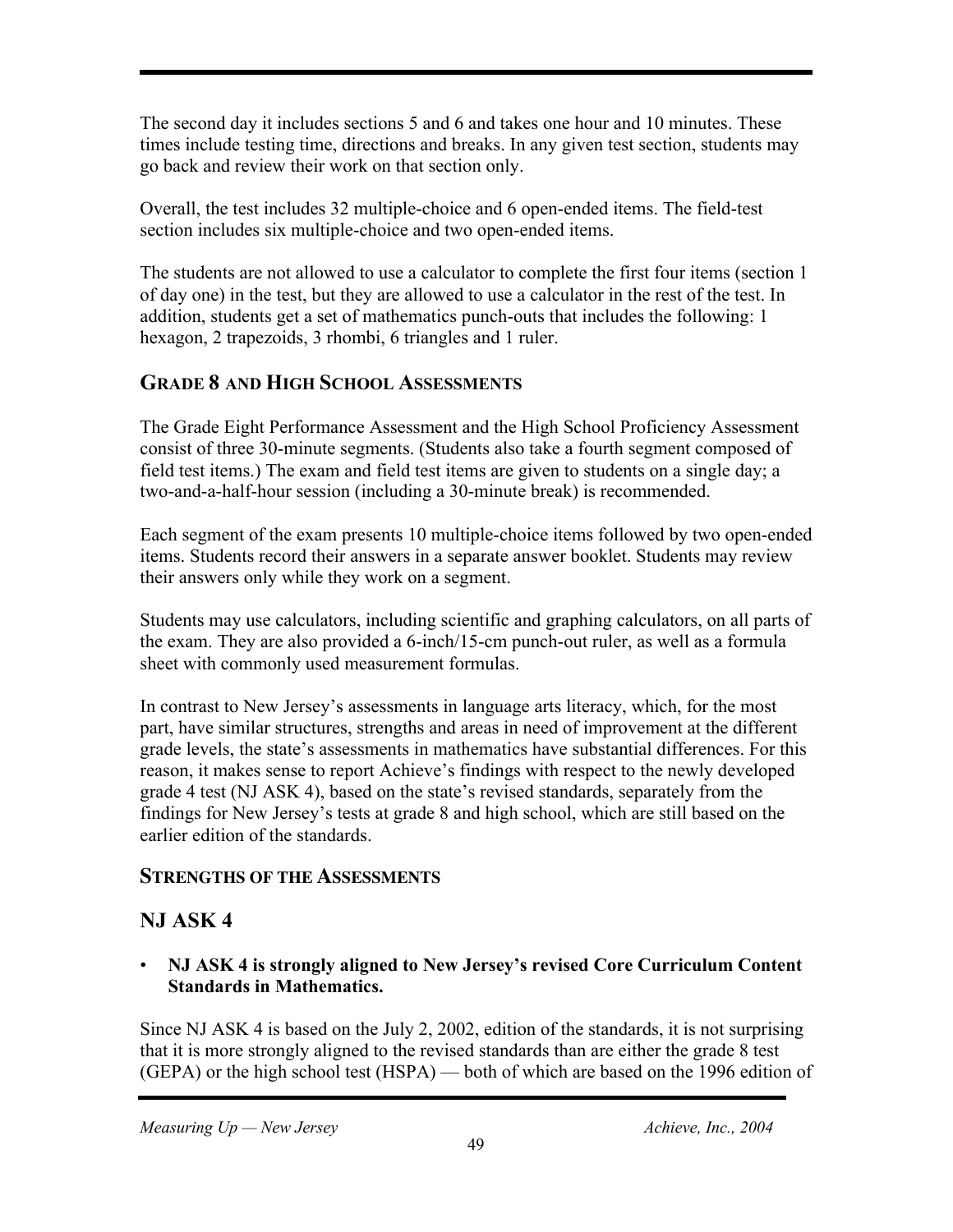the standards. The grade 4 test can serve as a model for bringing not only GEPA and HSPA into alignment but also the additional tests New Jersey intends to add in response to NCLB. Items on NJ ASK 4 are strongly aligned to the  $4<sup>th</sup>$ -grade-level standards with 100 percent of the items being well aligned to the content described by the standards and 95 percent of the items being well aligned to the performances called for by the standards (the remaining 5 percent are partially aligned). Moreover, NJ ASK 4 is a well-crafted assessment: only two items were found to have technical flaws that could yield misleading information about student performance, and both flaws are easily remedied. Achieve has reviewed more than 25 large-scale mathematics assessments, and these data are among the best we have found. NJ ASK 4 in mathematics has other excellent characteristics.

Number and Operations: The items students are asked to solve without the use of a calculator are exactly the kind of items targeting computation that one would hope to see on a large-scale assessment such as this.

Patterns and Algebra: The three items that ask students to extend patterns are complementary; they do not ask students to do the same things over and over again as assessments too often do.

Geometry and Measurement: Students must have a good grasp of the concepts to answer the items correctly. Geometry items on state assessments often focus on measuring procedural skills only. New Jersey's item set is a good mix of items that measure skills, conceptual understanding and application. This is evident particularly in the way the open-ended questions are used to assess different aspects from those assessed through the multiple-choice items.

Data Analysis, Probability and Discrete Mathematics: The set of items measuring this standard is rigorous for the grade level of the students. The expectations set forth in this standard are not the most common set of expectations found in other sets of standards. In addition, the items assessing this standard show to have the best balance of assessing skills, conceptual understanding and application.

#### • **The overall rigor and balance of NJ ASK 4 is generally on target.**

Reviewers determined that, in terms of the intellectual demand they place on students, 5 percent of the items were Level 1 (requiring students to recall information); 90 percent were Level 2 (requiring students to carry out a practiced routine, such as measure, calculate or compare two values, to obtain an accurate result); and 5 percent were Level 3 (requiring students to engage in thinking beyond a rote response, such as organize and display data, re-express and use a formula, interpret information in a table or graph, explain a concept, or carry out multiple steps). Moreover, the rigor of each set of items is appropriate and, consequently, so is the level of the grade 4 assessment as a whole.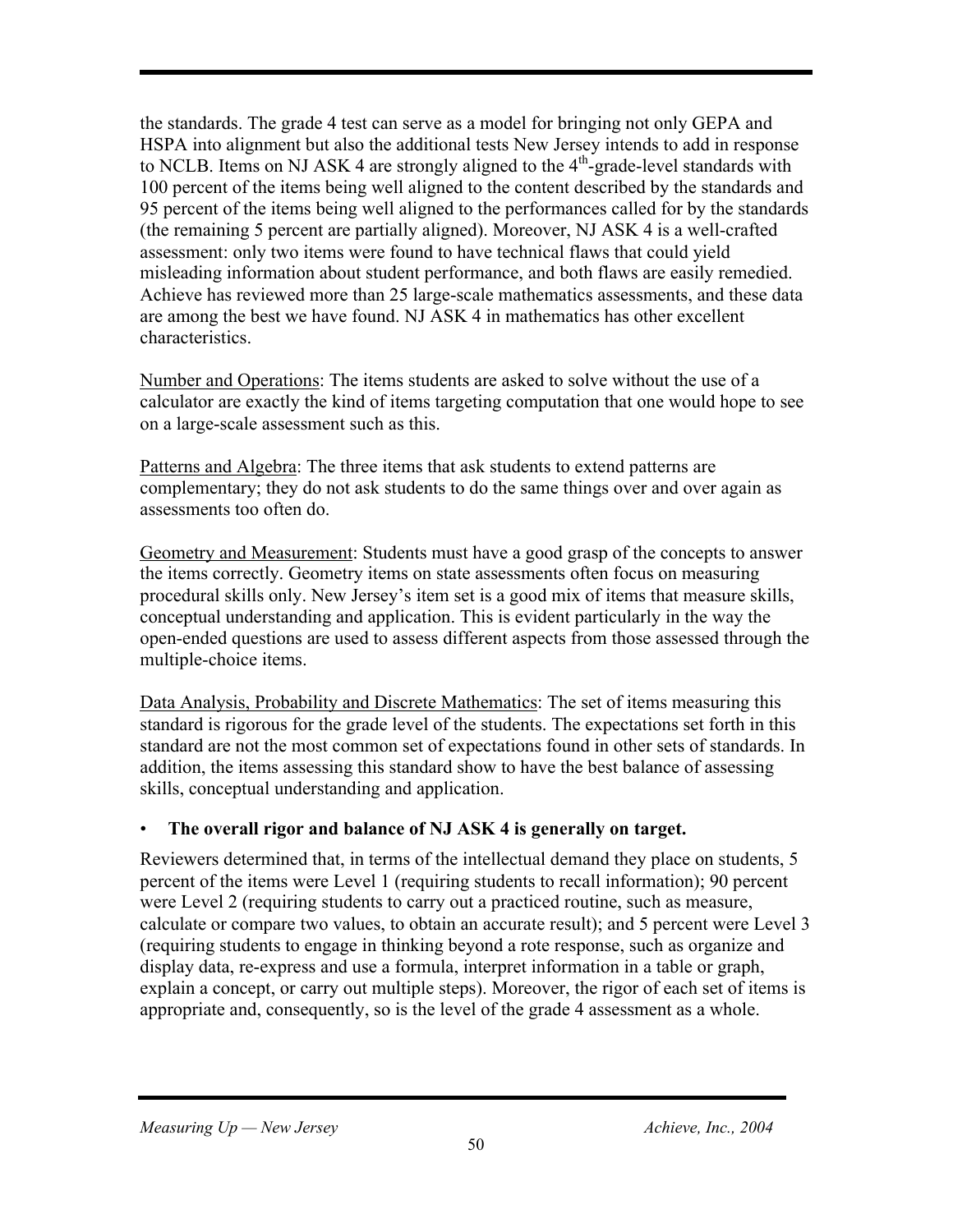By making a few judicious item substitutions, as detailed in Achieve's accompanying technical report, the state can improve the coverage of some important content and bring the assessment squarely into balance.

#### • **New Jersey generally makes good use of open-ended items on its grade 4 test.**

The inclusion of open-ended items enhances the challenge of assessments. The power of items with an open-ended format lies in their giving students the opportunity to demonstrate a deeper, more complex understanding of content than can other formats. New Jersey is sending a strong signal to its students, teachers and public that it values students' ability to reason, problem solve and communicate mathematically. Open-ended items are used particularly well in the Geometry strand.

#### **GRADE EIGHT PROFICIENCY ASSESSMENT (GEPA)**

• **Although it was not designed to measure New Jersey's revised standards, the state's grade 8 test (GEPA) generally aligns with the content and performance expectations of New Jersey's revised standards in mathematics.**

Reviewers found that 94 percent of the items are well aligned to the content described by the standards, while 88 percent of the items also are well aligned to the performances called for by the standards; the remaining 12 percent are partially aligned. In addition, only one item was found to have a technical flaw and should be replaced.

• **The sets of items on GEPA assessing New Jersey's four content standards have a number of positive aspects that the state can build on to improve its test.**

Following is a standard-by-standard summary highlighting major findings regarding GEPA:

Number and Operations: While the greater proportion of questions were based on whole numbers, some items included positive and negative values and some went beyond whole numbers to include operations with fractions and decimals. In addition, several questions were asked about proportionality and percent — two key ideas at this grade level.

Patterns and Algebra: The set of items in this section assesses the ideas that are core for these standards. These items are appropriate for assessing the progress indicators here.

Geometry and Measurement: The level of cognitive demand of the items in the Geometry section was the best of all the sections. One item seems to be more challenging than many of the items included in the Geometry section in the HSPA.

Data Analysis, Probability and Discrete Mathematics: Of the set of items that measure this standard, the most appropriate items are those concerned with probability because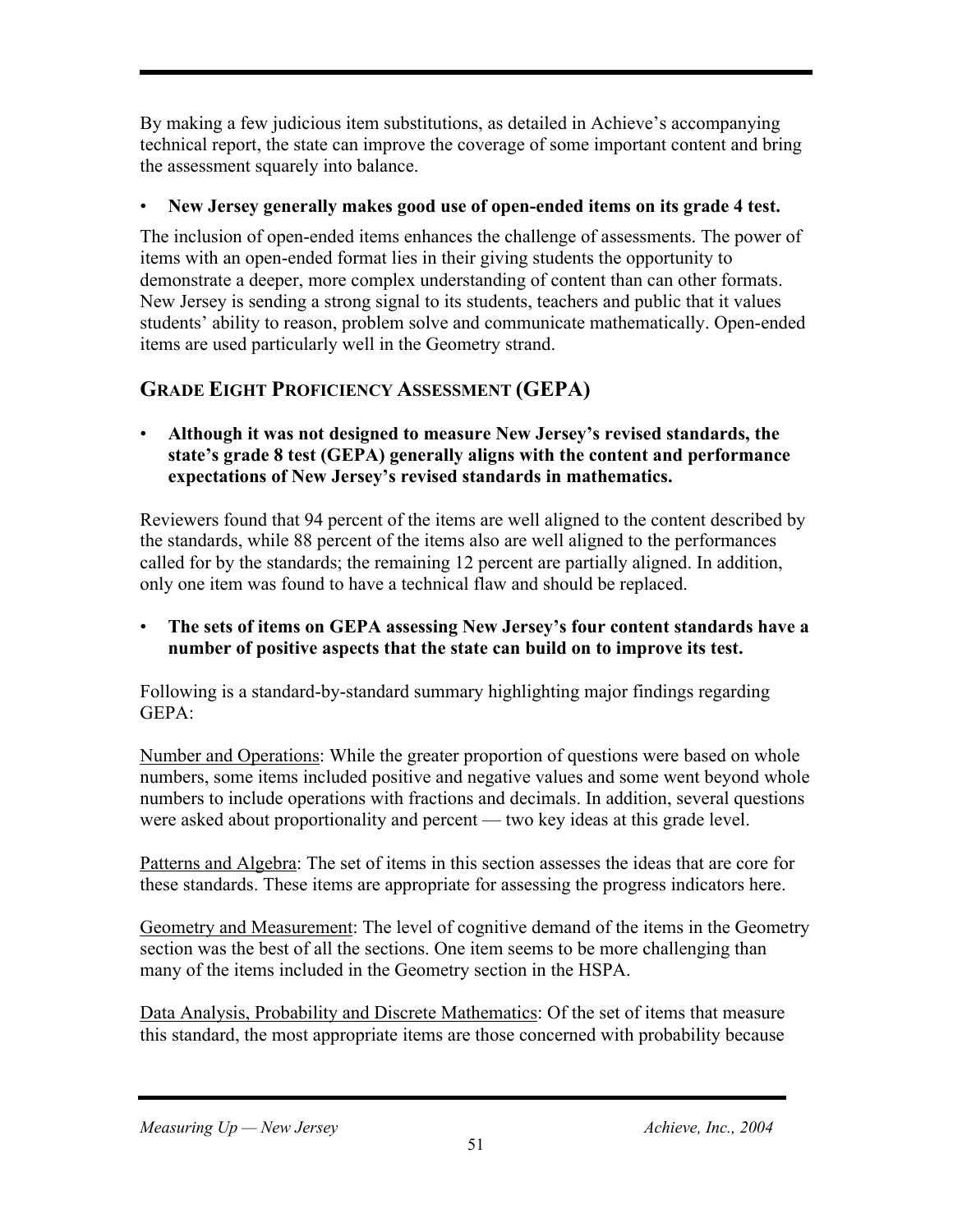they ask students questions that are appropriate for this grade level and in a way that requires students to have an understanding of probability concepts.

One positive aspect of the test, evident from the chart, is the fact that the point distribution for the current test preserves an emphasis on algebra. That emphasis is an appropriate emphasis on a grade 8 test and should be retained when the test is fully calibrated to the revised standards. It is important to ensure that the items within each standard assess a balance of concepts.



#### **AREAS FOR IMPROVEMENT**

#### • **The test items on the GEPA tend to present students with too low a level of intellectual demand for grade 8.**

The relatively low level of demand stems in part from having too many items based on whole numbers, using numbers that are too simple for a grade 8 assessment and not requiring students to apply their knowledge in sufficiently challenging ways. Even though many items were scored a "3" for level of cognitive demand, the demand for the most part stemmed from students being required to apply multiple steps to get to a solution. The items did not ask for deeper knowledge or complex thinking. Some of those more cognitive-demanding aspects not assessed include: re-expressing and using a formula; explaining a concept; organizing, displaying, and interpreting data; using the correspondence between two mathematical representations to answer a question; or explaining why a procedure works.

By being more strategic in the way it constructs and selects open-ended items, the state can raise the rigor of its test. To illustrate, some open-ended items ask students to "explain," when an explanation is unnecessary or is provided in the statement of the problem; thus, in these instances, items in a multiple-choice format would have sufficed.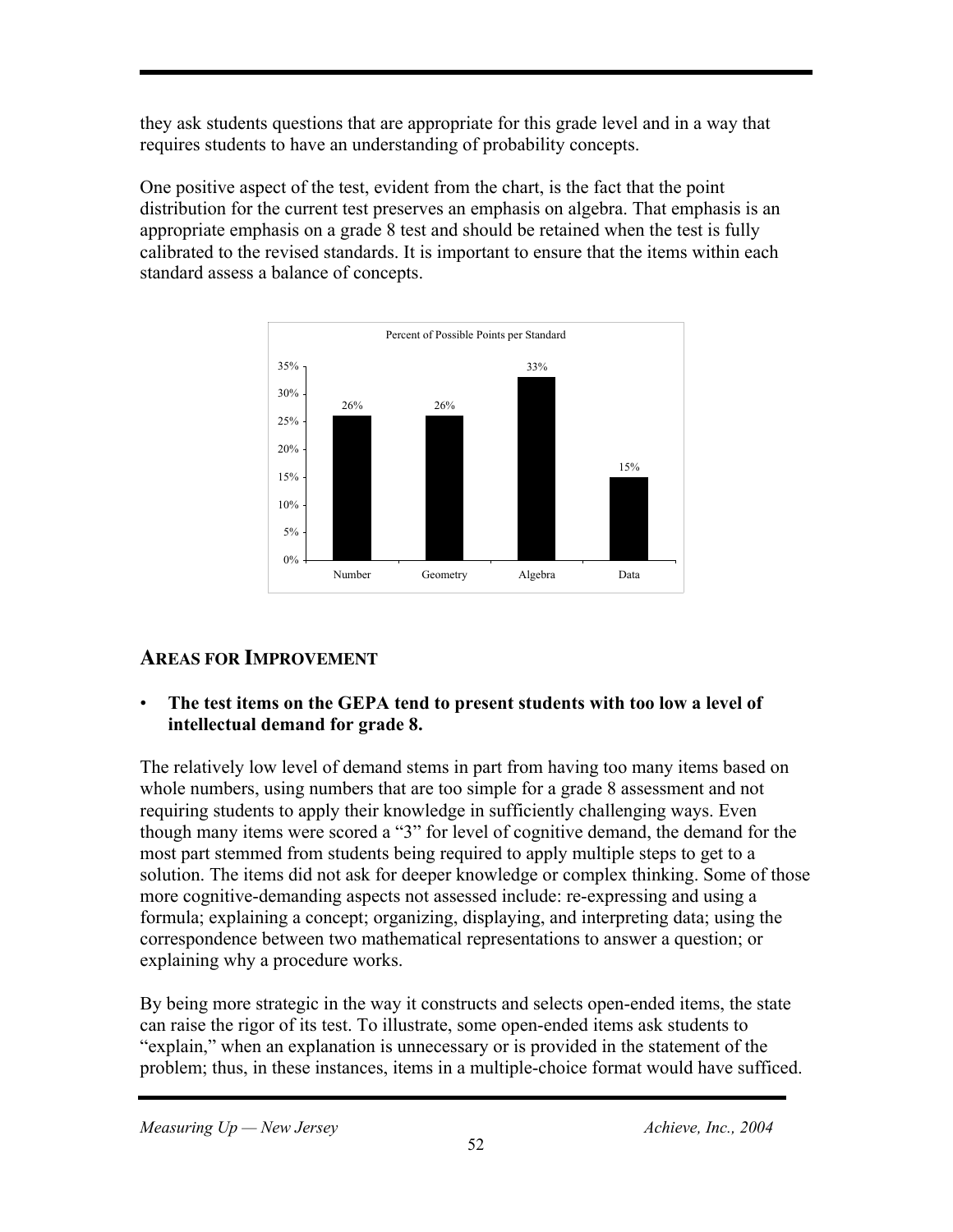Also, two open-ended items assess the same aspect of percents, when one would have been sufficient.

New Jersey also might want to consider adding gridded-response items to its mathematics assessments as a way to ratchet up rigor in a cost-effective way. This item format demands more thinking on the part of students since gridded-response items do not provide students with a choice of answers — they have to come up with the answer themselves and record the numerical answer directly.

#### • **The GEPA tends to overassess some aspects of New Jersey's standards and underassess others.**

Reviewers found that particular aspects of New Jersey's standards are assessed multiple times, while other critical aspects — especially looking toward high school requirements — are not assessed at all. Examples of cumulative progress indicators being hit too many times are 8.4.1.B.4 *Solve problems involving proportions and percents* (4 items); 8.4.3.A.1 *Recognize, describe, extend, and create patterns involving whole numbers, rational numbers, and integers* (6 items); and 8.4.3.D.4 *Create, evaluate, and simplify algebraic expressions involving variables* (4 items).

In contrast, Algebra and Patterns (standard 3) includes 10 progress indicators, of which only three are assessed on this test (8.4.3.A.1, 8.4.3.B.1 and 8.4.3.D.4). The set of items assessing this standard include 11 items of which six assess 8.4.3.A.1 (stated above) and four items assess 8.4.3.D.49 (stated above). Overassessment comes at the expense of having no items or too few assessing other indicators that are key for this grade level (for example, 8.4.3.C Modeling, and 8.4.3.B Functions and Relationships). On the other hand**,** no items were devoted to assessing squares, cubes, irrational numbers, percents greater than 100, the Pythagorean Theorem and measures of central tendency.

#### • **New Jersey's high school test (HSPA) is not a good match with New Jersey's end-of-grade-12 standards; many items map better to the state's grade 8 standards.**

When reviewers compared the alignment of the current high school test to New Jersey's revised edition of its standards, they found that a significant number of items more closely assess the standards for grade 8 than those for grade 12. Because the state has not yet broken out standards for high school either by course or by grades 9, 10 and 11, reviewers also tried to flag items that would most likely map to standards in grades 9–11 were they to be broken out. In doing so, they found that only a few of the items were likely to assess content falling somewhere between grades 9 and 11; in the end, more than 45 percent of HSPA items most closely measure 8<sup>th</sup>-grade standards.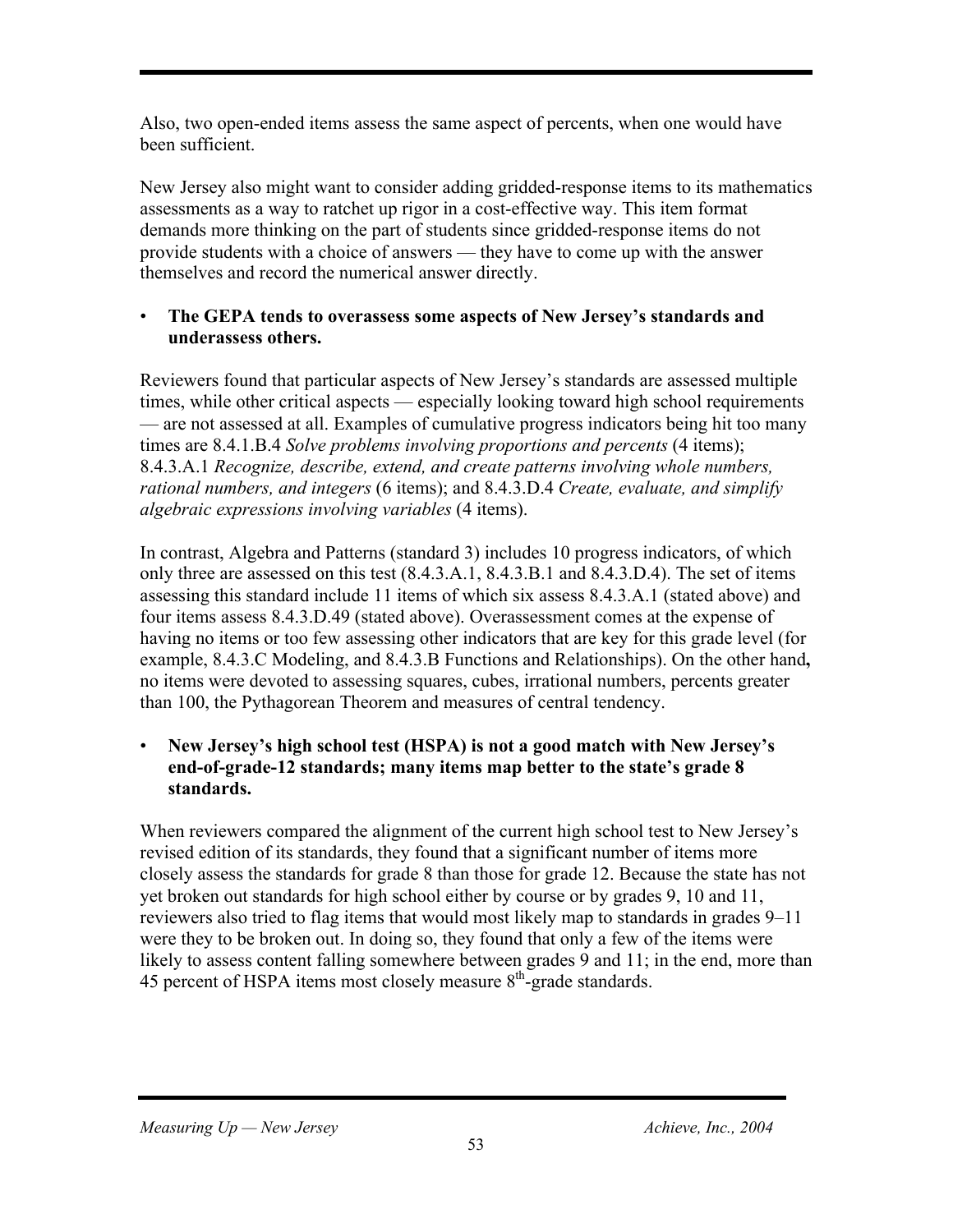#### • **The items on the HSPA tend to present students with a low level of demand.**

The overall problem in judging the level of challenge and balance on the HSPA is that too few items map to New Jersey's end-of-grade-12 standards. For example, in both Patterns and Algebra and Data Analysis, Probability and Discrete Mathematics, there are not enough items mapped to either set to make a reliable judgment. (Only three items map to the Patterns strand and just one to the Data Analysis strand.) If the items included in this test are the ones intended to assess the knowledge and abilities of students in the third quarter of grade 11 these items would represent too low an expectation, given their emphasis on recall and routine procedural application.

While it is commendable that each section of the test includes open-ended items, the state could have been more strategic in the construction and selection of those items. Consider two open-ended items about the probability of sums of the dots on two dice. These two items (1) overly guide students to a solution path (one item even provides the table asked for in the second item) and (2) assess very similar ideas about probability and ask probability questions more appropriate for grade 8 (and that are even asked in grade 4 as an investigation type of activity). This example points to the need to use open-ended items as effectively as possible.

The probability statements in the standards are indistinguishable from those in grade 8, providing no sense of progression. Therefore, the items assessing probability in this test could be grade 8 items.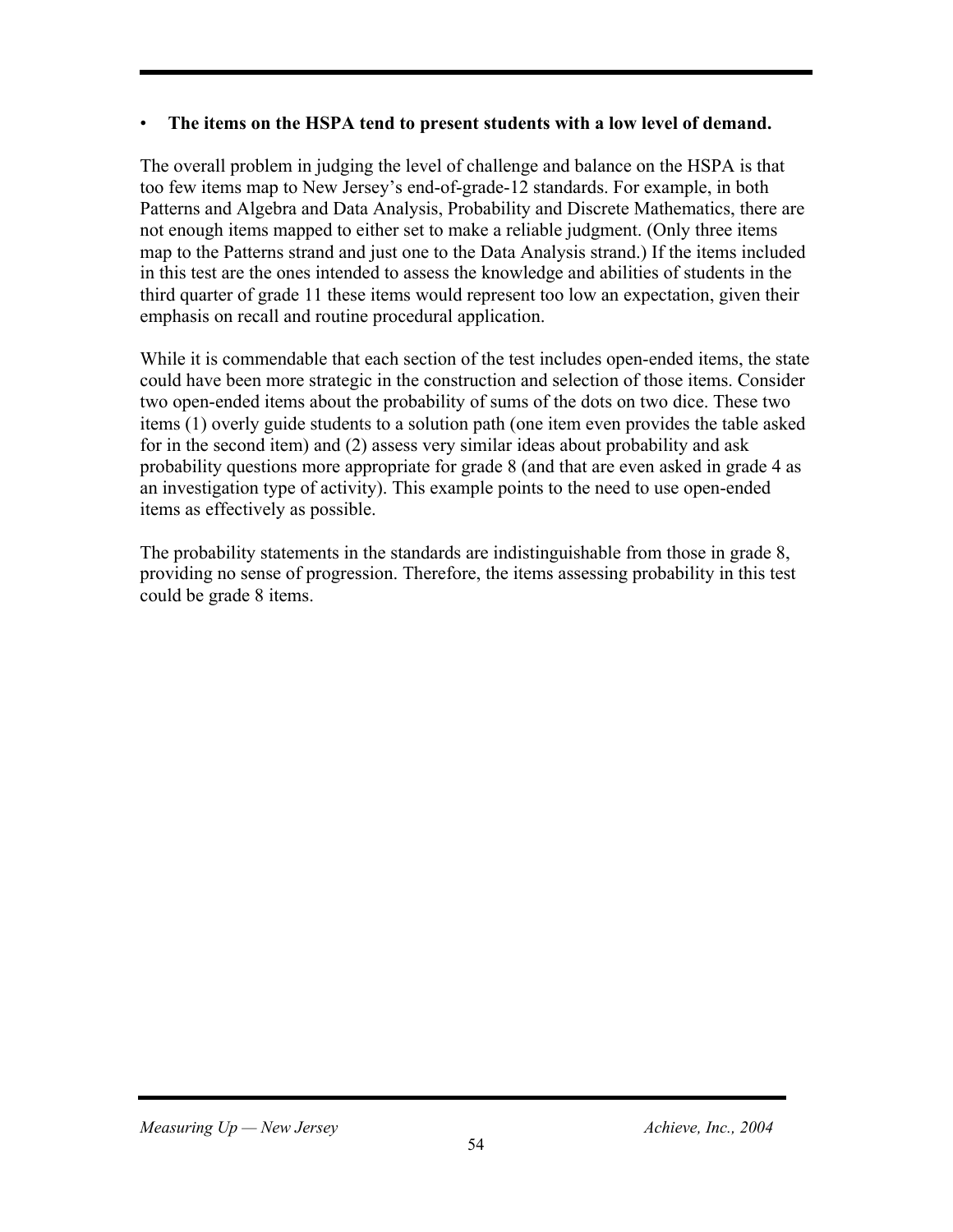## **APPENDIX: BIOGRAPHIES**

#### **ACHIEVE'S BENCHMARKING STAFF**

The following Achieve staff and senior consultants led the analysis and report development for New Jersey.

#### **MATHEW GANDAL EXECUTIVE VICE PRESIDENT, ACHIEVE**

**Mathew Gandal** joined Achieve in 1997, shortly after governors and business leaders created the organization. He opened the organization's Washington, D.C., office and helped build its programs and services.

As executive vice president, Mr. Gandal has senior responsibility for overseeing Achieve's major initiatives. He supervises Achieve's work with states and helps shape the organization's national agenda. Mr. Gandal played a lead role in organizing the 1999 and 2001 National Education Summits attended by governors, corporate CEOs and education leaders from across the country.

Mr. Gandal has extensive experience reviewing academic standards and education policies in the United States and abroad. He has written dozens of reports and articles on the topic. He has also served on a variety of national and international panels and has helped advise academic standards commissions and legislative bodies in numerous states.

Before joining Achieve, Mr. Gandal was assistant director for Educational Issues at the American Federation of Teachers (AFT), where he oversaw the national organization's work on education standards, testing and accountability. Mr. Gandal helped the AFT launch a variety of programs and publications designed to support standards-based reform efforts in states and school districts. He was the author and chief architect of *Making Standards Matter*, an annual AFT report evaluating the quality of the academic standards, assessments and accountability policies in the fifty states. He also wrote a series of reports entitled *Defining World Class Standards*, which compared student standards and achievement in the United States with that of other industrialized nations.

Prior to his role with AFT, Mr. Gandal served as assistant director of the Educational Excellence Network, an organization founded by Checker Finn and Diane Ravitch. In addition to work on domestic policy issues, Mr. Gandal was responsible for directing a series of projects aimed at helping emerging democracies around the world build democratic education systems.

Mr. Gandal is a proud graduate of the public school system in the state of Maryland. He earned a B.A. in philosophy from Trinity College in Hartford, Connecticut. He lives in Maryland with his wife and three children.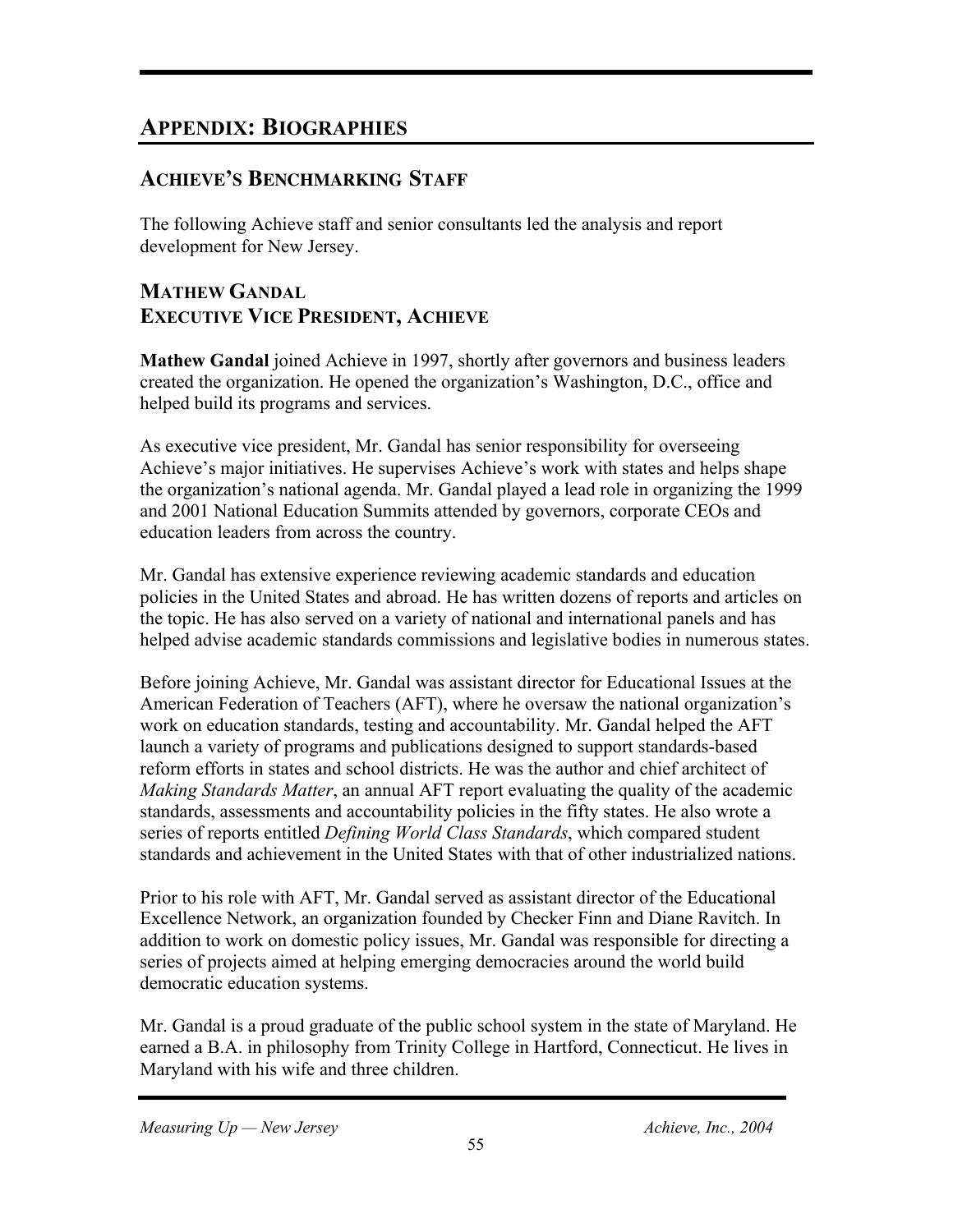#### **JEAN SLATTERY DIRECTOR, BENCHMARKING INITIATIVE, ACHIEVE**

**Jean Slattery** has been with Achieve since 1999 and currently serves as director for the Benchmarking Initiative. She was supervising director of curriculum development and support in Rochester, N.Y., from 1989 to 1997, with responsibility for overseeing the work of all subject-area directors in the K–12 instructional program. Her earlier responsibilities as a district-level administrator included serving as director of the middle school (1987–89) and junior high (1985–87) programs. During that period, she initiated Teachers as Partners, a peer-coaching staff development program funded by the Ford and Matsushita (Panasonic) Foundations.

Dr. Slattery served as a peer consultant on standards and assessment for the U.S. Department of Education. She also has served as a consultant to the Washington, D.C., school district; San Diego Unified School District; a Washington state consortium of rural schools; and the Arkansas and Illinois Departments of Education. Dr. Slattery has also worked for the Council for Basic Education on projects involving the Flint Community School District, the Nevada Education Department and the Cleveland Municipal School District.

Dr. Slattery received a bachelor's degree in chemistry from Albertus Magnus College, a master's degree in science education from Yale University and a doctorate in science curriculum from the University of Rochester.

#### **JOANNE THIBAULT ERESH SENIOR ASSOCIATE, ENGLISH LANGUAGE ARTS, ACHIEVE**

**JoAnne Thibault Eresh** is a senior associate at Achieve, where she leads the English language arts aspects of the Standards-to-Standards Benchmarking and Assessment-to-Standards alignment reviews. She taught writing at the university level and English at private and public high schools in St. Louis, Mo., and in Fitchburg, Mass. She began her work in curriculum design and performance assessment in 1979 under Superintendent Richard C. Wallace, Jr., and from 1981 to 1994 was director of the Division of Writing and Speaking for the Pittsburgh Public Schools. During that time she directed The Pittsburgh Discussion Model Project, funded by the Rockefeller Foundation and part of the CHART network, and she later directed the imaginative writing part of the ARTS Propel Project, a joint project with Harvard's Project Zero and the Educational Testing Service. She was the Pittsburgh district coordinator for the New Standards Project and wrote the teachers' guides for the New Standards ELA Portfolios. In 1995 she was one of the original resident fellows at the Institute for Learning at the University of Pittsburgh's Learning Research and Development Center, as well as coordinating the New Standards Linking Projects. From 1997 to March 2001, she was the coordinator of staff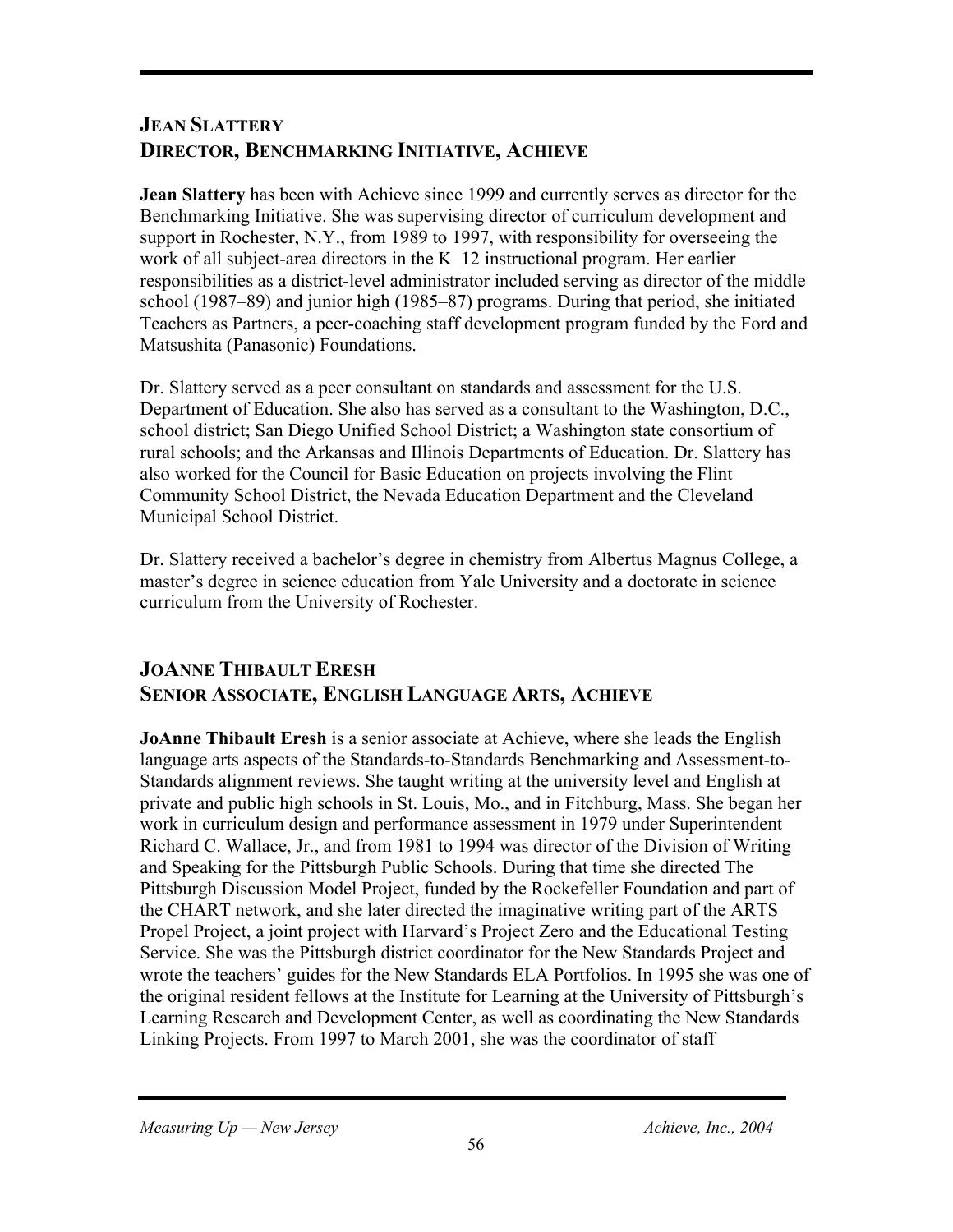development in Community District Two in New York City where she was responsible for the hiring, training, and coordination of that district's staff development group.

#### **KAYE FORGIONE SENIOR ASSOCIATE, MATHEMATICS, ACHIEVE**

**Kaye Forgione** began consulting work with Achieve in 2000 and joined Achieve as senior associate for mathematics in March 2001. Her primary responsibilities are managing Achieve's Standards and Benchmarking Initiatives involving mathematics. Prior to joining Achieve, Dr. Forgione served as assistant director of the Systemic Research Collaborative for Mathematics, Science and Technology Education (SYRCE) project at the University of Texas at Austin funded by the National Science Foundation. Her responsibilities at the University of Texas also included management and design responsibilities for UTeach, a collaborative project of the College of Education and the College of Natural Sciences to train and support the next generation of mathematics and science teachers in Texas.

Before her work at the University of Texas, Dr. Forgione was director of academic standards programs at the Council for Basic Education, a nonprofit education organization located in Washington, D.C. Prior to joining the Council for Basic Education in 1997, Dr. Forgione worked in the K–12 arena in a variety of roles, including several leadership positions with the Delaware Department of Education. Dr. Forgione began her education career as a high school mathematics teacher. She taught mathematics at the secondary and college levels as part of adult continuing education programs.

Dr. Forgione received a bachelor's degree in mathematics and education from the University of Delaware, a master's degree in systems management from the University of Southern California, and a doctorate in educational leadership from the University of Delaware.

#### **MARA CLARK RESEARCH ASSOCIATE, BENCHMARKING INITIATIVE, ACHIEVE**

**Mara Clark** is the research associate for Achieve's Benchmarking Initiative and assists in the coordination of Achieve's state benchmarking work and the production of the initiative's publications. She also contributes to the English language arts Standards-to-Standards Benchmarking and Assessment-to-Standards alignment reviews. Before joining Achieve in this capacity, she was with the American Diploma Project (ADP), a joint partnership of Achieve, The Education Trust and the Thomas B. Fordham Foundation. While with the American Diploma Project, she worked closely with postsecondary faculty, high school teachers and business representatives from across the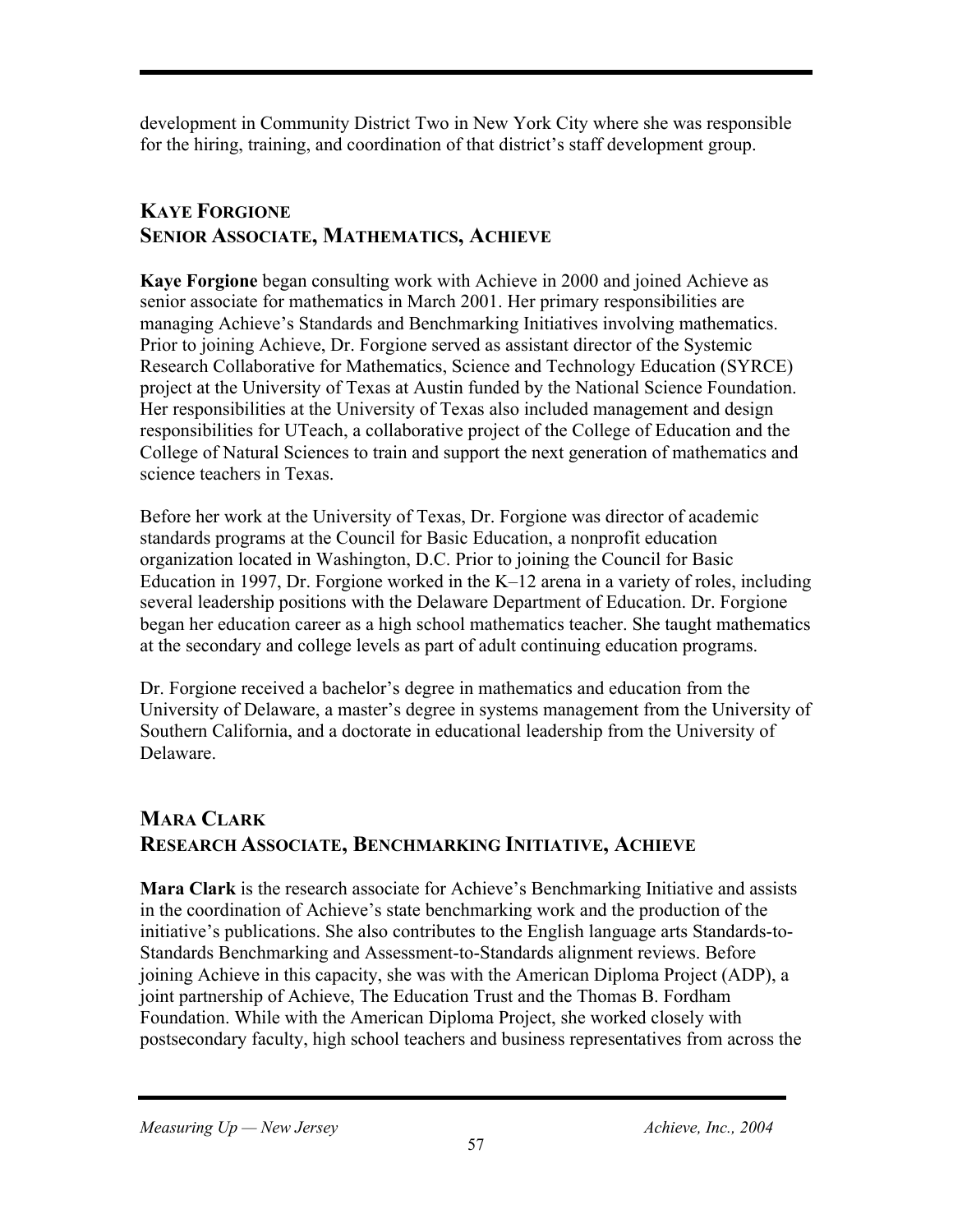country on the development of ADP's Benchmarks for College and Workplace Readiness.

Ms. Clark holds a B.A. in English from the University of Dallas in Irving, Texas.

### **CONSULTANTS AND EXPERT REVIEWERS**

Achieve relied on the expertise of nationally respected experts in academic content, standards, curriculum and assessment design to inform and conduct the standards benchmarking and alignment of assessments to standards.

#### **ENGLISH LANGUAGE ARTS**

#### **ARTHUR N. APPLEBEE**

**Arthur N. Applebee** is leading professor in the School of Education, University at Albany, State University of New York, and (with Judith Langer) is director of the federally sponsored National Research Center on English Learning and Achievement. The Center has an active research and development agenda across subject areas in elementary and secondary instruction, including teacher education and effective uses of technology.

During his varied career, Professor Applebee has worked in institutional settings with children with severe learning problems, in public schools, as a staff member of the National Council of Teachers of English and in research and professional education. He joined the faculty at the University at Albany from Stanford University in 1987, as part of a SUNY-wide Graduate Research Initiative in Writing and Literacy.

With degrees from Yale, Harvard and the University of London, Professor Applebee focuses his studies on how children and adults learn the many specialized forms of language required for success in school subjects, life and work. In particular, his research has reframed the ways in which both scholars and practitioners think about critical issues in curriculum and instruction in reading, writing and the English language arts. Since the early 1970s, he has also worked with the National Assessment of Educational Progress, helping to design, implement, interpret and report a continuing series of evaluations of the educational attainment of U.S. students. His first book (1974) became a classic in its field, and the seven other books, 14 National Assessment monographs, and 67 reports, articles, and book chapters that have followed have been equally influential.

An internationally recognized expert, Professor Applebee consults at the national, state and district levels on effective approaches to curriculum, instruction, assessment and professional change. He is a former editor of *Research in the Teaching of English*, a past president of the National Conference on Research in Language and Literacy and a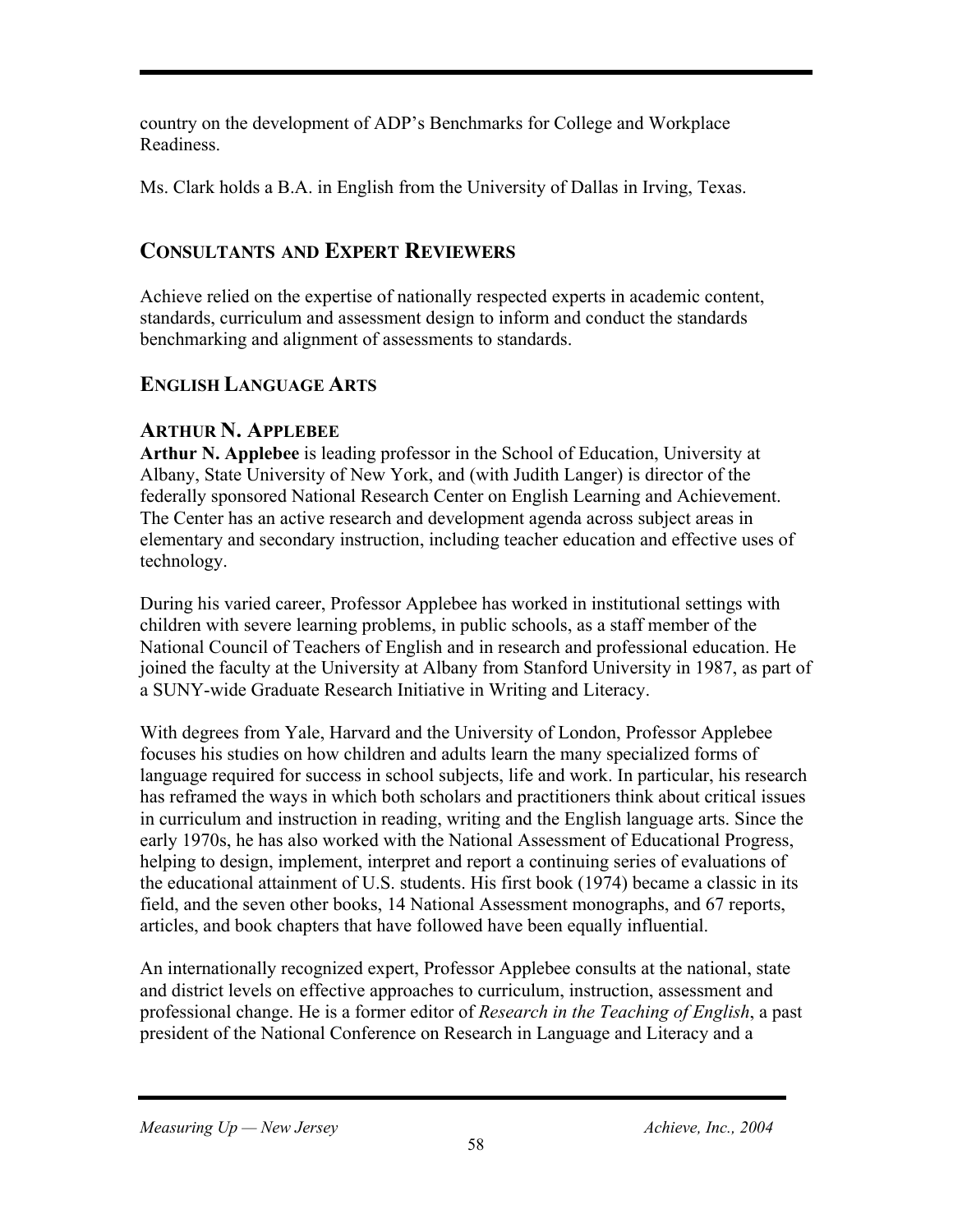recipient of the David H. Russell Award for Distinguished Research in the Teaching of English, from the National Council of Teachers of English.

#### **EUNICE ANN GREER (LEAD REVIEWER)**

**Eunice Ann Greer** is a principal research analyst at the American Institutes for Research in Washington, D.C. Her work is focused on assessment design and development and the alignment and implementation of standards-based systems of instruction and assessment. Dr. Greer was an associate superintendent for the Illinois State Board of Education, where she directed the Illinois Reads Statewide Reading Initiative. Prior to that, she was the division administrator for standards and assessment for the Illinois State Board of Education. Dr. Greer was instrumental in Illinois's successful application for a \$37 million Reading Excellence Act Grant from the Department of Education. Under her leadership, Illinois was the first state to receive the Five Star Award for Exemplary Statewide Reading Initiatives from the International Reading Association. Dr. Greer also has worked as an assistant professor in the department of curriculum and instruction at the University of Illinois at Urbana-Champaign, as the director of research for an urban middle school reform project at the Harvard Graduate School of Education and as a literacy assessment coordinator for the University of Illinois's Center for the Study of Reading.

## **CAROL JAGO**

**Carol Jago** teaches English at Santa Monica High School in Santa Monica, Calif., and directs the California Reading and Literature Project at UCLA. She also edits the California Association of Teachers of English (CATE) quarterly journal, *California English*. Carol has written a weekly education column for the *Los Angeles Times*, and her essays have appeared in *English Journal*, *Language Arts*, *NEA Today*, *The Christian Science Monitor*, as well as in other newspapers across the nation. She has served as director of the National Council of Teachers of English Commission on Literature and currently is a member of NCTE's Secondary Section. NCTE has published her books *Nikki Giovanni in the Classroom*, *Alice Walker in the Classroom* and *Sandra Cisneros in the Classroom*. Her other books for teachers, *With Rigor for All: Teaching the Classics to Contemporary Students*, *Beyond Standards: Excellence in the High School English Classroom*, and *Cohesive Writing: Why Concept Is Not Enough*, are published by Heinemann.

## **JAMES MARSHALL**

**James Marshall** is professor of English and English education at the University of Iowa, where he currently serves as associate dean for teacher education. A high school English teacher for six years, Marshall is especially interested in the relationships between writing and literary understanding and the ways that literature is discussed in English classrooms. His books include *Ways of Knowing: Research and Practice in the Teaching of Writing*, with James Davis; *Teaching Literature in the Secondary School*, with Richard Beach; and *The Language of Interpretation: Patterns of Discourse in Discussions of Literature*, with Peter Smagorinsky and Michael Smith. He has served as chair of the

*Measuring Up — New Jersey Achieve, Inc., 2004*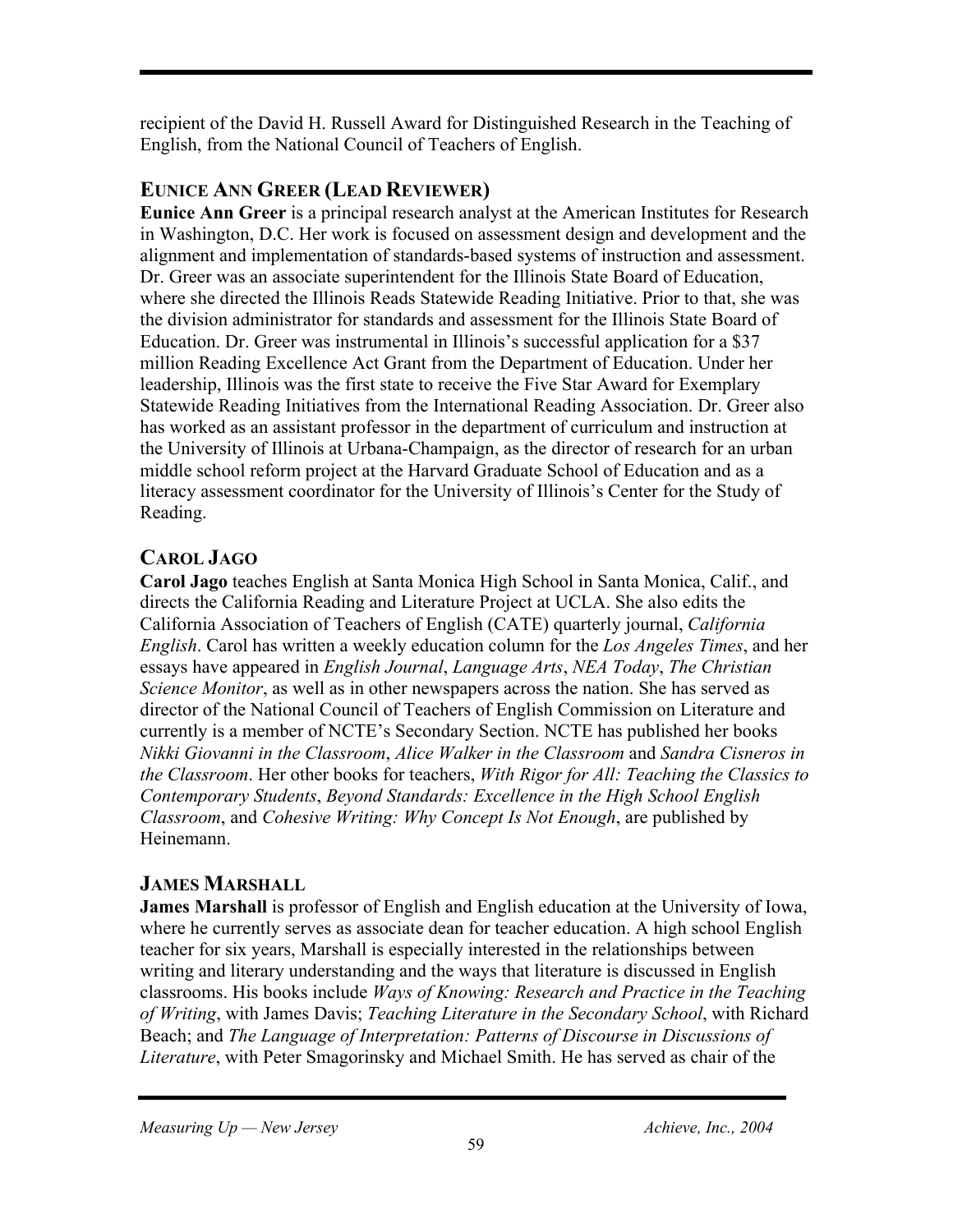National Council of Teachers of English Standing Committee for Research, as chair of the NCTE Research Assembly, as a trustee of NCTE's Research Foundation, as executive secretary for the Standards Project in English Language Arts and as chair of the English Language Arts Assessment for the National Board of Professional Teaching Standards. He has won the James N. Murray Award for Teaching, the Outstanding Teaching Award, the Regents' Award for Faculty Excellence and the Hancher-Finkbine Medallion for Faculty Leadership at the University of Iowa.

#### **LAURA MCGIFFERT**

Before joining Achieve in 1998, **Laura McGiffert** was a high school English language arts teacher for five years in Colorado, where she was involved in a districtwide effort to refine and align local standards and assessments. In 1995, she was awarded "Best First Year Teacher" in Eagle County School District at the high school level. She also taught writing and literature at Colorado Mountain College. While at Achieve, Ms. McGiffert has brought these experiences to bear as a member of the English language arts team for Achieve's Benchmarking Initiative and has worked on the reviews for 10 states.

Ms. McGiffert is currently the director of the Mathematics Achievement Partnership (MAP), a multistate collaboration to improve mathematics performance in the middle grades. As the principal manager of this project, Ms. McGiffert assumed primary responsibility for the development of *Foundations for Success: Mathematics for the Middle Grades*, which represents the core knowledge and skills that students should learn to be prepared for high school and beyond. These expectations now are being backmapped to kindergarten to indicate a clear progression of important knowledge and skills through the grades. To this end, Ms. McGiffert oversees Achieve's Mathematics Advisory Panel, an expert panel of mathematicians, mathematics educators, curriculum specialists, and state and local math supervisors representing a broad spectrum of perspectives about mathematics education. She also is responsible for coordinating state activities, including professional development pilot projects and meetings of state mathematics education leaders.

A native Washingtonian, Ms. McGiffert holds a master's degree in education policy from the Georgetown University Public Policy Institute, a master's degree in secondary education from the University of Colorado at Boulder and a bachelor's degree in English and American literature from Harvard University.

#### **LEROY MILLER**

**Leroy Miller** received his B.A. in English from Fairleigh Dickinson University and his M.A.T. in secondary English from Miami University. Mr. Miller is in his  $28<sup>th</sup>$  year of teaching  $11<sup>th</sup>$ -grade English at Sidney High School, in Ohio, where he also serves as English department chair for a nine-member department. Mr. Miller also is a teacher of advanced placement and honors American literature and an adviser for the Academic Competition Team. In addition, he served as a commissioner on the Governor's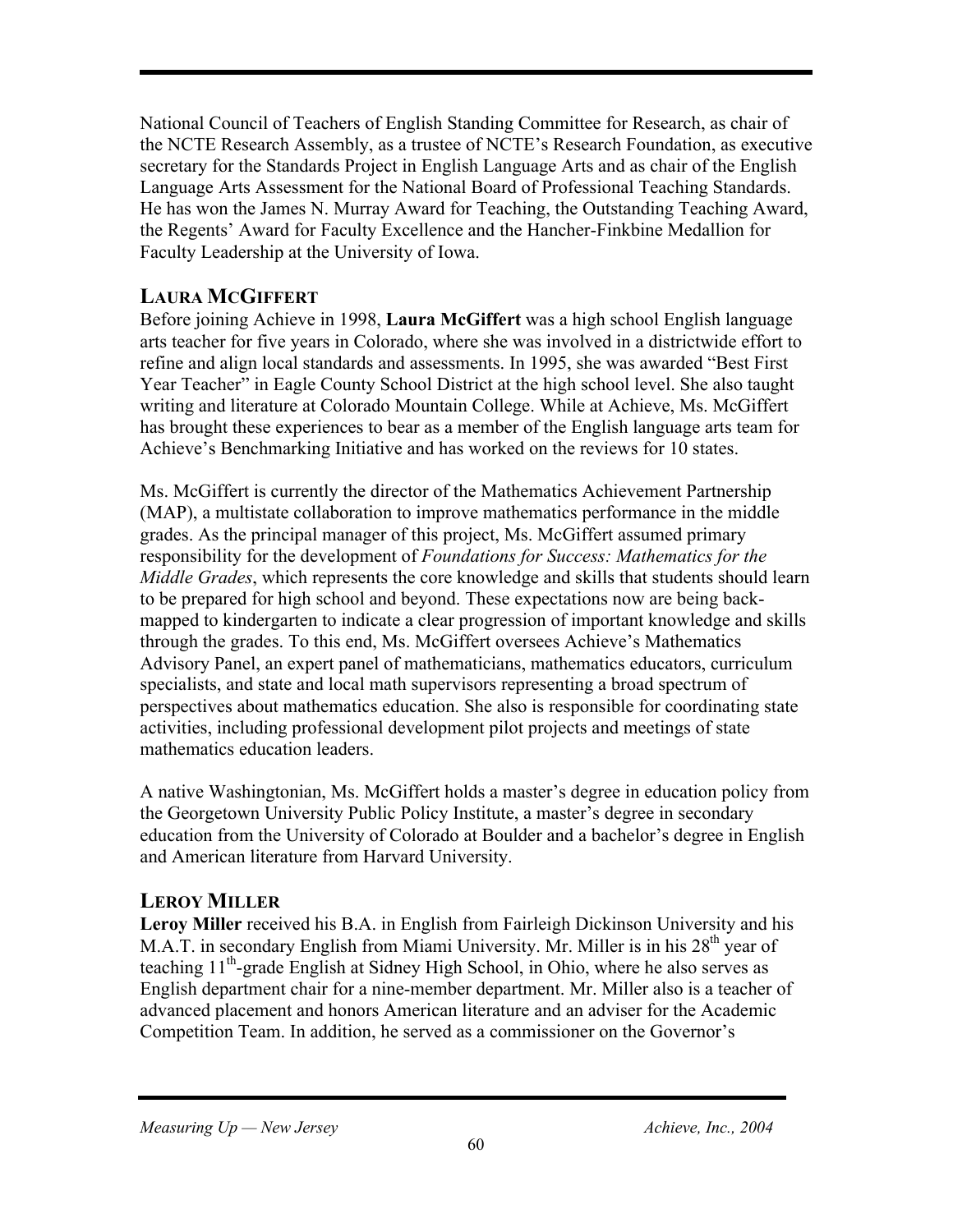Commission on Student Success in 2000 and is a member of Ohio's Academic Content Standards Writing Team for English language arts.

#### **MATHEMATICS**

#### **HAROLD ASTURIAS (LEAD REVIEWER)**

**Harold Asturias** is the deputy director of the Mathematics and Science Professional Development at the University of California Office of the President. He provides oversight to the Mathematics Professional Development Institutes (MPDI) and the California Subject Matter Projects (CSMP). Both statewide projects join K–12 teachers with University faculty to improve teacher content knowledge. Previously, he served as the director of the New Standards Portfolio Assessment Project and the Mathematics Unit for New Standards. In that capacity, he led the development team of experts whose efforts, involving many states and more than a thousand teachers, resulted in the successful production of two assessment systems: the New Standards Portfolio and the Reference Examination. Mr. Asturias was a member of the writing group for NCTM's Assessment Standards for School Mathematics. He has extensive experience providing professional development in the areas of standards and assessment in mathematics for teachers in large urban districts (Chicago, Los Angeles, New York City) and small rural districts. Over the past three years, he has focused in the area of designing and implementing professional development for K–12 California mathematics teachers who teach English language learners.

#### **PAM BECK**

**Pam Beck** taught for 10 years in central California public schools before joining the Balanced Assessment team at the University of California at Berkeley (a project funded by the National Science Foundation). This team produced assessment tasks for students from elementary to high school level that were published by Dale Seymour under the title *Balanced Assessment for the Mathematics Curriculum*. Since 1994, she has worked at the University of California, developing mathematics curriculum and assessment.

During this time, Ms. Beck directed the development of a standards-based mathematics examination (the *New Standards Reference Examination*) given at the elementary, middle and high school levels. She helped develop the *New Standards Performance Standards*. She worked as part of the team that wrote *Core Assignments in Mathematics*, published by the National Center on Education and the Economy. During this same period, Ms. Beck provided professional development to numerous and varied districts (including Hanford, Calif.; Los Angeles Unified; and New York City). She currently directs an NSF-funded project to develop a Web-based task bank. This task bank's purpose is to provide teachers and others with a wide variety of mathematics tasks useful for classroom assessment and indexed for optimum usefulness.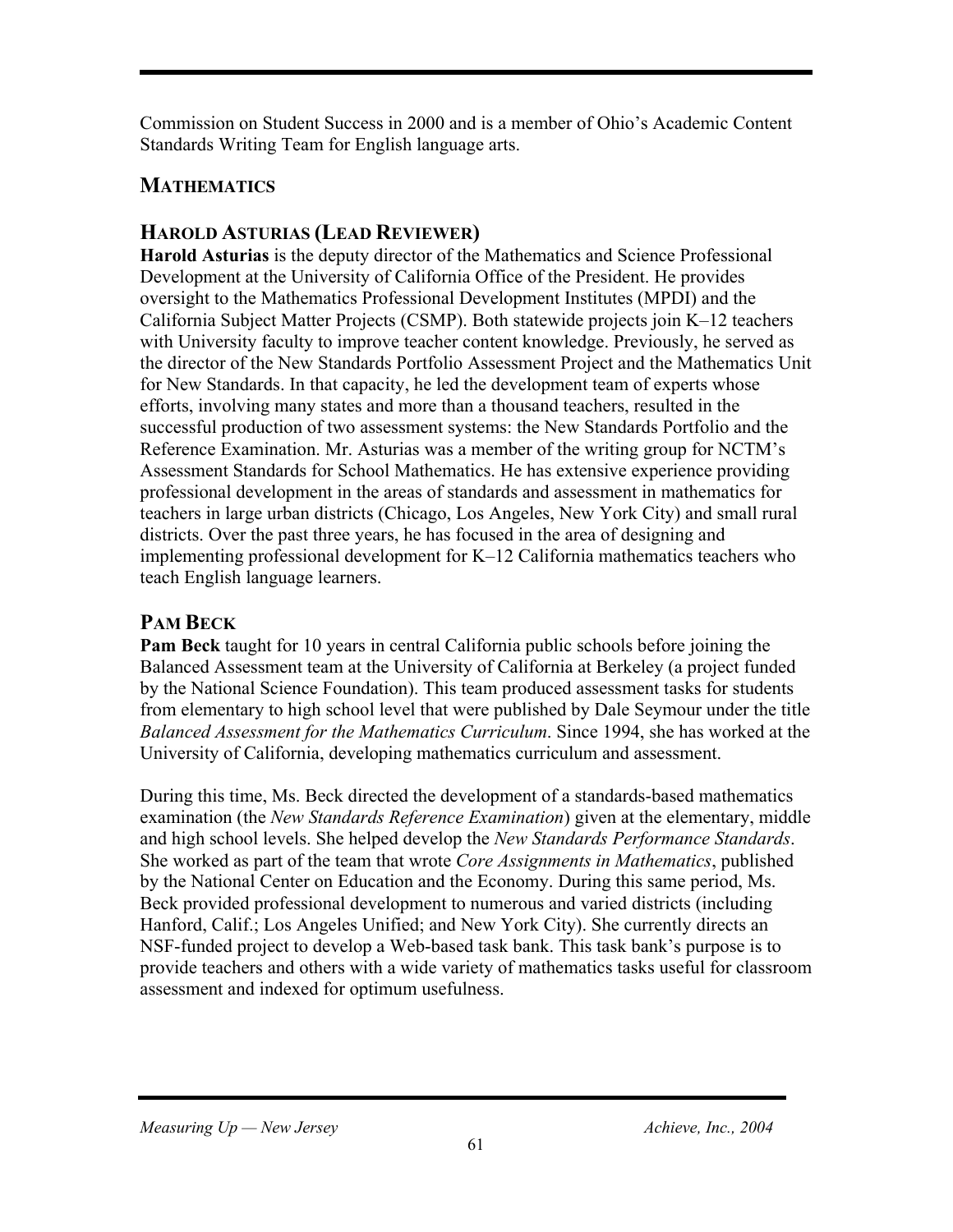#### **JOAN I. HELLER**

**Joan I. Heller** is an educational psychologist who specializes in analyzing school-based learning and thinking. Dr. Heller earned her Ph.D. in 1979 from the University of Pittsburgh where she did doctoral and postdoctoral research at the Learning Research and Development Center. For the next decade, Dr. Heller directed several research projects at the University of California, Berkeley. On these projects, she designed and assessed instructional materials and conducted research evaluating teacher and student learning in response to innovative classroom structures and activities.

In 1992, Dr. Heller joined the Center for Performance Assessment at Educational Testing Service where she conducted research and development on projects related to assessment. One such project was a collaboration between ETS and the California Department of Education aimed at developing a statewide portfolio assessment system in language arts, mathematics, science and history/social science. She also facilitated teams of teachers in developing and trying out curriculum-embedded performance assessment tasks in these subject areas.

Dr. Heller currently directs Heller Research Associates, the research division of Gordon & Heller, Inc. Evaluation studies performed by Dr. Heller and her associates combine quantitative and qualitative approaches to evaluate the impact of teaching, assessment and learning experiences on teachers, classrooms and students. These studies have evaluated the effectiveness of publicly and privately funded projects in improving teaching and learning of a variety of academic subjects, including mathematics, science and the visual and performing arts.

## **DONALD R. KING**

**Donald R. King** received his Ph.D. in mathematics from the Massachusetts Institute of Technology. Professor King is an associate professor of mathematics at Northeastern University. Previously, he was a visiting assistant professor at Salem State College, a visiting assistant professor at the University of California at San Diego and a high school mathematics teacher in Boston, Mass. Professor King is a member of the Mathematical Association of America, American Mathematical Society and the National Association of Mathematicians. He also is active in professional and community service: he was a parent member of the Mathematics Focus Group for Boston Public Schools in 1997; director from 1993 to 1994 of NUMATH, Northeastern University's program to foster minority mathematical achievement and talent in high school; an adviser to algebra-in-middleschools projects from 1990 to 1992; a review panelist for three years for Ford Foundation postdoctoral fellowships for minorities; and an adviser to Massachusetts's preengineering program for minorities from 1988 to 1991. Professor King recently gave a speech at the American Mathematical Society's Special Session on Teaching Mathematics in the New Millennium: "Changing School Outcomes: Raising Standards and Promoting Equity." Professor King has advised Achieve on the quality of standards and assessments in a number of states including Minnesota, Oklahoma, New Jersey and Texas.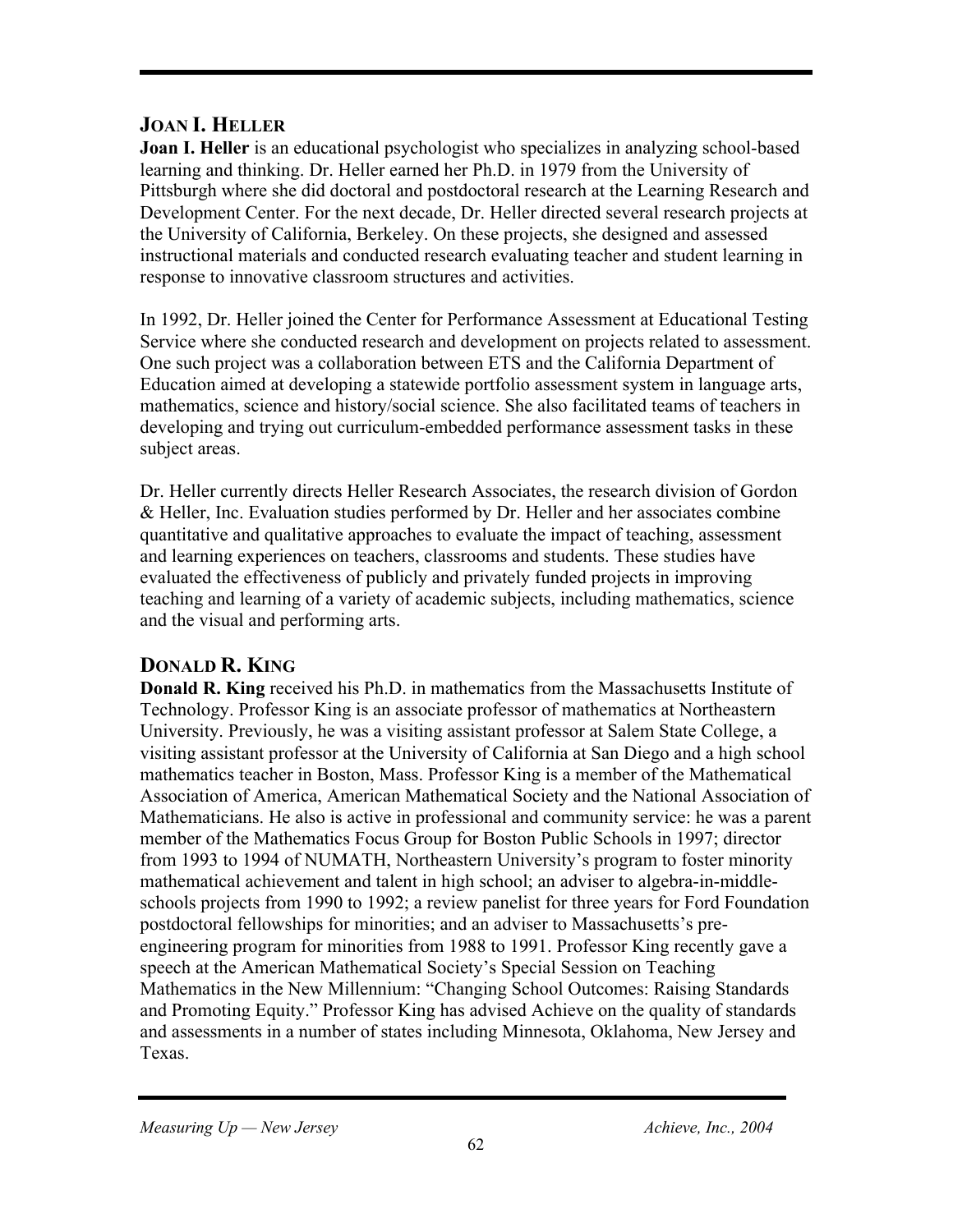#### **FABIO A. MILNER**

**Fabio A. Milner** is a professor of mathematics at Purdue University in West Lafayette, Ind., where he has been on the faculty since 1983. He was an associate professor of mathematics at the University of Rome II in Rome, Italy, from 1987 to 1992. In addition, he was a consultant for UNESCO at the "International Meeting on Training and Pedagogical Improvement in the Thematic Areas" in La Plata, Argentina, and for the Indiana Department of Education in the development of end-of-course high school evaluations.

Professor Milner spent many months as a visiting professor in various institutions in Argentina, China, France and Italy, for periods ranging from two weeks to several months. He is the author or co-author of more than 60 scientific papers and two books, and he has delivered presentations to audiences in more than 20 countries. He has directed and codirected ten doctoral dissertations and his former students' positions range from researchers in large companies to full professors in research institutes.

He received a doctorate in mathematics from the University of Chicago, a master's degree from the same institution and a licenciado degree from the University of Buenos Aires, Argentina.

#### **LYNN A. STEEN**

**Lynn A. Steen** received his Ph.D. in mathematics from the Massachusetts Institute of Technology. Professor Steen has been a member of the St. Olaf College faculty since 1965 and currently is the director of Institutional Research and Planning. He is leader of the quantitative literacy initiative of the National Council on Education and the Disciplines (NCED) at the Woodrow Wilson Foundation and a member of the Mathematics Achievement Partnership (MAP), a project of Achieve, Inc., to create a common set of expectations for mathematics for grades K–8. Professor Steen is former president of the Mathematical Association of America and former chair of the Council of Scientific Society Presidents. He has reviewed mathematics standards for Achieve from Texas, Oklahoma and Massachusetts.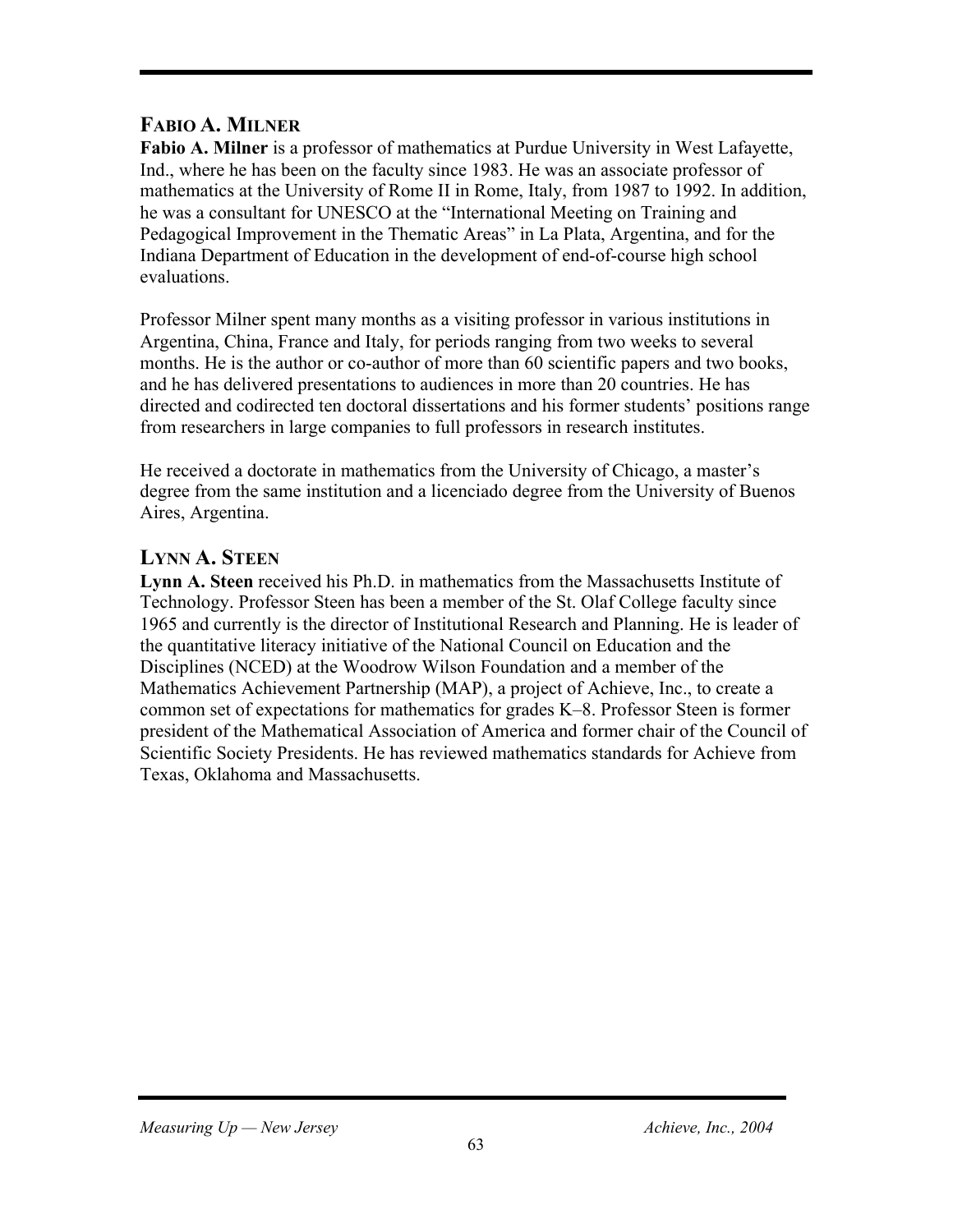## Board of Directors, Achieve, Inc.

#### **Co-Chairs**

Arthur F. Ryan, Chairman and CEO, Prudential Financial

Governor Bob Taft State of Ohio

#### **Co-Vice Chairs**

Governor Gary Locke State of Washington

Kerry Killinger, Chairman, President and CEO, Washington Mutual, Inc.

#### **Board Members**

Craig R. Barrett, CEO, Intel Corporation

Governor James E. McGreevey State of New Jersey

Governor Bill Owens State of Colorado

Governor Edward G. Rendell Commonwealth of Pennsylvania

Governor Mike Rounds State of South Dakota

Edward B. Rust, Jr., Chairman and CEO, State Farm Insurance

**President** Michael Cohen

**Chairman Emeritus** Louis V. Gerstner, Jr.